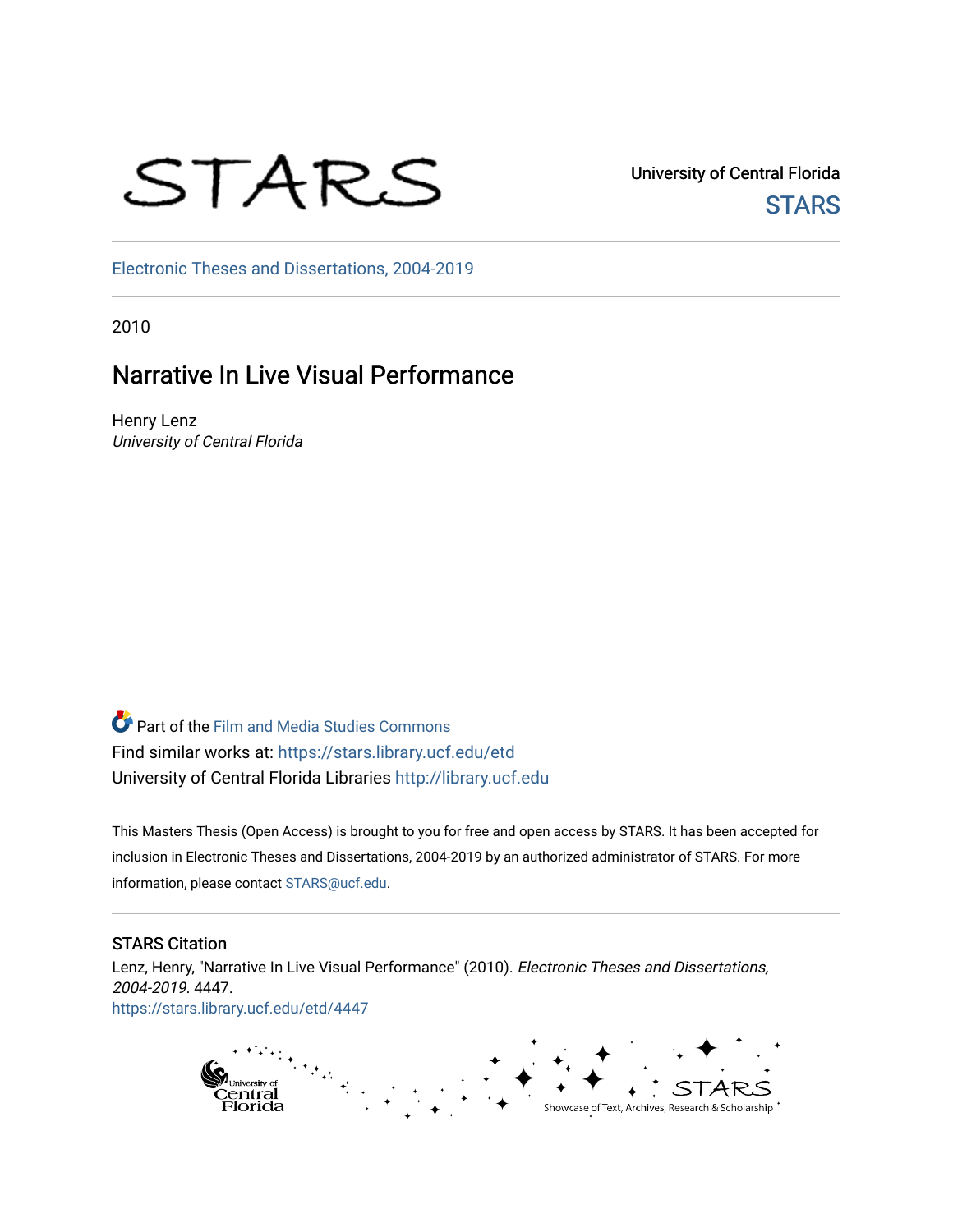# NARRATIVE IN LIVE VISUAL PERFORMANCE

by

# HENRY ADAM LENZ B.A. University of Central Florida, 2005

Summer Term 2010

A thesis submitted in partial fulfillment of the requirements for the degree of Master of Fine Arts in the School of Film and Digital Media in the College of Arts and Humanities at the University of Central Florida Orlando, Florida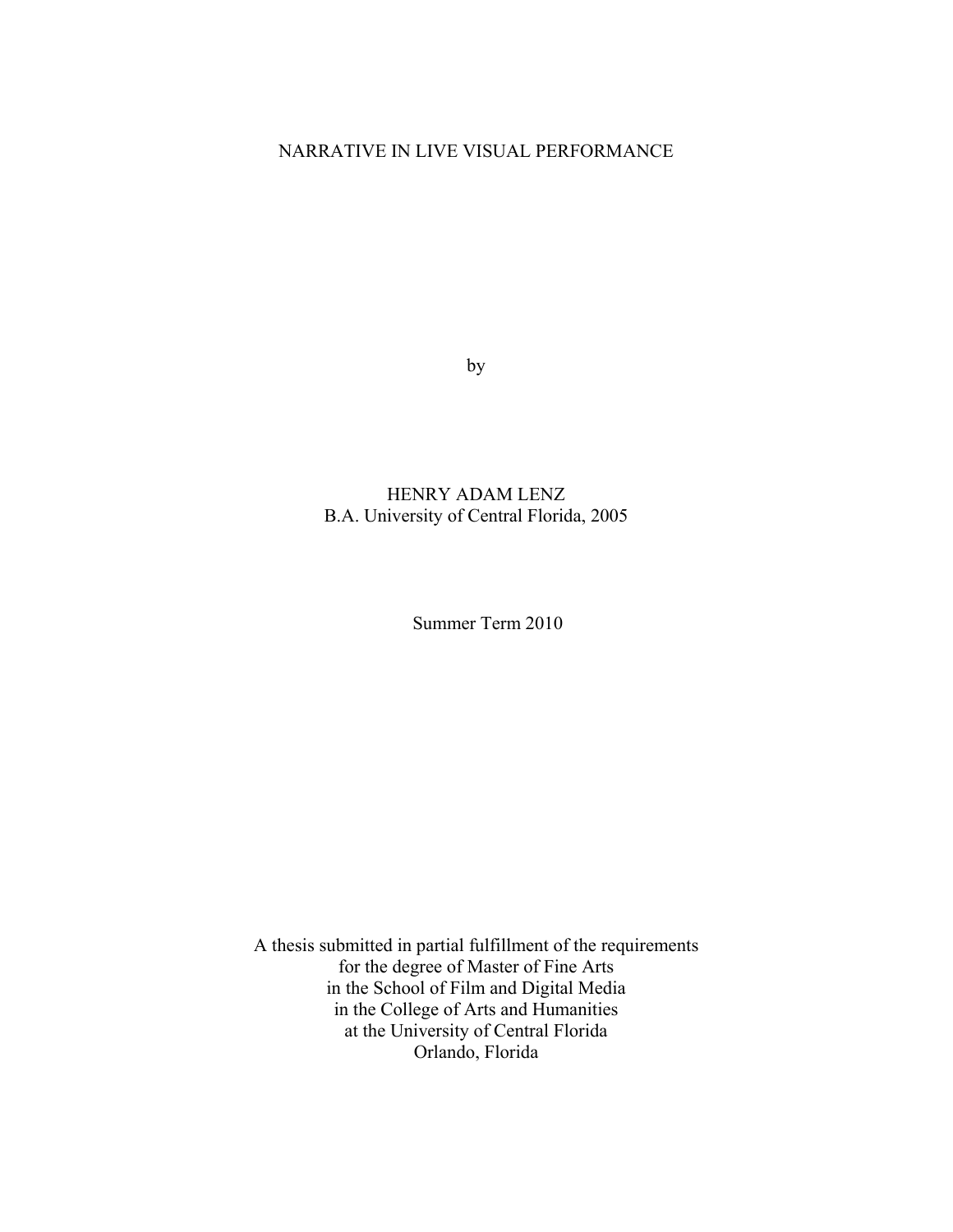© 2010 Henry Adam Lenz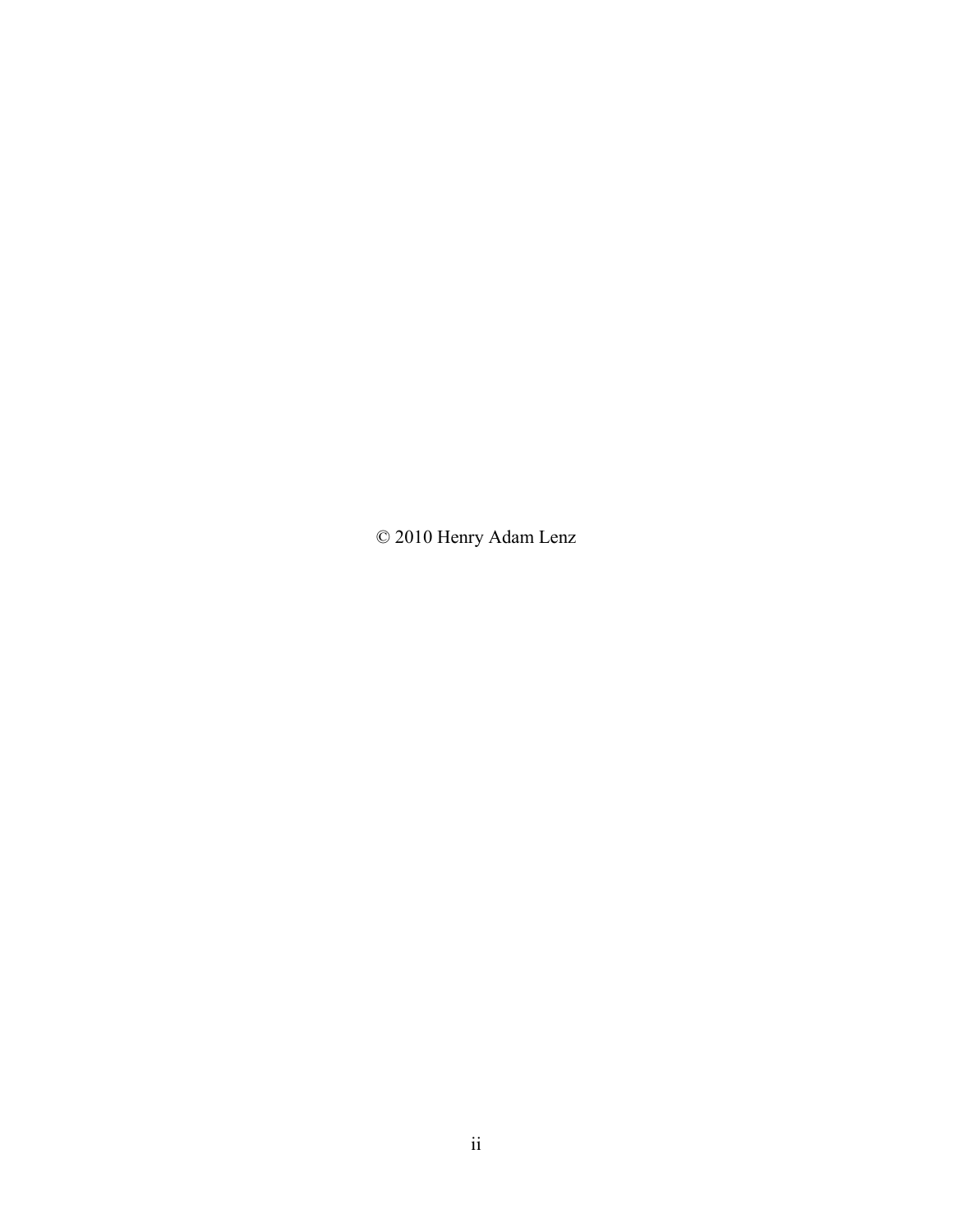#### **ABSTRACT**

For purposes of this thesis, live visual performance is defined as the accompaniment of music using projected or televised visual stimuli to achieve a supplemental interpretation of the music to tell its 'story' in a visual way. In my research I have found that, while complex narrative in a song can be conveyed through various means, the attention span of those listening and watching in a club setting is not conducive for patrons to sit down and engage in watching the visuals for a protracted period of time. Most patrons are dancing and socializing and do not choose to watch the video to derive complex meaning or context. My research has shown that, while introducing complex visual storylines may be the ultimate goal for a live visual performance in a studio or orchestral setting, the best way to convey an artist's message in a club environment is through the use of repetitive symbols and visuals that move according to the beats of the music, light up the darkened atmosphere, and/or create a social metronome. This thesis presents the process by which the visual symbols were created and then chosen for specific, targeted performances and discusses the results of patron surveys that assess their initial responses to the accompanying live visual performance.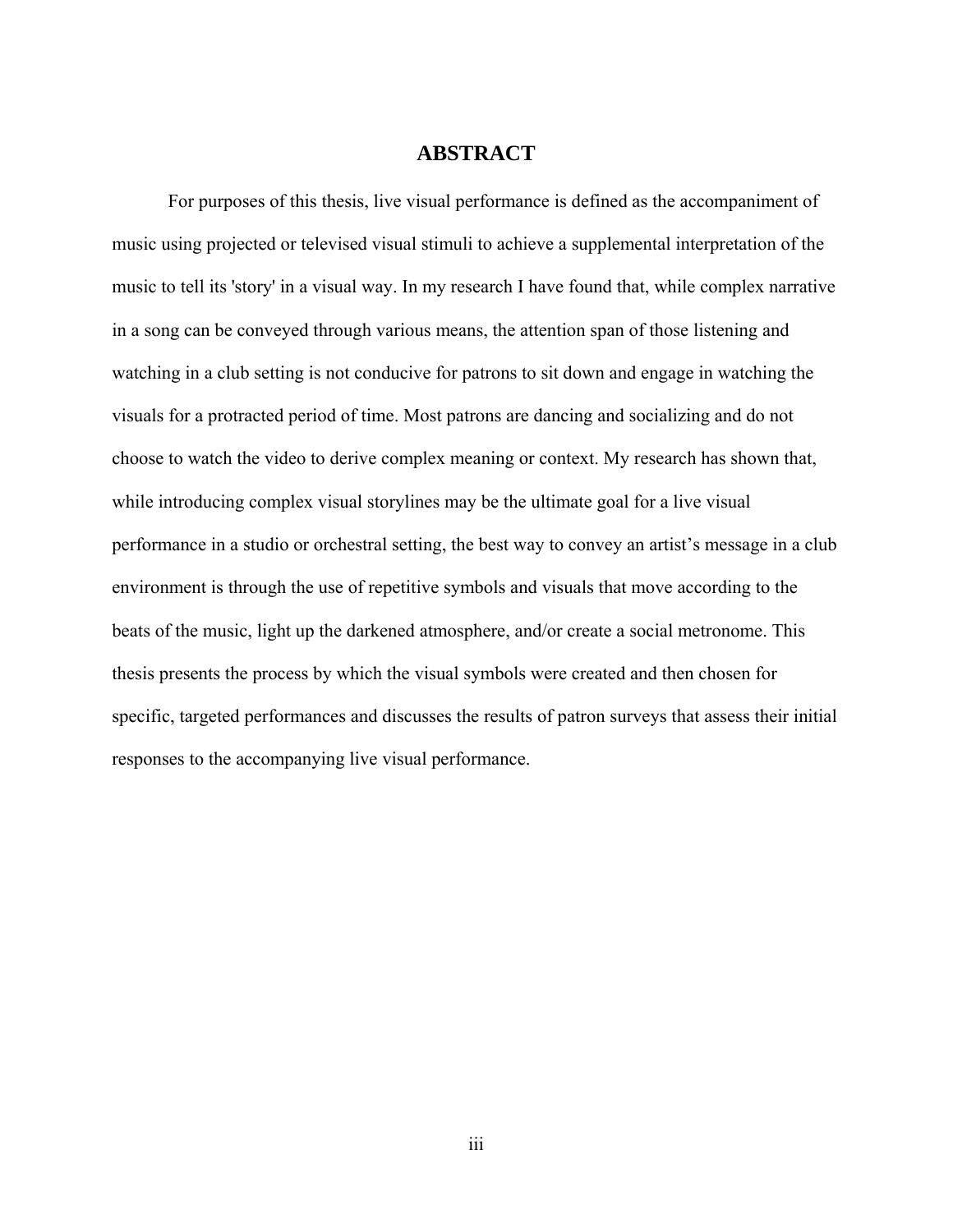# **TABLE OF CONTENTS**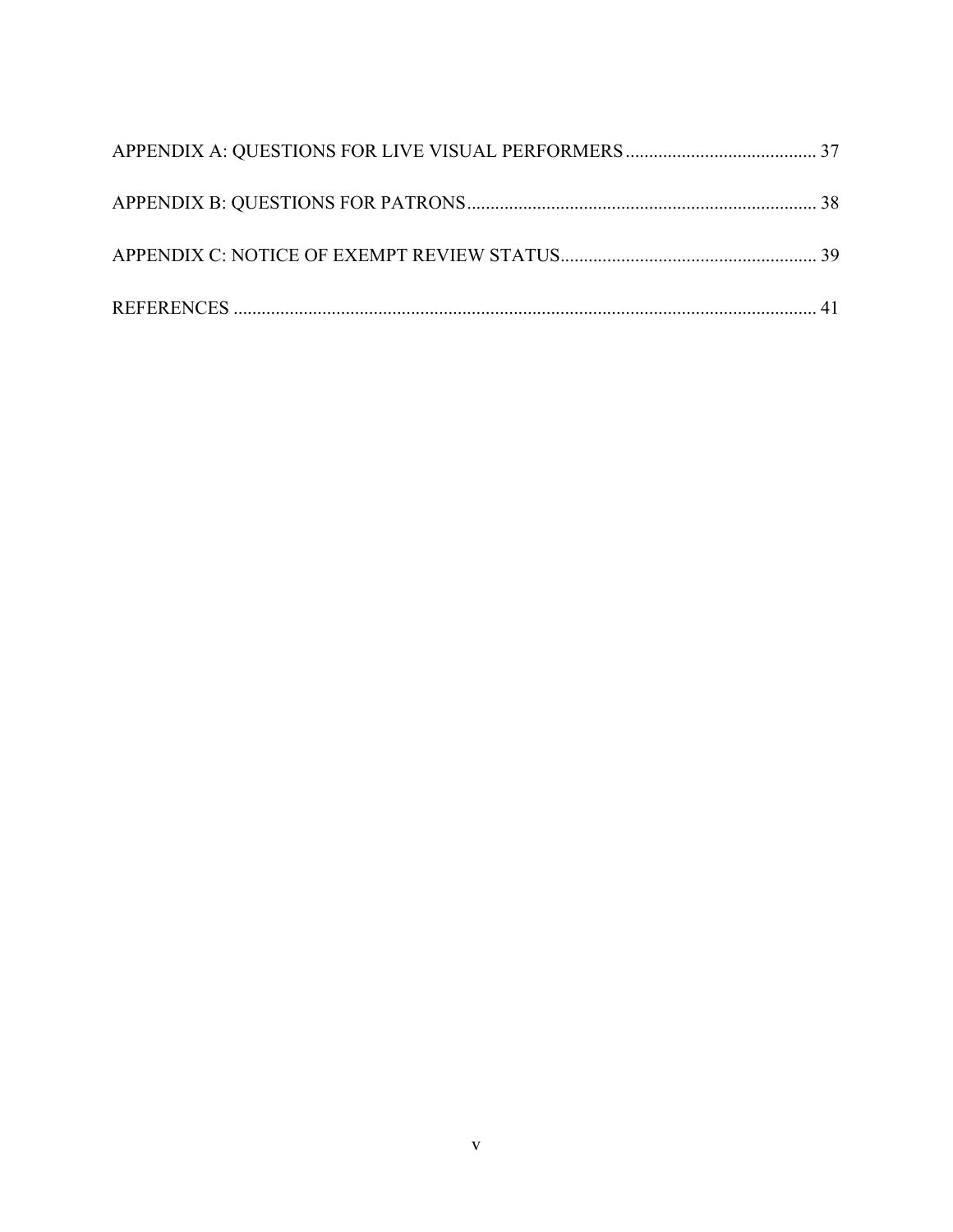# **LIST OF FIGURES**

<span id="page-6-0"></span>

| LIVI VI FRIUNEV |  |
|-----------------|--|
|                 |  |
|                 |  |
|                 |  |
|                 |  |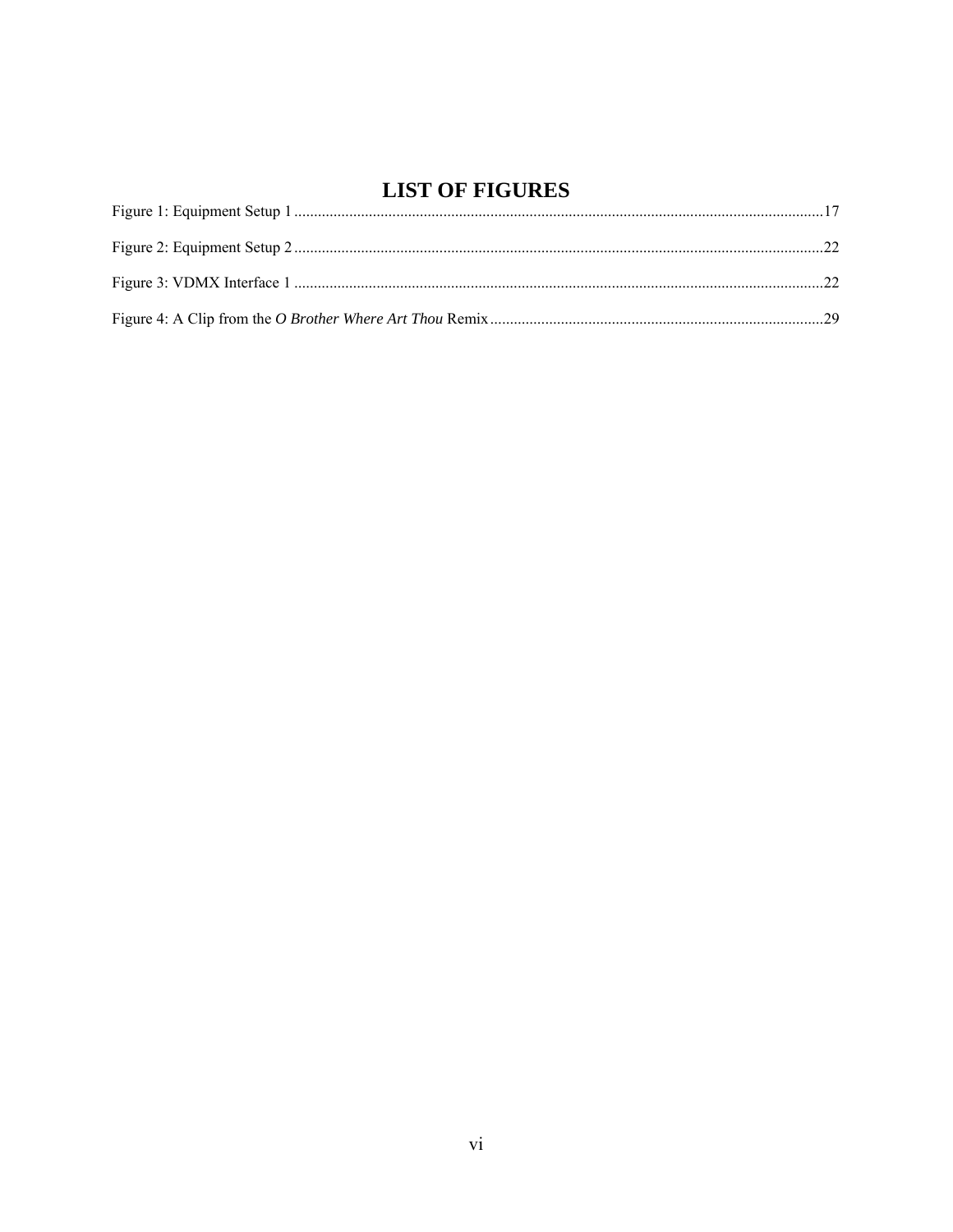# **LIST OF TABLES**

<span id="page-7-0"></span>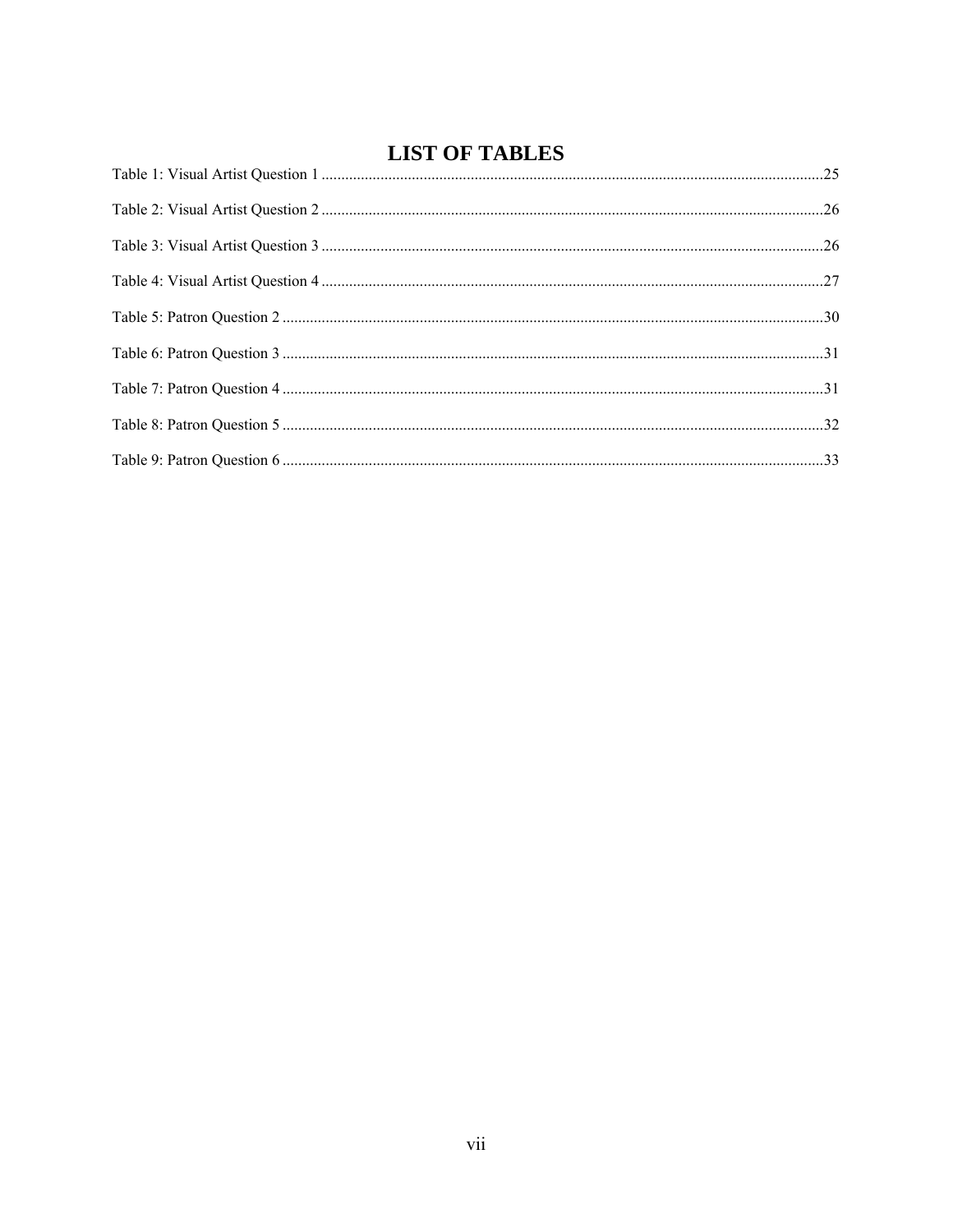# **LIST OF ACRONYMS/ABBREVIATIONS**

<span id="page-8-0"></span>DJ – Disk Jockey

VJ – Visual Jockey or Live Visual Performer or Visualist

Eye Candy - simple designs, which have very little meaning by themselves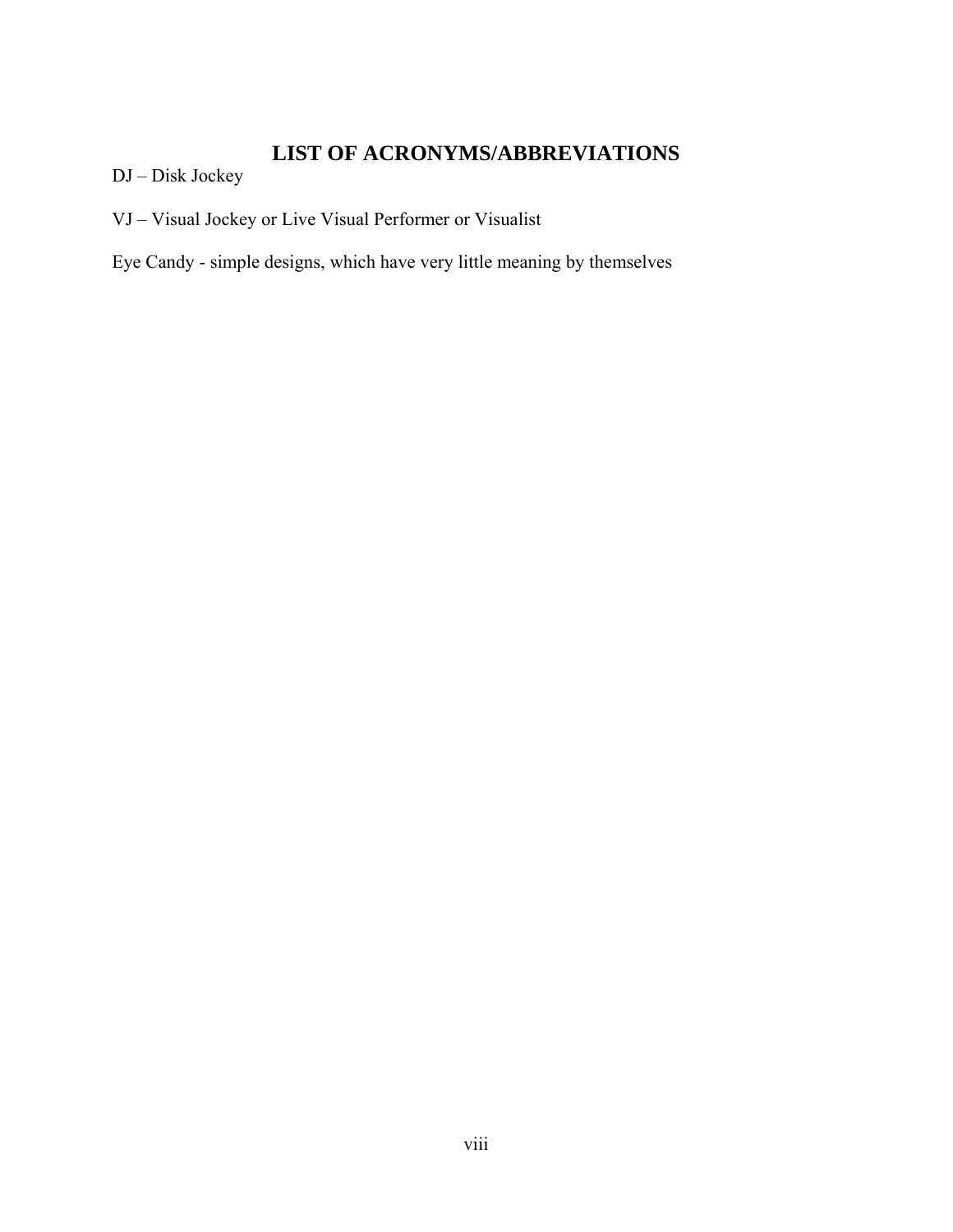# **CHAPTER ONE: INTRODUCTION**

<span id="page-9-0"></span>The purpose of this study is to further the practice of live visual performance. As witnessed by this author, the current practice of live visual performance to date has been very sophisticated technically, but does little with narrative. While the use of archived film, video clips, and/or other types of media may be somewhat similar to a live visual performance in form and delivery, live visual performance provides the opportunity to display ad hoc narrative qualities in very apparent and unique ways.

In the first phase of the current study this author, who also acted as the performing artist, first reviewed the literature in search of empirical evidence to discover the overarching properties and functions of the narrative element found in new media in an attempt to find a common thread related to narrative constructs. This author/artist then used this data to form a theoretical basis for how to effectively portray these narrative constructs in a live visual performance in such a way that did not alter the style and aesthetics that generally characterize this art form. In the second phase these newly synthesized theories were utilized to influence and inform the creation of an entirely new and unique form live performance.

#### Definition of Live Visual Performance

Live visual performance is a presentation routine in which an artist creates a digitally mediated video composition to accompany a musical performance. This genre of video is produced and performed live simultaneously with the musician(s) or electronic music composer(s) and projected or displayed for venue patrons to enjoy. For purposes of this study, this artist attempted to use narrative  $\&$  semiotics to represent his own visual interpretations of the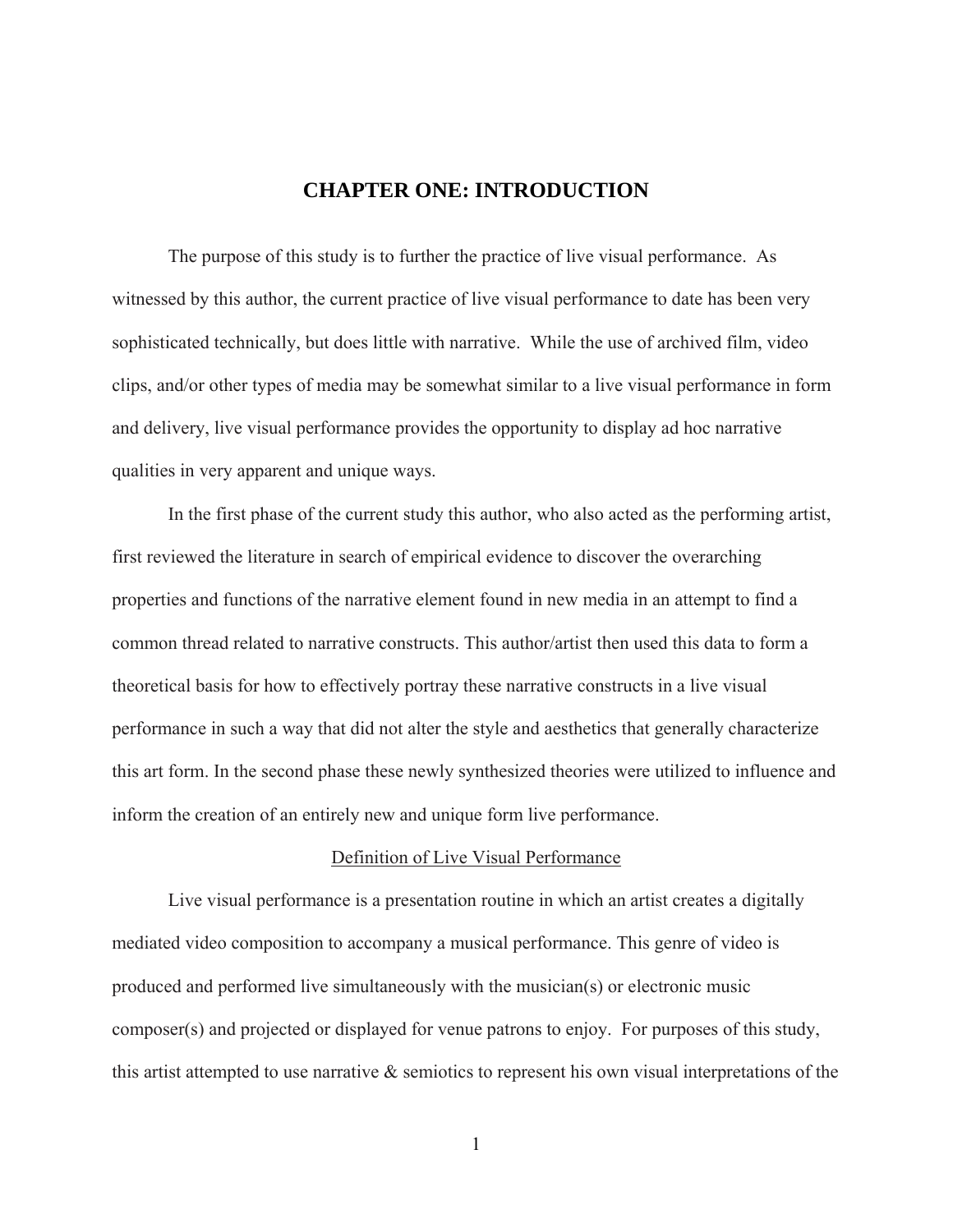musical 'story' being played with the goal of enhancing the musical performance for the enjoyment and engagement of the venue patrons.

Live visual performance, sometimes called *VJ-ing,* is usually carried out along side a musical performance. Throughout the entire research period this artist worked with a group of music composers or mixers to enhance the message they were attempting to create in their music and to build a personal vocabulary with in live visual performance. This collaboration between visual artist, party promoter, and musical performer allowed the work to been seen by everyday club goers, artists, and other fellow live visual performers. This author believes that between the musician and the audience there is a level of uncertainty that the correct message might not be evoked, or that the message will be lost in translation. It is with this concept that I proposed to aid the musician through the use of mediated visual stimulus.

This study and its accompanying artistic endeavor aim to further the understanding of an creative rendering that has seen relatively little research, although it has been around for quite some time. This study enduring effect on its audience, and uncover whether a story construct provides an audience with a more pleasant experience.

For this study, the primary genre of music being considered is Electronic Dance Music (EDM). As a practicing artist, I am very familiar with the production of the music, the style(s) in which it is performed, and the intricacies and social aspects of the event. I know from personal experience that Orlando and Miami are both considered the breeding ground for many of the most well-known international electronic music performers. I have been mixing records for quite some time, and have a background that allowed me to directly relate to other disk jockeys (DJs). The main job of a DJ is to mix and affect previously created music. Although many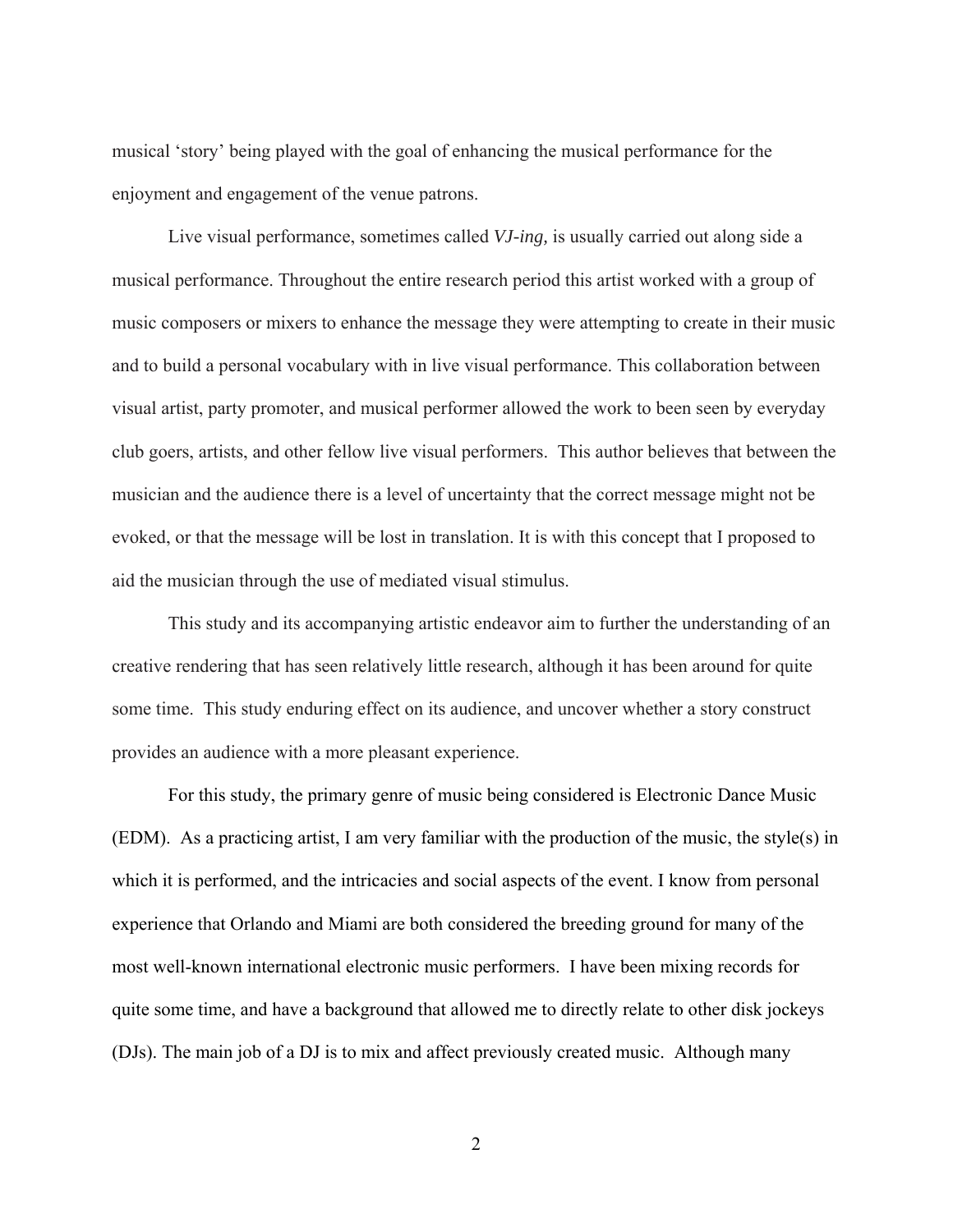<span id="page-11-0"></span>classically trained musicians would not consider the DJ a musician, this person deals with many of the same concepts that do the guitar player or drummer, for example, the so-called *turntablist* DJ who "scratches" samples. Scratching is the action of playing a sample by manipulating a vinyl record (or more recently a CD turntable, or time coded vinyl record with a computer interface) with ones hand. This scratching allows the *turntablist* to manipulate the sound's pitch and duration in the same way a guitar player strums a guitar or a piano player hits a key.

#### Project Description

For this study I created a method of performance that represents the fusion of two activities: Video Editing and Audio Mixing in a live performance setting. In this project live and archived video are edited in front of an audience simultaneously with the live musical performance. This performance is a hybrid of many types of media, from sound and light, still image and video, and generative arts.

#### Production

As the name implies, in a live visual performance the video routine is performed live, in contrast to the current model of displaying archived films that filmmakers spend months preparing ahead of time. In the typical film production environments, video edits are rendered into film or other type of media so it can be displayed in a shared environment. For this project, the creative work was edited and composed on the fly, live, in front of the audience. The same rendered media could have been created ahead of time and archived, but, as it is a live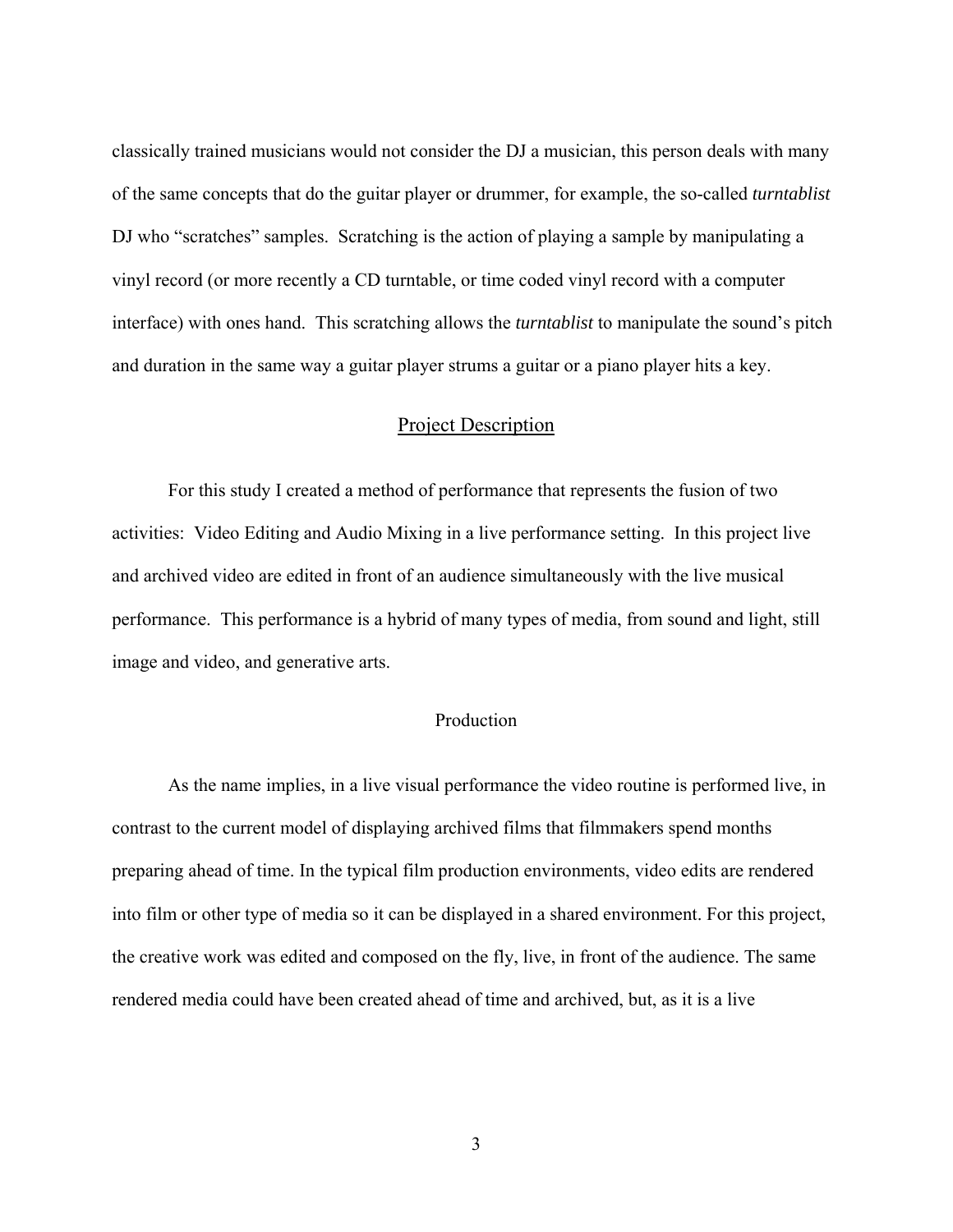<span id="page-12-0"></span>performance, subsequent showings would not be identical nor could the actual breadth of the performance be captured, making later performances much different in many respects.

#### Setting

The ideal setting for this type of performance is usually a staged nightclub or performance hall. Because the routine is both auditory and visual the venue must be set up to handle the video media being displayed or projected and have an audio system capable of playing the music. For purposes of this study, a nightclub environment was chosen, due to the recent popularity of this art form in this setting. As stated in my findings and from undocumented interviews with performers while in the planning stage of this study, live visual performance in the club setting adds a necessary visual sensory stimulation.

#### Project Timeline

A three-step method of inquirywas used to delve into the realm of live visual performance. First was to learn more about the practice of live visual performance by interviewing and surveying current performers in the field. Then a literature review was conducted to search for major bodies of work in the field, such as history, methods, and other artistic and engineering endeavors. Then adjacent topics were researched, such as *narratology*. (the theory and study of narrative and narrative structure and the ways they affect our perception (Branigan, 1992)). All of these findings were applied to a series of live visual performances. These performances took place over the period of a year in the Orlando and Miami area, and viewers were interviewed and surveyed to discover reactions. Lastly, more materials were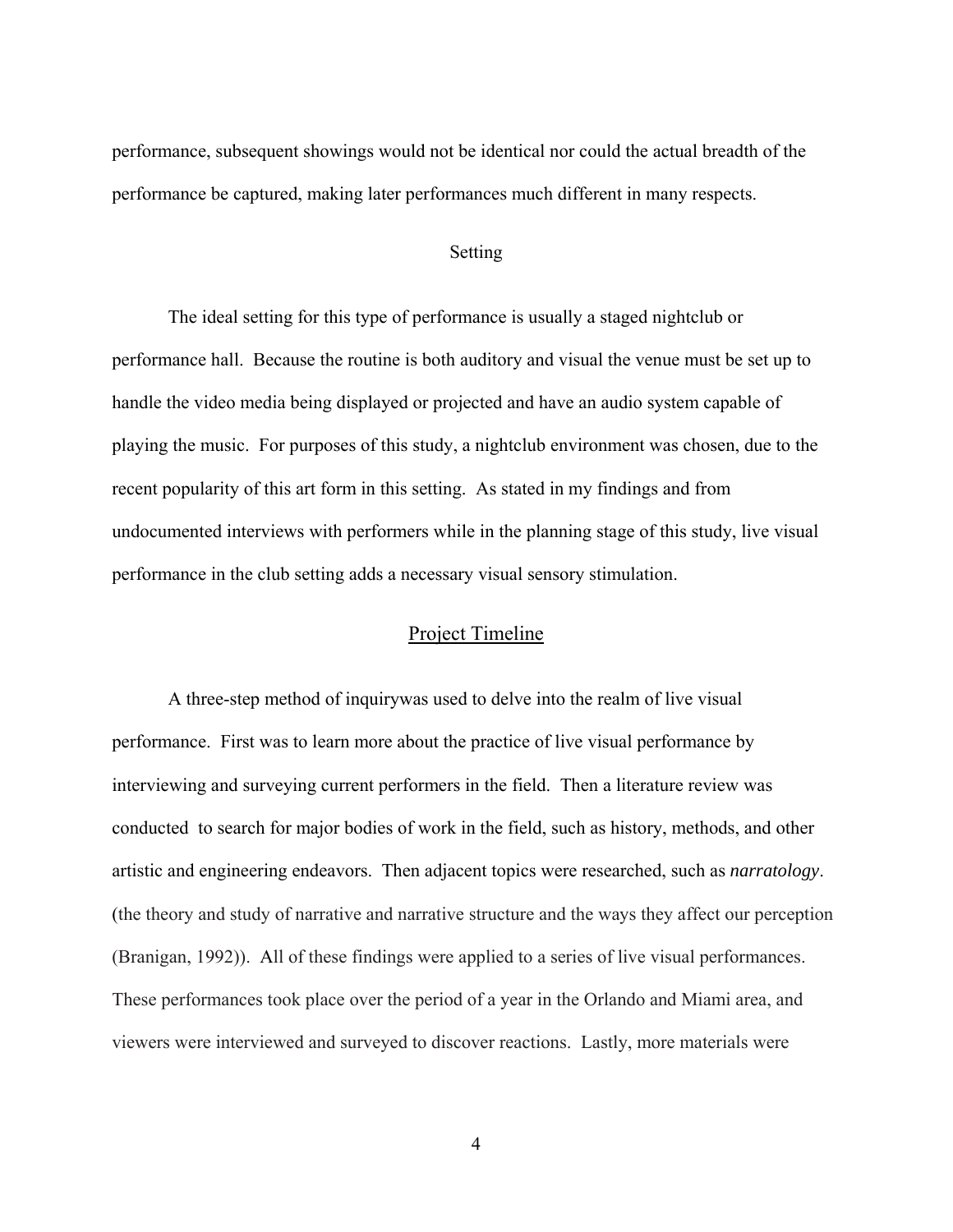created and gathered for performance for use in later performances, and to collaborate between other visual and musical artists.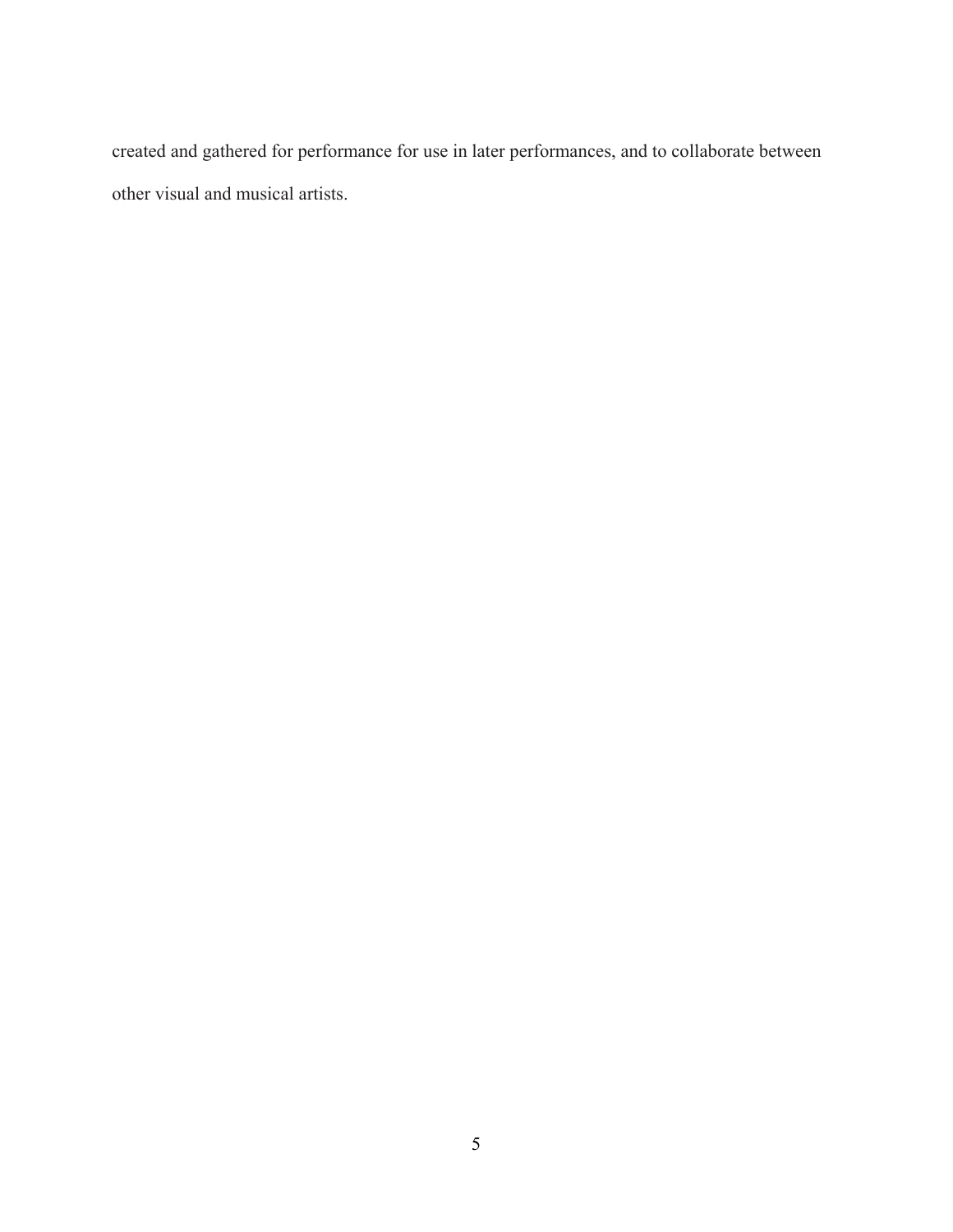## **CHAPTER TWO: LITERATURE REVIEW**

<span id="page-14-0"></span>This chapter is dedicated to explaining the various theories concepts, and contexts of narratology and live visual performance as found in books, journals, and magazine articles.

## **History**

Although live visual performance uses many computerized tools, artists and scientists have been researching and developing the machines, appliances, and techniques that synergistically approach visual and music composition since the 1700s. The following is a synthesis of the more important chronology of events in the history of live visual performance based on the work of several historians (Gerstner, 2001; Peacock, 1988; Spiegel, 1998; Youngblood, 1970):

- In 1893 (GB patent 189324814 was filed that year and granted in 1895), British painter Alexander Wallace Rimington invented the Clavier à lumières, also called Rimington's Colour Organ .
- In 1893, Bainbridge Bishop created a scheme that corresponded musical notes to colors. It reads as follows: B violet-red Bb violet A violet-blue G# blue G green-blue F# green F yellow-green E green-gold / yellow D# yellow-orange D orange C# orange-red C red. It should be noted that the as the musical notes move through the octave, the colors move through the rainbow as created by nature.
- In 1914, Kandinsky created the abstract musical drama *The Yellow Sound* in which the main actor is the color yellow.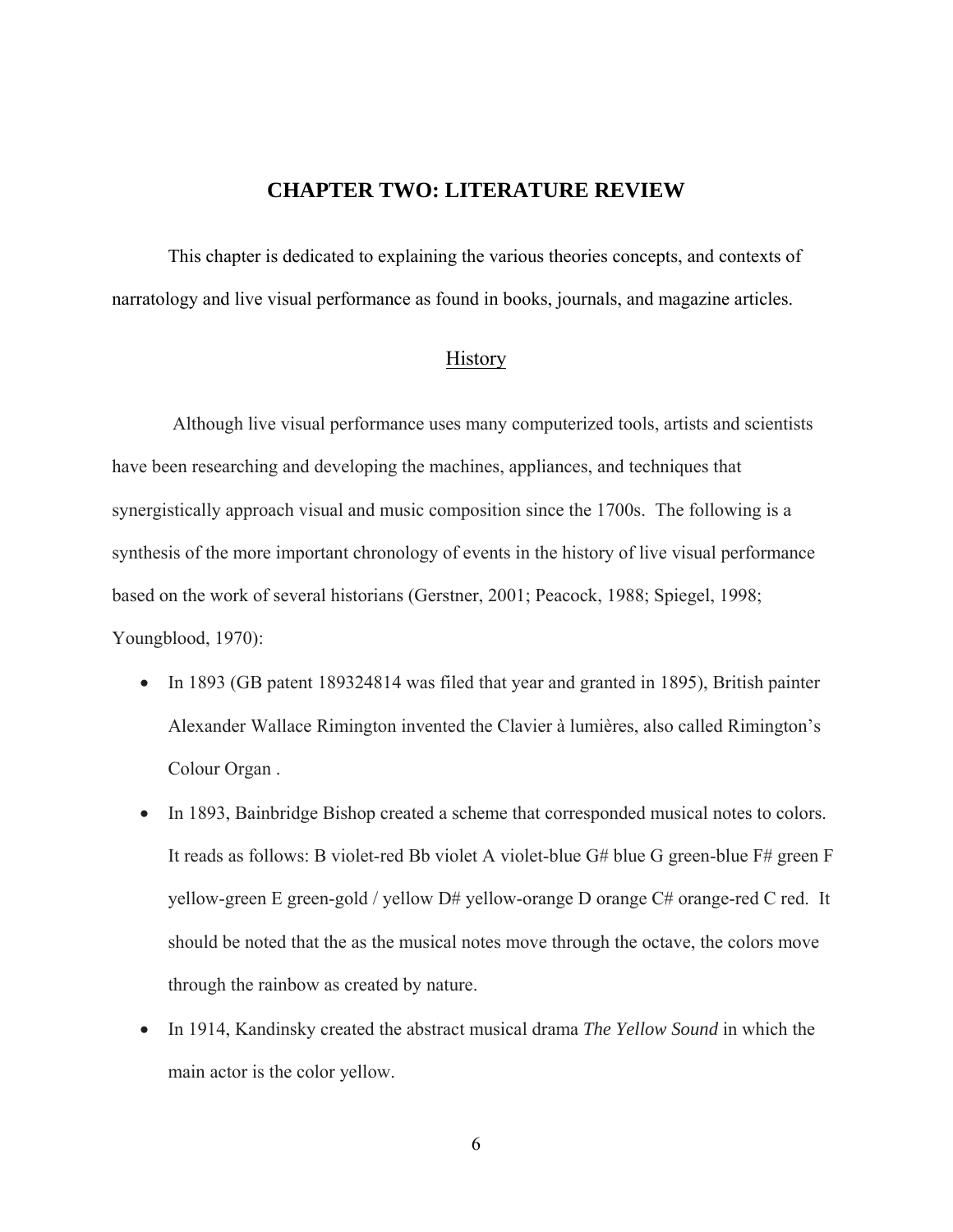- Between 1919 and 1924 Viking Eggeling produced Diagonal-Symphonie, the first purely abstract film, in Berlin. It was a continuous sequence of abstract images that evolved and transformed.
- In 1922 Thomas Wilfred began giving Clavilux (a form of the color organ) concerts in the United States, Canada, and Europe.
- From the late 1920s to the early 1930s, The Farbenlichtspiel color organ, developed at the Weimar Bauhaus School by Hirshfeld-Mack and Kurt Schwerdtfeger, was displayed at several Color Music Congresses. Several of these festivals and events occurred during this time in Germany.
- In 1947, Thomas Wilfred says "Twenty years hence, perhaps much sooner, people will find it hard to believe that, in our atomic generation, many still shook their heads at the thought of an eighth art coming into the world to take its place among the accepted seven; a major fine art at that, in which the artist's sole medium of expression is light".
- In 1958 Edgar Varese composed *Poeme Electronique* to be part of a sound and light environment created in collaboration with the architect LeCorbusier, for demonstration at the Philips Pavilion at the Brussels World's Fair. Light images were projected on the walls of the pavilion while music moved in sweeping arcs through the pavilion. No attempt was made to synchronize the light and sounds.
- 1969 Nam June Paik's composition The Medium Is the Medium was broadcast by WGBH in Boston.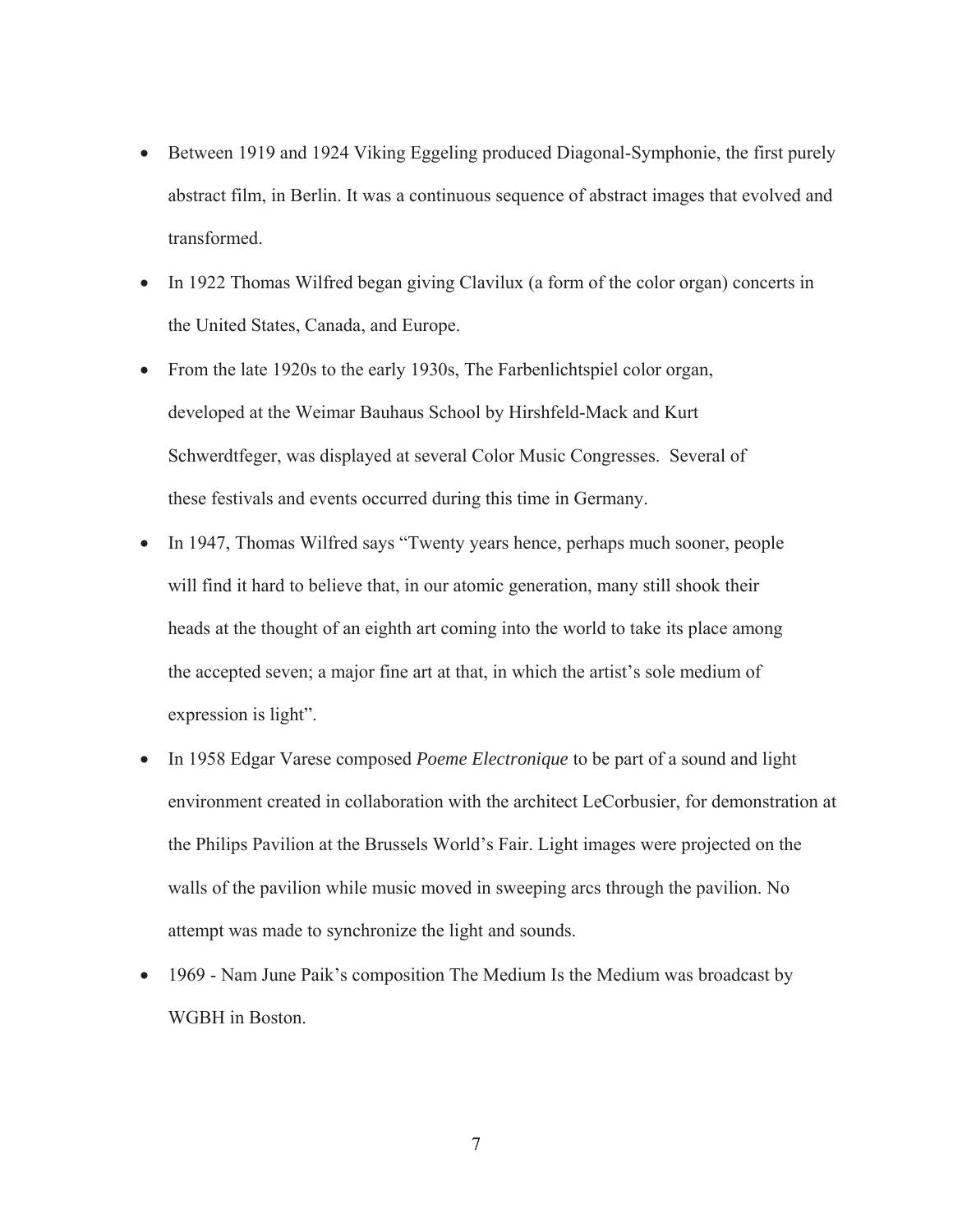- <span id="page-16-0"></span>• 1974-79 Max Mathews along with Laurie Spiegel at Bell Labs created VAMPIRE (Video and Music Program for Interactive Real-time Exploration/Experimentation). This computer allowed for simultaneous creation of music and visuals, creating an instrument for an audio-visual performer.
- Bernard Szajner in 1980 created the laser harp, which is an array of lasers that resembles the strings of a piano. Philippe Guerre later created a MIDI version of the laser harp. They have been used in many different public installations  $\&$  music festivals.

# Equipment and Engineering

Perhaps one of the most prohibitive tasks in the creation of a live visual performance set-up is the cost. Video equipment usually uses some sort of computer processor, which generally can cost significant amount of money. As shown in the following paragraphs, an interaction with the audience similar to that of a musical performer is important to the live visual performance in order to get the live visual performer away from the stigma of a video technician.

Michael Lew (2004) attempted to develop an interface for live video performance attempts allow more audience interaction. He states that most difficult part with this type of performance is that "most non-specialist audience members assumed video was prerecorded and did not understand the performers role on stage." (p.146). This is an important point to a live visual performer who would like to be taken seriously. Unless the audience has some sort of connection to the act that is taking place, they will not see the performance, thus they will not be able to enjoy the performance as an audience member.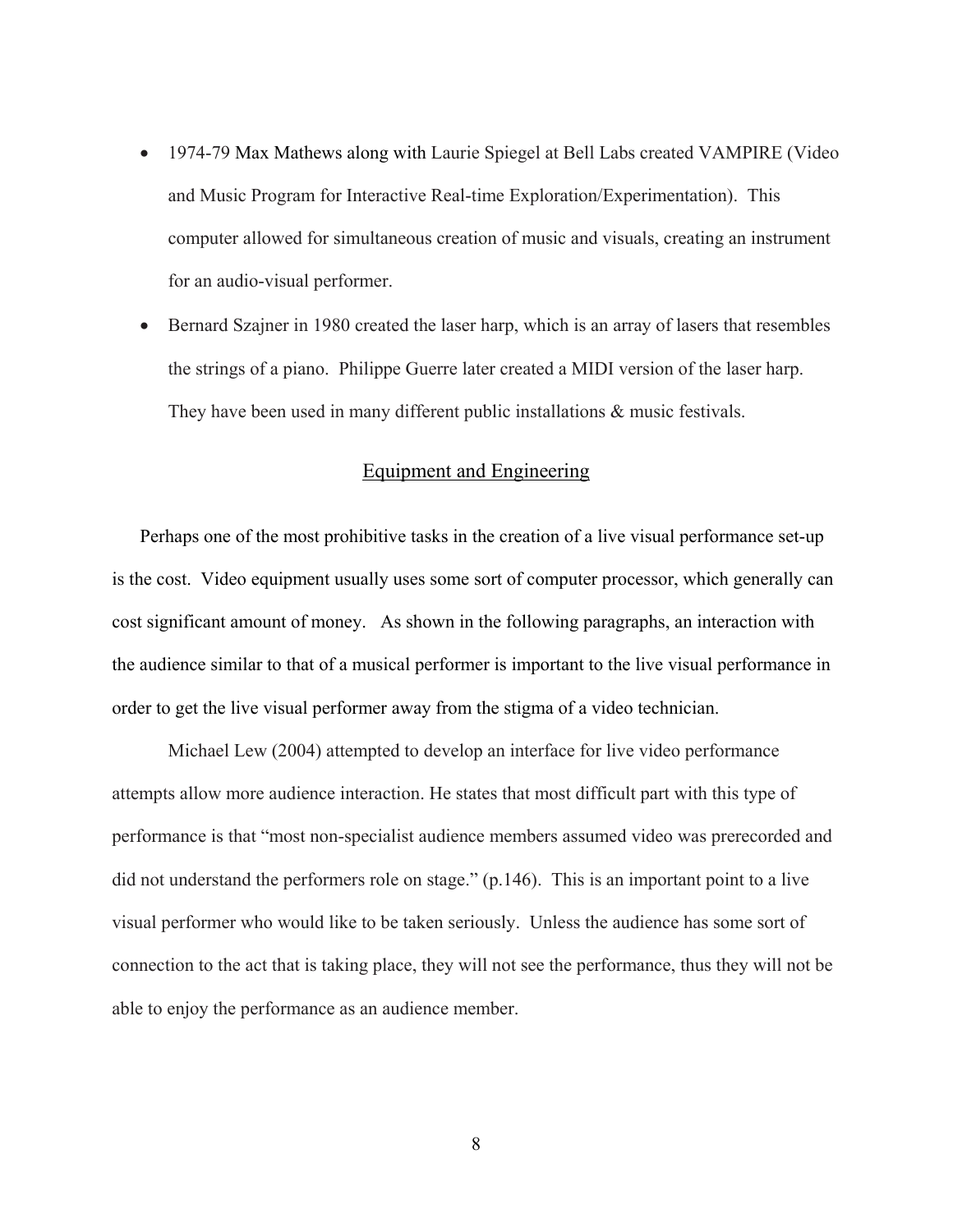The section on the DJ metaphor describes how a live visual performer is much like a Disk Jockey –media is mixed in much the same fashion as stated in Lew's list of tasks of a DJ:

1. Choose record (media retrieval)

2. Preview the record on the headphones and find the right track or sample within it; adjust speed, filters, effects (preview and adjustment)

3. Incorporate the material into the existing stream being played and

manipulate the material by scratching, cutting, back spinning (live manipulation)

Lew conducted extensive applied engineering research dealing with how to connect the audience with the live visual performance and formed the theoretical and practical basis for the creation of the hardware component his project. I found through my own personal observation that the use of an instrument that can be viewed by the audience often become part of the overall perceived value associated with the performance, and, thus, becomes a part of the narrative construct of the performance. In fact, many examples of Lew's influence were realized during the interview process of this project.

A group of Canadian performers discuss their experiments with a control surface used in visual performance in their 2007 paper *A Mixing Board Interface for Graphics and Visualization Applications* (Crider, Bergner, Smyth, Moller, Troy, Kirpatrick, & Weiskopf, 2007). The hardware used for their performance was perceived as important to the finished product as a good quality brush is to a painter. This appears to validate Lew's statements and adds to the current project some basis for collecting empirical evidence. The device that they created used a projector to generate a touch screen like appearance that changed to different applications or need. Although I did not use this specific type of technology for my interface, their comments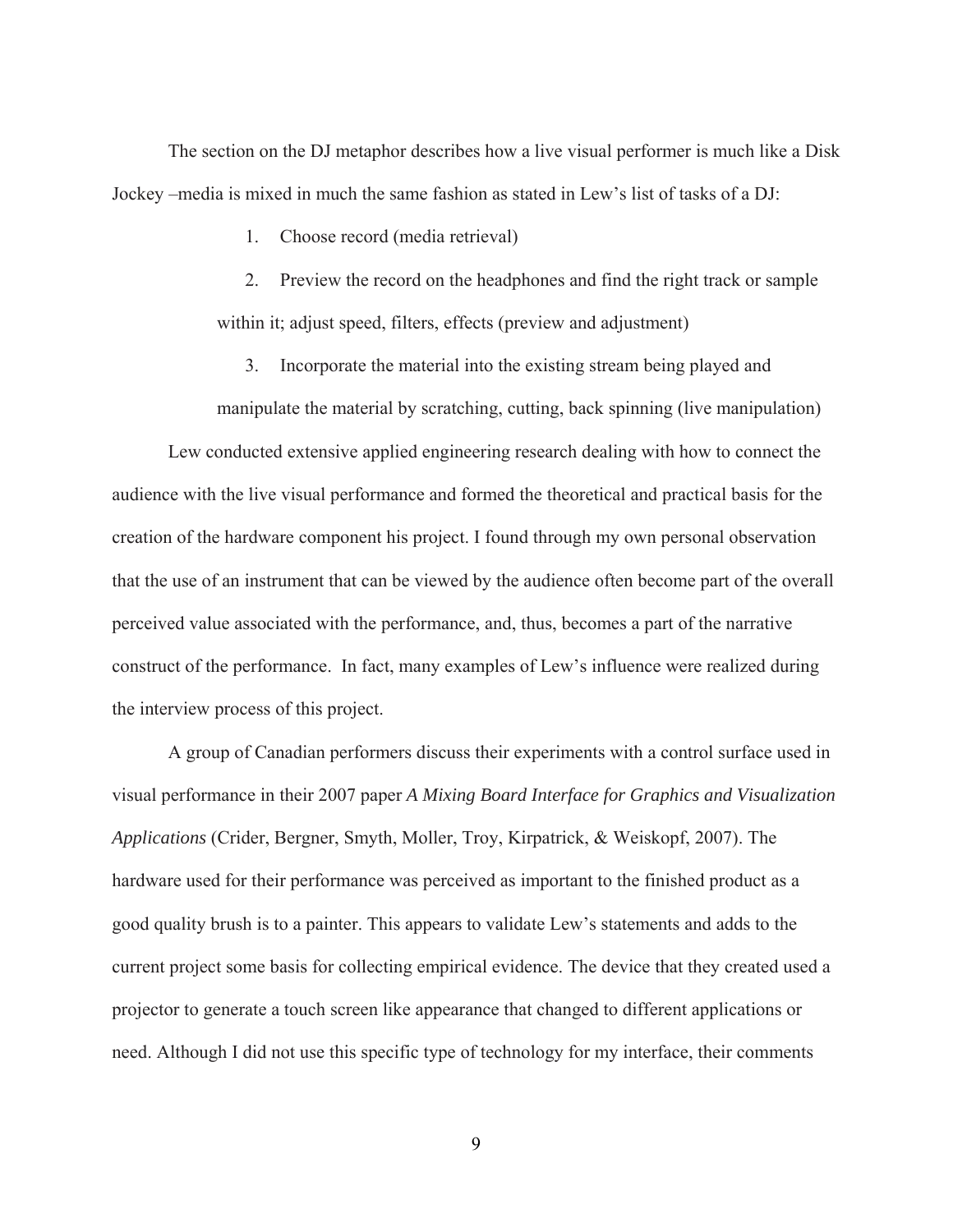<span id="page-18-0"></span>guided and informed my own hardware creations that were utilized in my performances. They suggested that the specific type of mixing board or instrument that is utilized depends largely on the type of application. One would not use a golf club to play tennis, for example. They also found that being able to grasp controls is a more efficient way to interface with the computer that is used in a performance than touch screens.

An article from the Netherlands discusses a project an academic venture into building a mobile mixing station for live broadcast use (Engström, Esbjörnsson, Juhlin, 2008). The authors investigate the live visual performance production model and aesthetics because live visual performers are mixing video with a very compact tool set. This author believes that this tool set can directly relate to live broadcast for more commercial applications.

#### Narrative and Video as an Art Form

As described above, narratology is the theory and study of narrative and narrative structure and the ways they affect our perception. It could be said that a narrative or story is the description of a sequence of events and that human perception is based on replaying these events. Edward Branigan in his book, *Narrative Comprehension and Film* (1992), states that the overall pattern of a narrative can be broken down into a kind of equation: A, B, -A, -B, A. Where as "A" is the normal world, or setup. "B" is a tilt that causes the normal world to change. -A is a Climax causing the narrative to turn back toward A by subtracting B. A is the return to normalcy. Scholars have also created many other representations of the narrative schema over many years of study. It could also be said that the way human beings remember things is through a narrative structure (Bradt, 1997, Bamberg, 2006). The way we emotionally react to things is a combination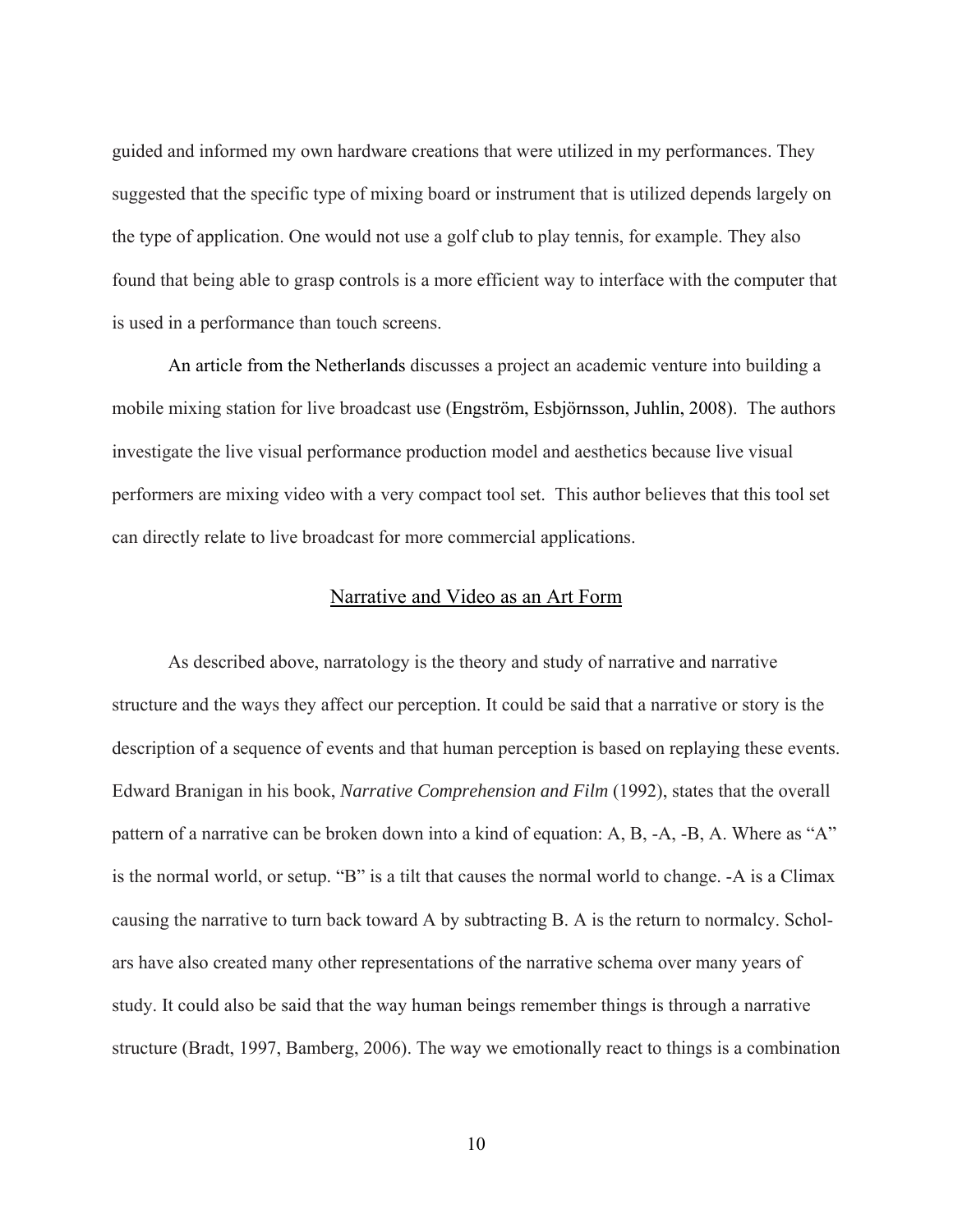of these stories used as previous reference. So our emotions are driven by story that we remember.

Musicians use lyrics, melody, rhythm, etc, in an attempt to make a connection with their audience. Most of the time they are not using narrative directly but the information that the audience is hearing is referencing certain narrative memories that the audience might have in order to evoke that emotion. In the same manner that a story has a rising action after the tilt, that gradually grows more and more tense leading to a climax, a piece of music has a crescendo or a passage of gradually increasing volume.

This author has learned through personally collected data that a certain level of uncertainty exists between the musician and the audience that the correct message might not be evoked, or the message will be lost in translation. It is with this concept that this author, who also served as the artist in this study, proposes to aid the message collection and comprehension process by accompanying the musician's live performance using visual stimuli that are created simultaneously with that performance.

 Based on personal observation, this author further suggests that the opportunity to see a live visual performance is not the only motivation for the average patron to attend an event. It is an additive sensory stimulation that works with the music and on the people who are dancing to that music. It is, in a sense, like an interpretive dance that uses a computer rather than one's body. Much of the audience's attention is directed in many different places, so a VJ cannot assume that everyone is watching the video at all times. As found in this study, the proper way to convey a message is through multiple repetitions of the video, a quick display of symbols, all of which can be interpreted by the audience.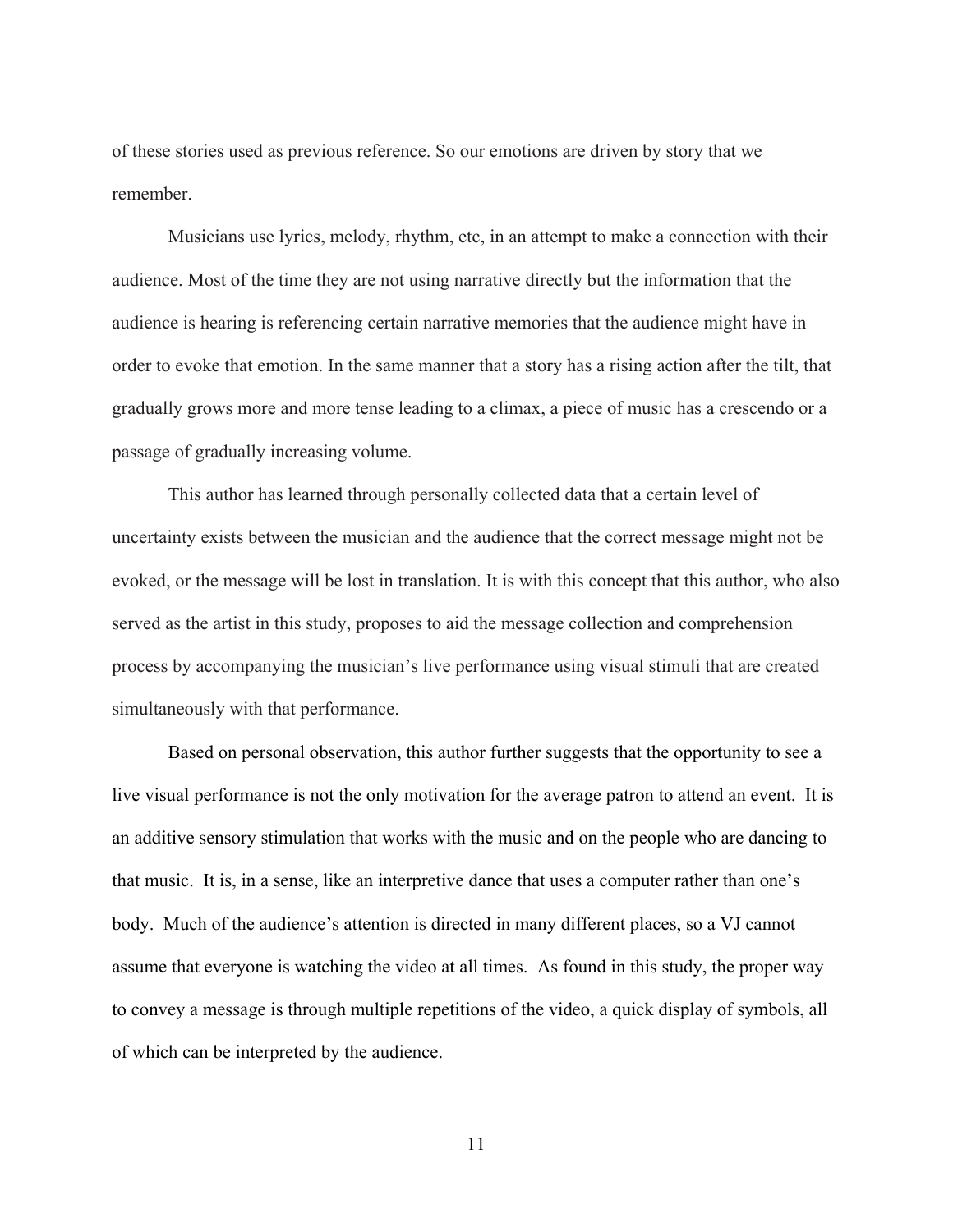In the visual performances for this study, approximately one thousand (1000) video clips were used and grouped into thirty-five (35) clusters. Each group was labeled with a descriptive name, such as 'Metro', which is a collection of cityscapes. A musician must know the music being played, and the DJ music must know the music he or she is mixing. Similarly, the VJ must know his or her clips, which creates a certain, specific vocabulary to work with.

 Knowing the songs that are being played provides the visual artist an advantage in that he or she can react to the mood being created. Most of the tempo is set by the application and in effect the clips are triggered in a quantized manner, so it is up to the artist to display the correct clips. Howard Gardner's theory of multiple intelligences (Gardner, 1983), states that some people are more inclined to a specific type of activity or task. Live visual performance requires two of these intelligences, Musical and Spatial, as well as the ability to connect the two together.

 The visual performer must connect to the music and control the video in a process called "flow" (Csikszentmihalyi, 1998). Flow is a physiological term where the body and mind click, in an almost trancelike focused state. This applies to gaming, music, and sports, and can also be defined as being, "in the zone."

 The final part of the visual performers' interpretation is an 'on-the-fly', synesthetic reaction to the mood of the music. Synesthesia is a condition in which one type of sensory stimulation leads to an involuntary experience in another (Cytowic, 2002). For example: hearing sounds that immediately remind you of colors, e.g. sounding warm. This synesthesia is not the typical sound to color reaction that is seen in Bainbridge Bishop's work, but a sound to visual reaction. In this type of linear editing the interpretation must happen so fast to keep up with the music that acquiring this skill is key to a successful performance.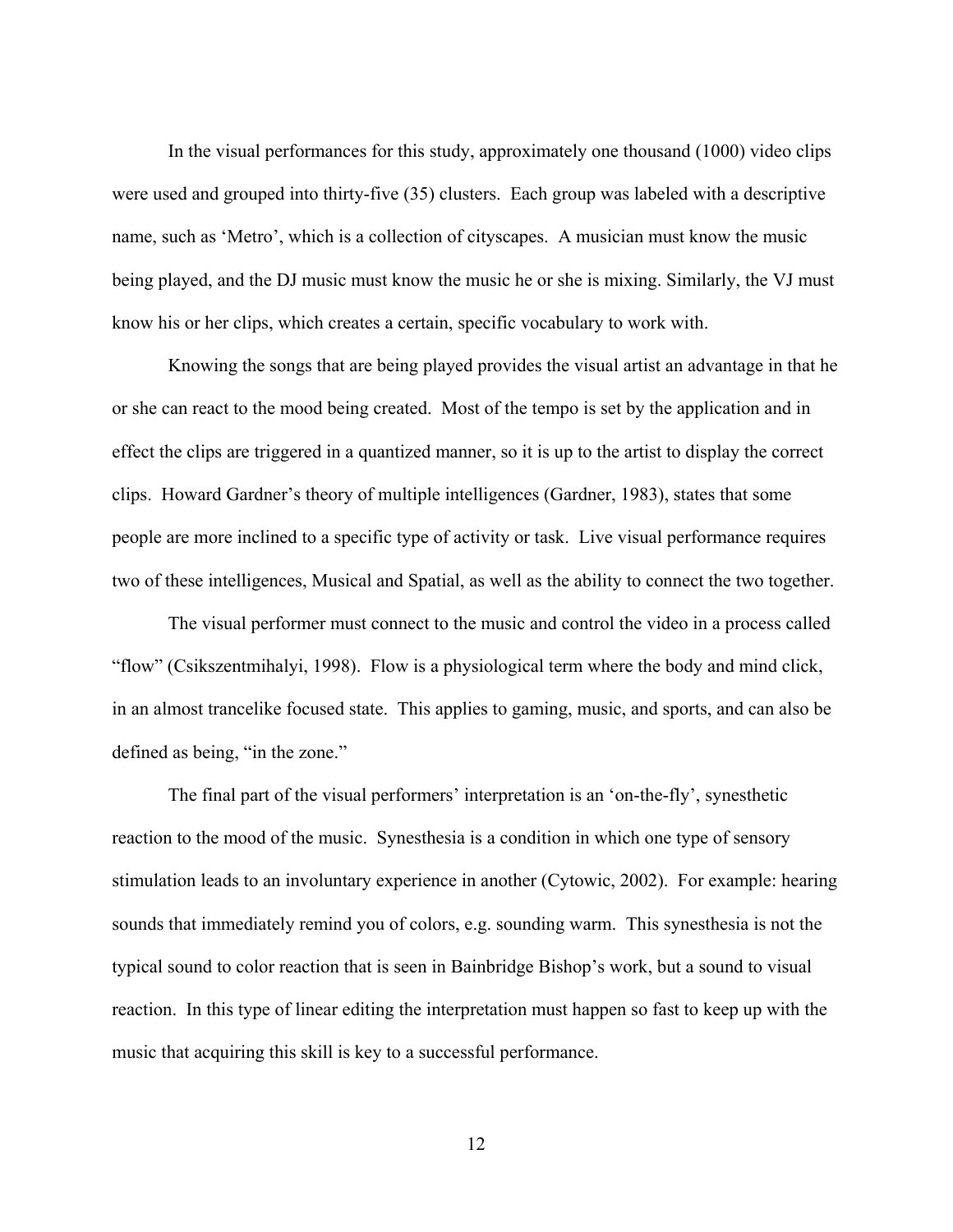Just as a musician must know the music being played, a live visual performer must have a detailed knowledge of the music that is being performed, as well as the video that he or she will present. At one point, this artist actually split the cue channel from the DJ's mixer so that he was more aware of the track coming in. A cue channel is the channel that the DJ listens to, that is not played to the audience. This artist found that this became distracting to his own flow and made me as the interpreter much less in tune with the rest of the audience. Keeping up on the trends in the music that is being played, asking the musical artist which song will be played, and working with the musical artist to compile longer form clips to specific songs, are all suggested ways to continuously interpret, compose, and create unique visuals for one's audience during subsequent performances.

Mick Hartney (2008) describes video art as the following:

A term used to describe art that uses both the apparatus and processes of television and video. It can take many forms: recordings that are broadcast, viewed in galleries or other venues, or distributed as tapes or discs; sculptural installations, which may incorporate one or more television receivers or monitors, displaying 'live' or recorded images and sound; and performances in which video representations are included.

As a visual artist this author has found that this definition means that the practice or creation of video art is rather loosely defined. I believe that this can be a fairly significant problem with many visual performances, and as a result, live visual performers have not tended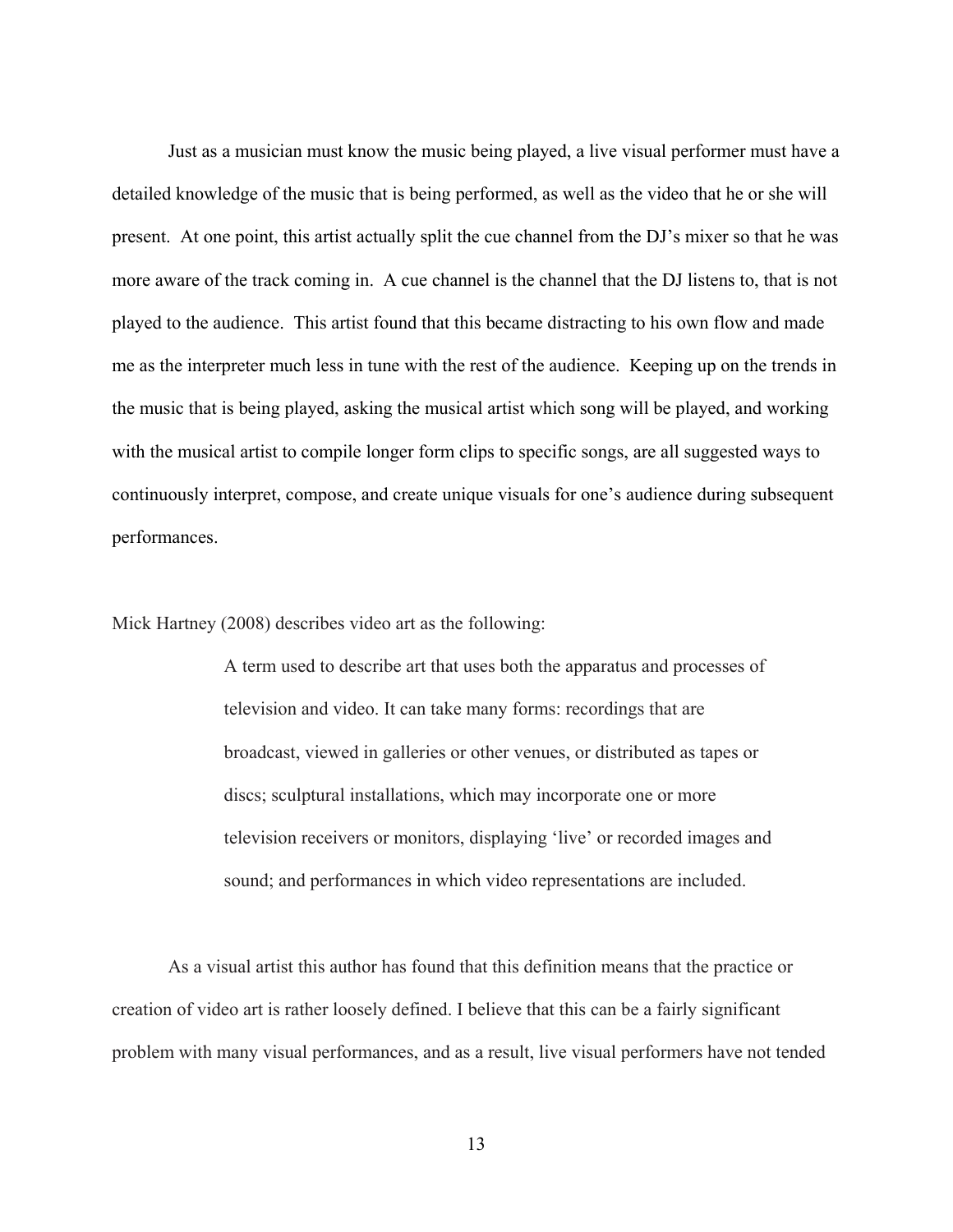to put much effort into inserting narrative constructs behind the performances they create. In order to determine whether creating narrative based visual performances, I, as a researcher and performer, decided to create a multi-method approach to the conceptual design of this study, which has allowed me review the concept from both a theoretical and practical perspective.

Timmothy Jaeger's book, *Live Cinema Unraveled: Handbook for Live Visual Performance* (2005), acted as a primary guide and inspiration to me in this process. Jaeger's ideas are based on Rudolf Arnhem's (1957) ideas regarding the use of rapid montage in film. A montage is a rapid succession of film clips, presented along with music or special effects, which presents a compressed narrative. This idea is also very much related to visual performance. Jaeger's ideas became a major part of the theoretical approach I used to validate the use of live visual performance as an art form. Jaeger discusses the syntax of the live visual performance, suggesting that it is "a radical departure from previous cinema(s). It is a 'total art form' that encompasses music/sound, visuals, and installation."(p.24). He goes on to say, "It draws from a lineage founded by the Russian Constructivists in not being a 'pure' art form, but one that has a clear social function" (p.8). This author suggests that these passages provided clear rationale on how to use the tools to communicate a message and provide the basis for the story that I told in my performances.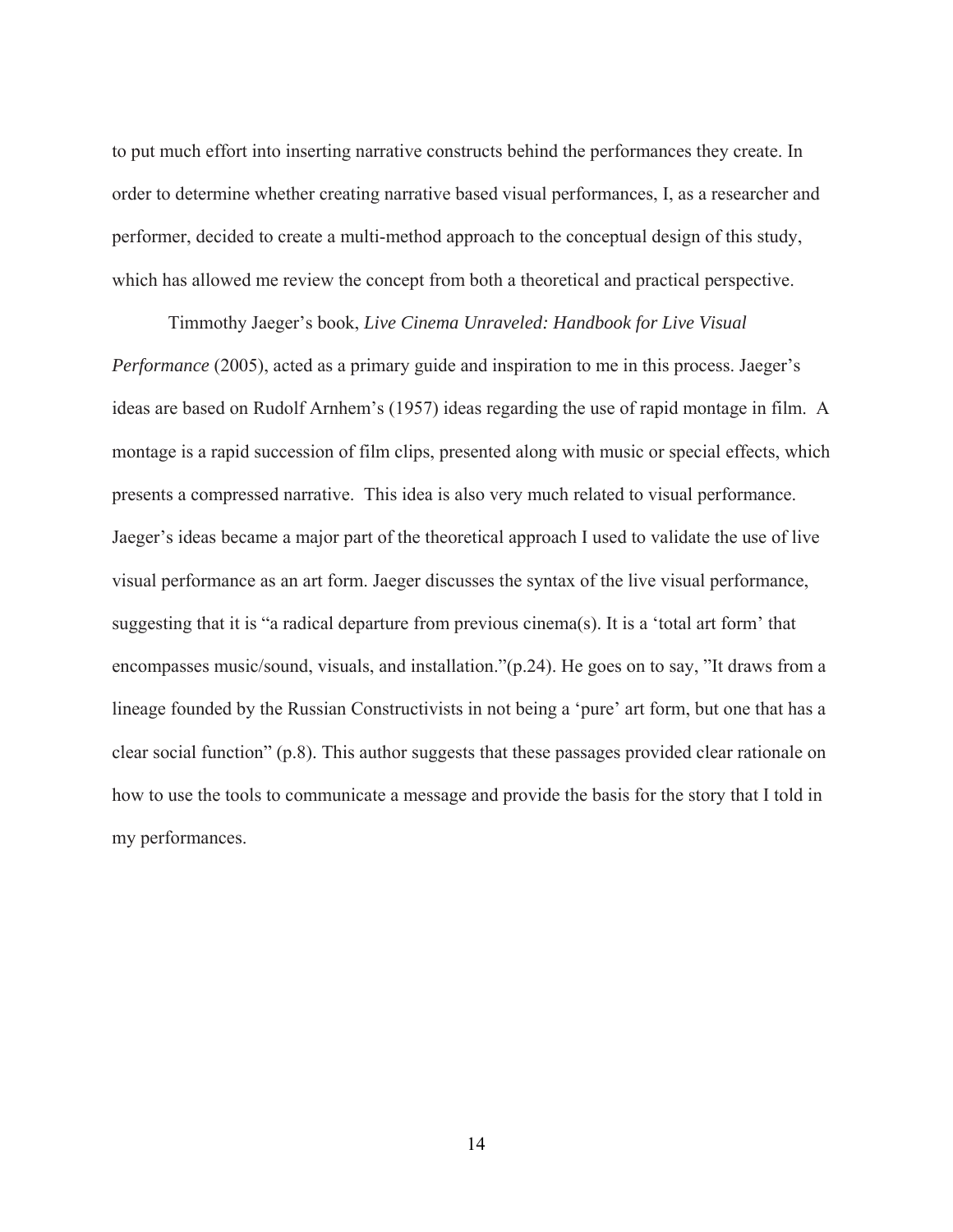## **CHAPTER THREE: METHODOLOGY**

<span id="page-23-0"></span>The theoretical foundations to this project were outlined in Chapter Two. This Chapter is dedicated to a discussion of the methodology and sequence that occurred in my personal discovery of the equipment, and the investigative survey that was administered to accomplish the goals of this project.

 The major research that was attempted in this thesis involved three distinct phases: 1-the theoretical foundations behind narrative constructs and the effect that differing media would have on its interpretation 2-the building of the performance equipment (because it did not exist), and 3-the personal learning curve of this author/artist/researcher in the actual creative technique and timing of the live visual performances themselves as an automaticity/naturalization of the process was internalized.

#### Equipment, Software and Development

The system used in this project was a laptop and midi controller that went through a few iterations. The system began as a large, multiple component system, but migrated to a small system that was more practical, and portable. The current iteration relies heavily on software based processing for video mixing, with hardware-based power of a top-of-the-line portable computer.

VDMX is a modular video-mixing environment that is meant for mixing visuals and applying complex effects. It follows the same human computer interface trends used in popular audio manipulation and creation software. Much of the functionality of VDMX is based in a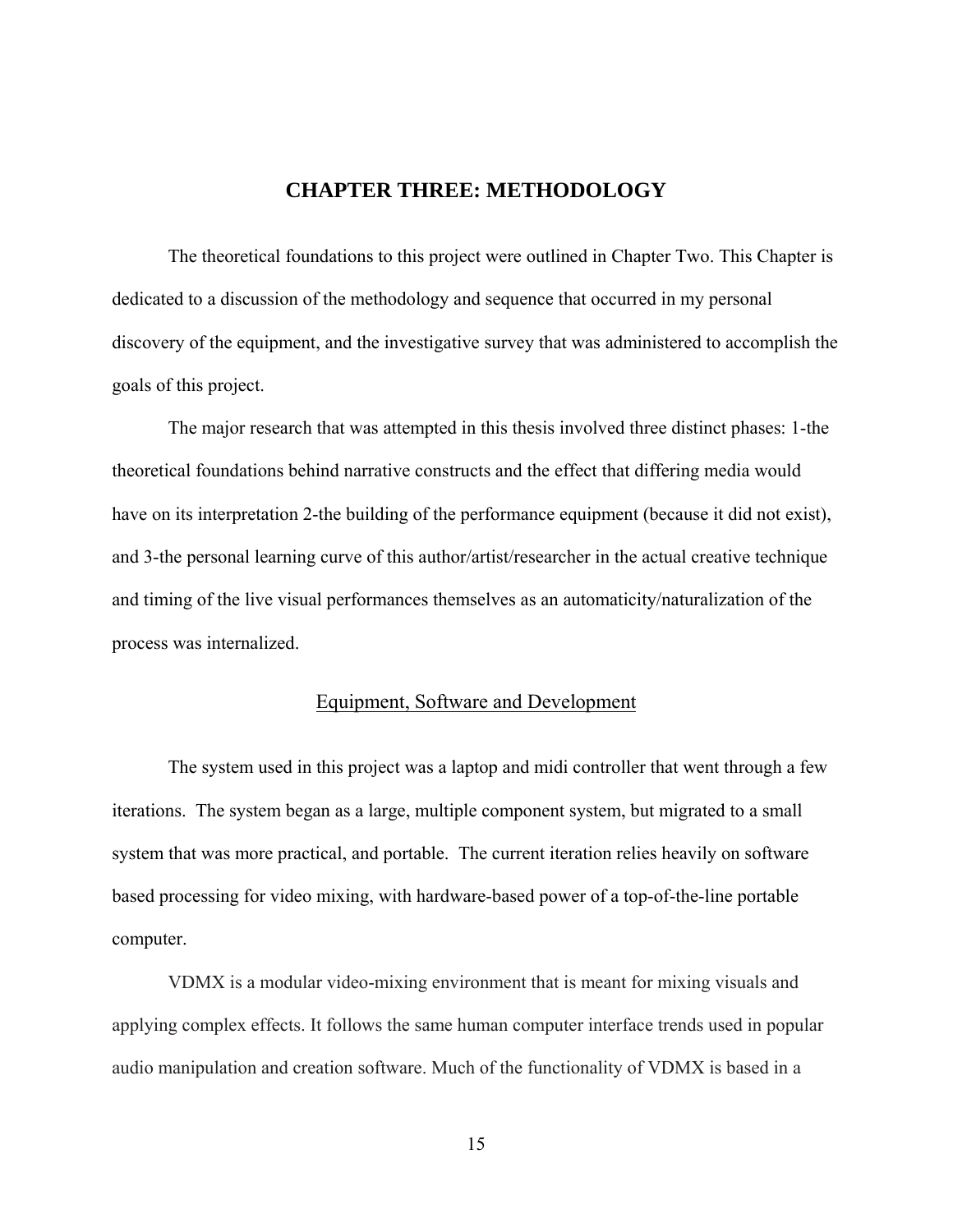series of modules, plug-ins, and effects that string together to allow for manipulation of video at a depth only previously reached by expensive video mixing equipment. The true power of VDMX comes from the ability to create your own interface, and thus your own instrument for creating visuals. Many of the other visual performers confront the interface in different ways, but all use some sort of combination of multiple clips overlaid on top of each other.

With this software this artist was able to compose video into that follows the patterns of the music that the performance is accompanying. The specific duration and speed of a video clip can be controlled so it matches the VDMX "clock" plugin. This clock is set in a measure format that can be set to a beats per minute, which can be directly related to the music being played. This means that the visual artist can trigger video clips that automatically snap to the time signature in a piece of audio being played.

VDMX is also able to host Quartz Compositions. Quartz Composer is a node-based visual programming language that uses OpenGL (including GLSL), Core Image, Core Video, Java Script, and other technologies to build an API and a developer tool around a simple visual programming paradigm. Quartz programming through Quartz Composer works by implementing and connecting patches. Similar to routines in traditional programming languages, patches are base processing units. The processing units execute and produce a result. The patches have input ports and output ports that allow data to be transferred from one patch to another.

As the project evolved, the equipment set-up changed considerably. The software and integrated specific hardware was developed to help control video in the same way that a DJ spins a record. This control was born out of the use of longer video clips along with music. While playing these video clips are not as improvised or spontaneous as triggering clips, this type of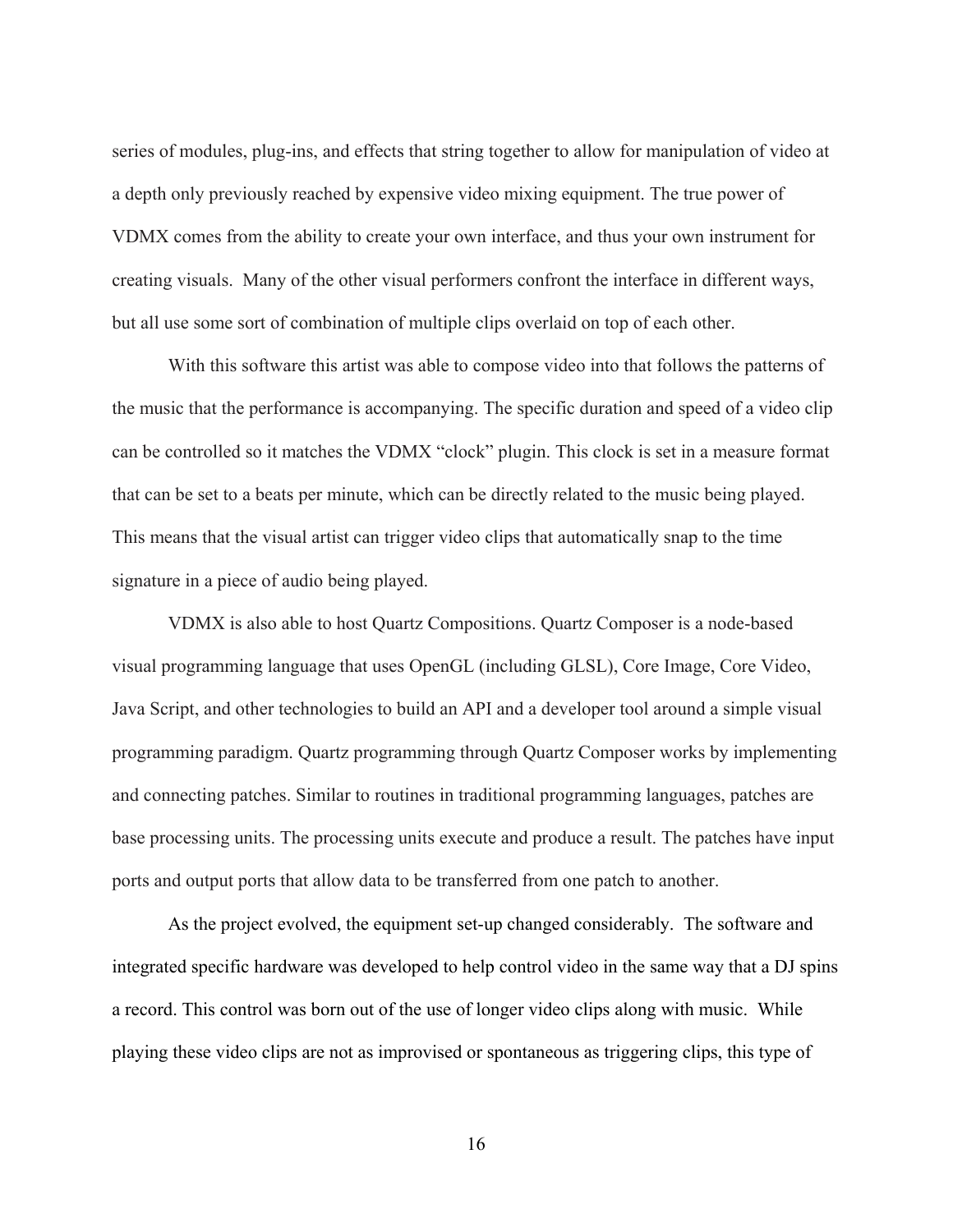<span id="page-25-0"></span>control is necessary for syncing the visual beat to the audio beat. Figure 1 shows the initial iteration of the set up:



**Figure 1: Equipment Setup 1** 

The main controllers are the Midi Keyboard and the Open Sound Control Turntables. In order to drive and control longer video clips the artist used turntables. The turntables act like large jog wheels, but unlike jog wheels, the turntables actually turn with the video. In order to do this an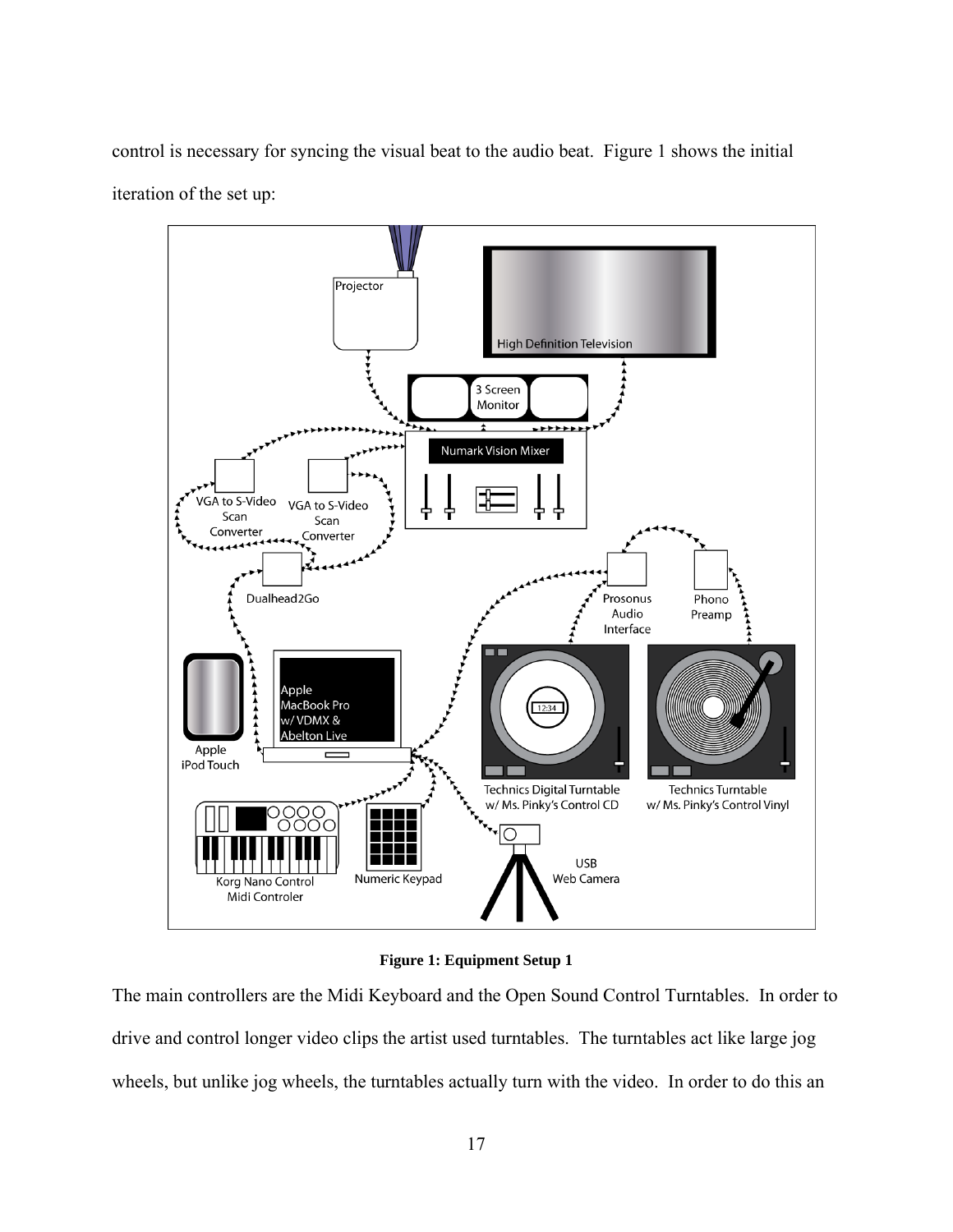audio signal that contains a sign wave and time code data is sent to the computer. A Prosonus audio interface converts the line level audio from the analog turntable, and s/pdif signal from the digital turntable into digital audio. The artist programmed built a translation application in Quartz composer that turns the signal from audio into digital Open Sound Control data, which is used inside of VDMX to control the video time code.

 In order to control effects, a Korg Nanocontrol Mid Controller was chosen. This relatively cheep device is small enough to fit in a backpack or be attached with Velcro to whatever piece of equipment is available. A number of effects that are typically used in a performance are set up in VDMX and mapped to the sliders, knobs, and buttons on the Nanocontrol.

 For triggering smaller clips, both a Numeric Keyboard and an Apple iPod Touch with an iPod app called "TouchOSC". VDMX sets up the clips to be triggered using a grid patch, called the media bin. This grid can be set to as any number of columns as desired. The numeric controller acts as a trigger pad for these clips. If there are more clips than buttons on the numeric controller the iPod Touch can be used to trigger them.

 A USB Web Camera is also included to capture and manipulate the live video from the venue. A FireWire cable was used to play video data from an external hard drive. That video data must be accessed and played quickly or the visuals being displayed will drop frames, slow down, and possibly freeze. Thus a FireWire based camera is not suitable to also send digital video (DV) data due to throughput restrictions. The USB camera acts on another bus, and although it requires more processing to see the video, it does not create any drag on the clips being played through the FireWire bus. This camera does not have a microphone, and it collects video at 386 pixels x 248 pixels.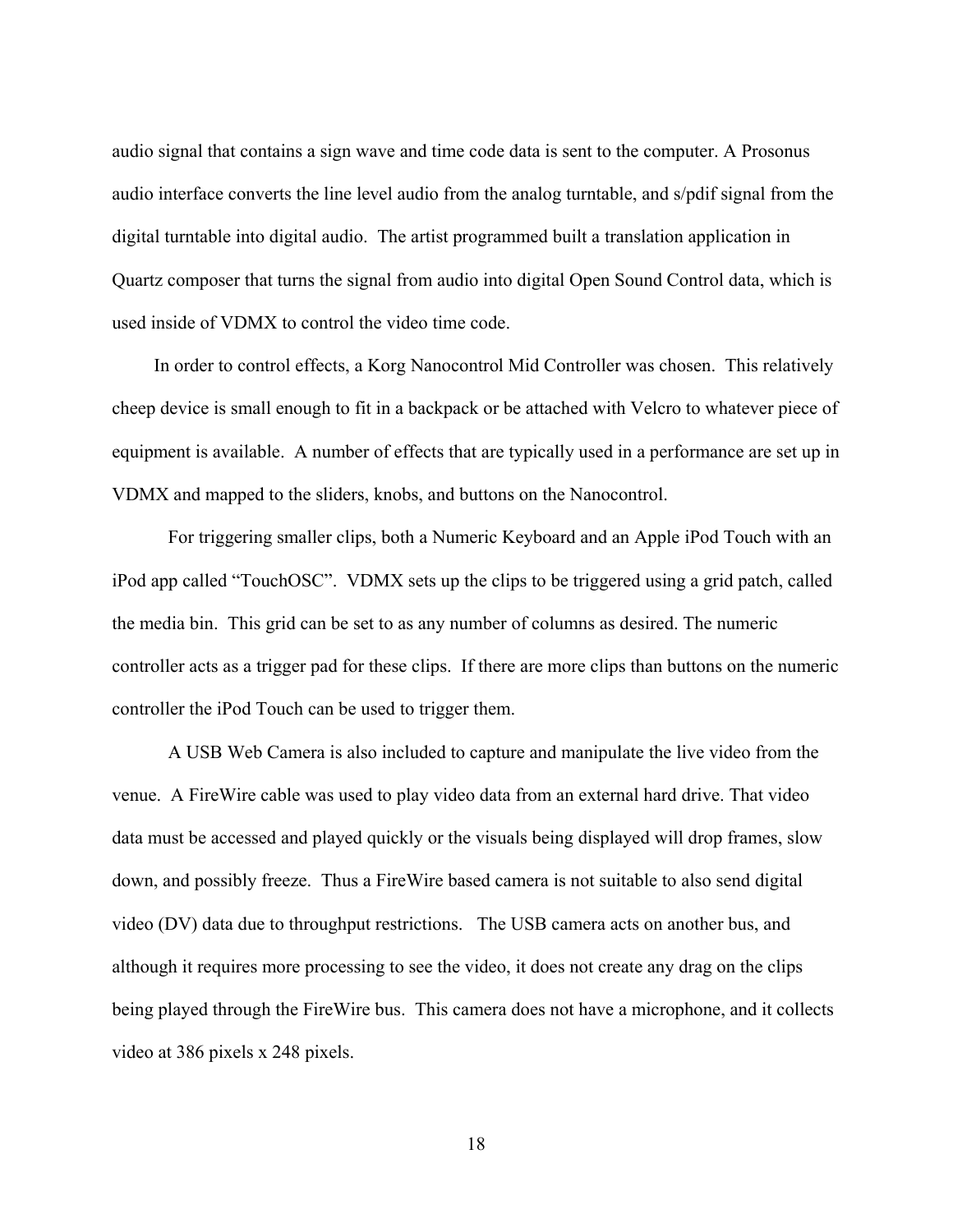<span id="page-27-0"></span> After manipulation the video is then sent to a Matrox DualHead2Go. This video card allows the second monitor of a computer to be stretched and split into two monitors. This effectively allows the operator or visual artist to output two video signals that can be combined on the hardware mixer, providing more possibilities for video manipulation. As the DualHead2Go only outputs D-Sub VGA signal, two small VGA to S-Video converters are used to convert the video to standard definition video, for the video mixer to use.

#### Connecting the Live Visual Performance to the Audience

 The process was further complicated by my attempts to clarify the nature of the interaction between the audience and the visuals being displayed. For this latter perspective, surveys were created and administered to the leading performers in the field (20) as well as to patrons in (40) venues where the performances took place. These questions focused mostly on the value of narrative in live visual performance, but also lead to discussions that have been used to guide the artistic endeavors of this project.

 The performers, as discussed in the next chapter, were selected by attending high profile events at the Winter Music Conference. This appears to be the best way to reach a large amount of performers, who came to the conference from all over the world. Due to connections with local musicians this author was able to gain access to areas that normal patrons did not have access to, and ask questions of the performers while performing. Because these particular performers, who from all around the world, were hired to play these high-profile events, then they would be a good selection of practical professionals, e.g. the every day VJ. It turned out to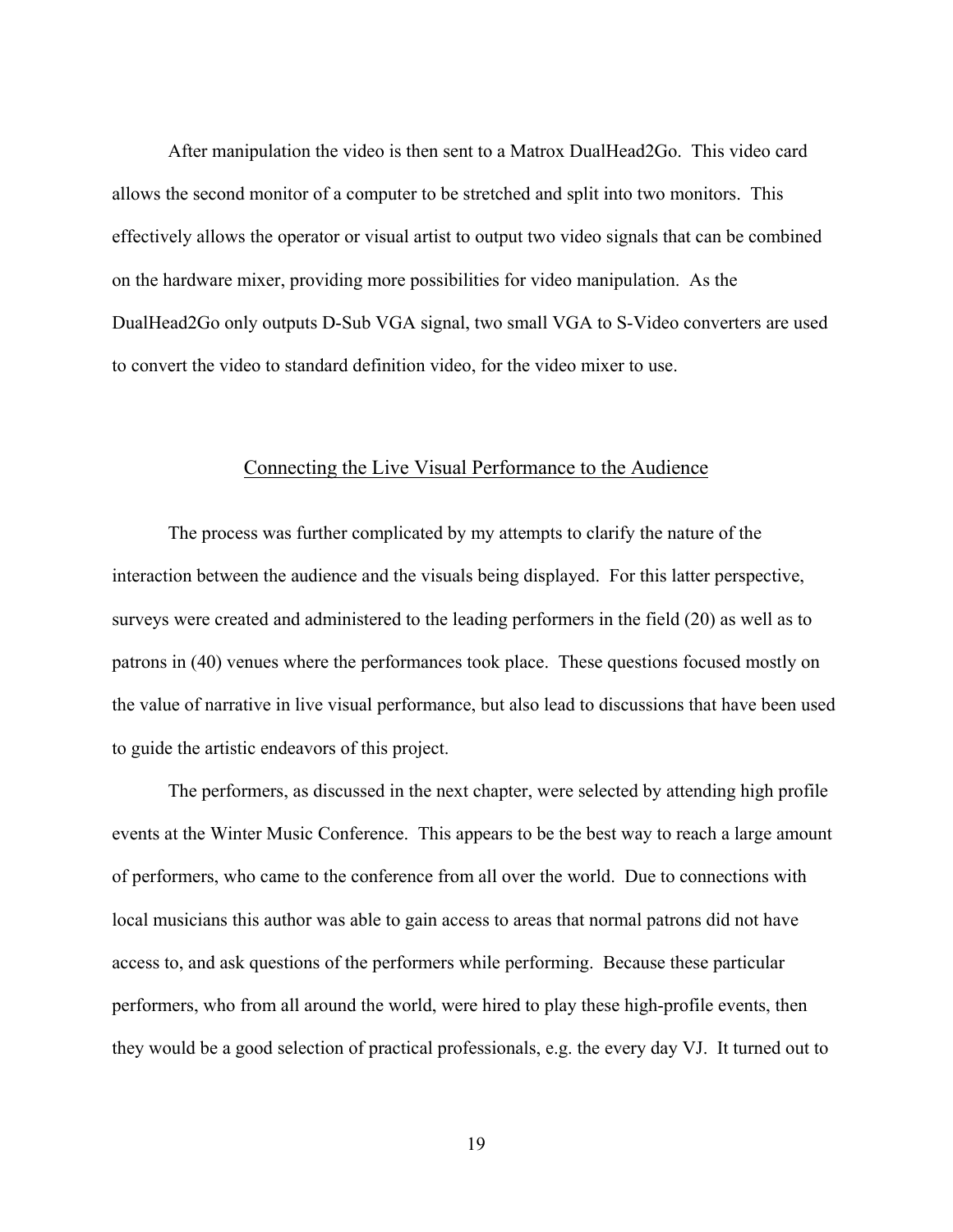be faster and easier to move into interview questions if the questions of the performers were asked and the answers written.

 Helpers, and myself randomly selected the patrons for interviewing and surveying, during my show. In the 40-person sample people were approached who seemed interested in the visuals and people who did not. These surveys were primarily done in Miami and Orlando, and the 40 person sample size is about an average crowd for a normal nightclub even where visuals are presented.

 Questions were created from what was learned from the literature review. Because there has been very little research into the content of live visual performance, the questions are very basic. These should be considered them a starting point into researching the content of live visual performance in the nightclub setting.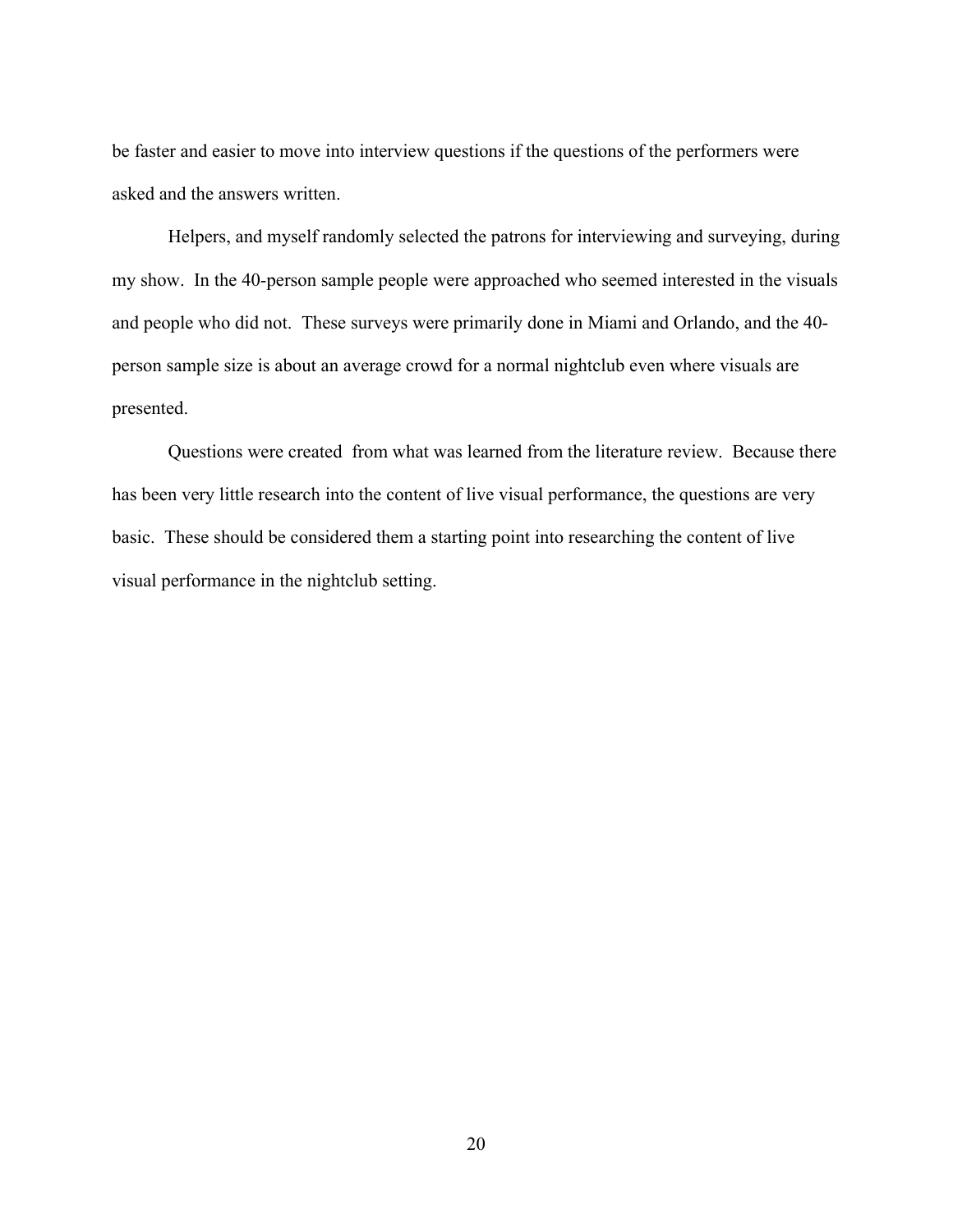# **CHAPTER FOUR: FINDINGS**

#### Equipment, Software and Development

<span id="page-29-0"></span> The equipment configuration was simplified greatly over the process of implementing this project. A Korg Zero 4 Live control mixer, which is initially a DJ mixer, is now used in place of many of the control surfaces. This control surface is intended for use as a DJ mixer, but all of the controls, however, also send midi signals. This allows the artist to mix video in the same manner as a DJ, and more closely relate to the DJs that are performed with. This mixer lights up as well, which attracted quite a bit of attention, and as it is a DJ mixer allows the same sort of interaction with the audience that the DJ enjoys. All of the other equipment, except for a laptop computer, has been eliminated. More random access memory (RAM) was added to the computer as well as a cooling pad and laptop stand. This allowed for greater computer processing power, placing an emphasis on mobility and software powered mixing over hardware powered mixing and large unwieldy equipment. Figure 2 shows the final hardware setup used when there are no other visual performers. In the case that there are two performers in a night, the visuals signal that would go to the projector, is first tied into a vision mixer.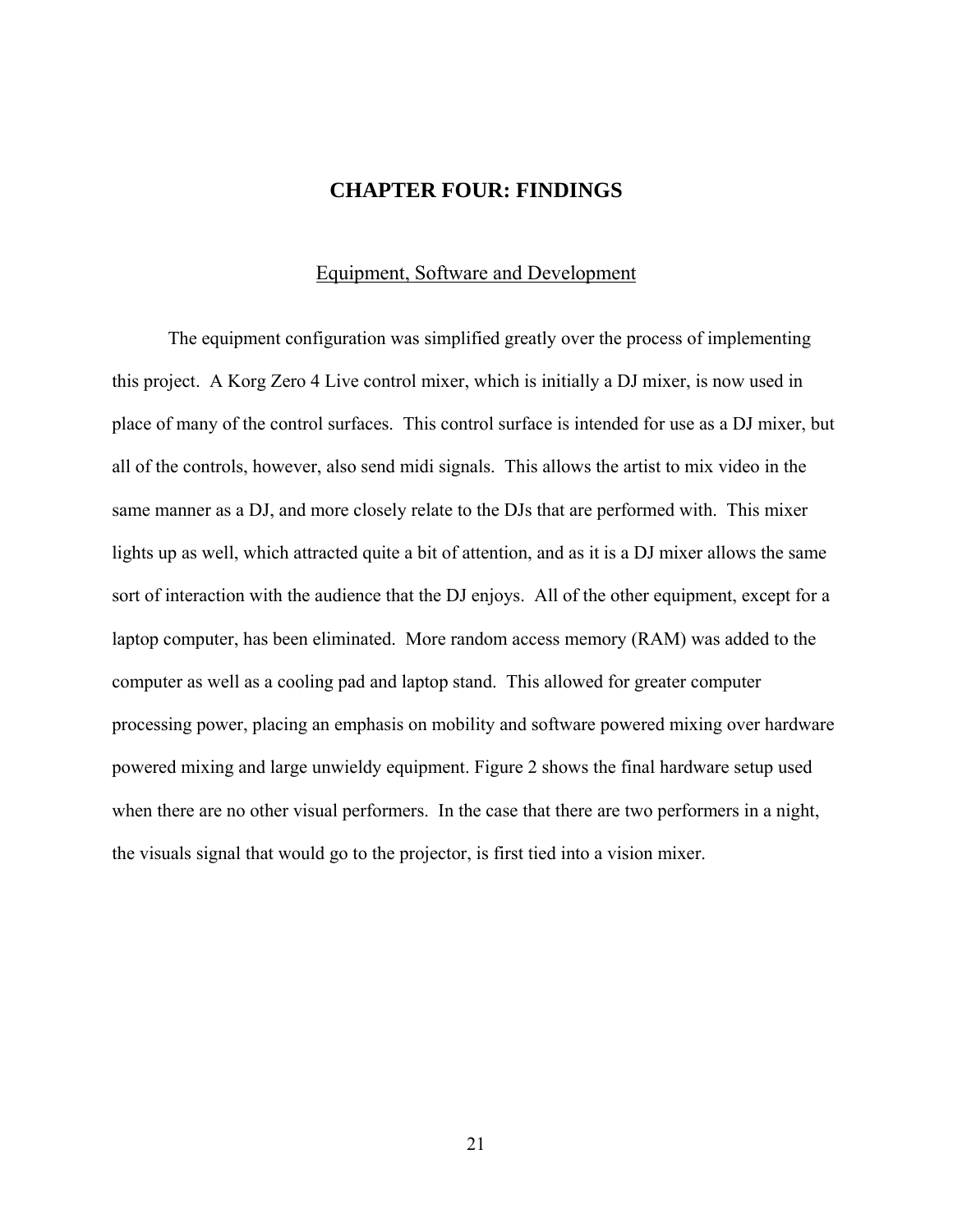<span id="page-30-0"></span>

**Figure 2: Equipment Setup 2** 



**Figure 3: VDMX Interface 1**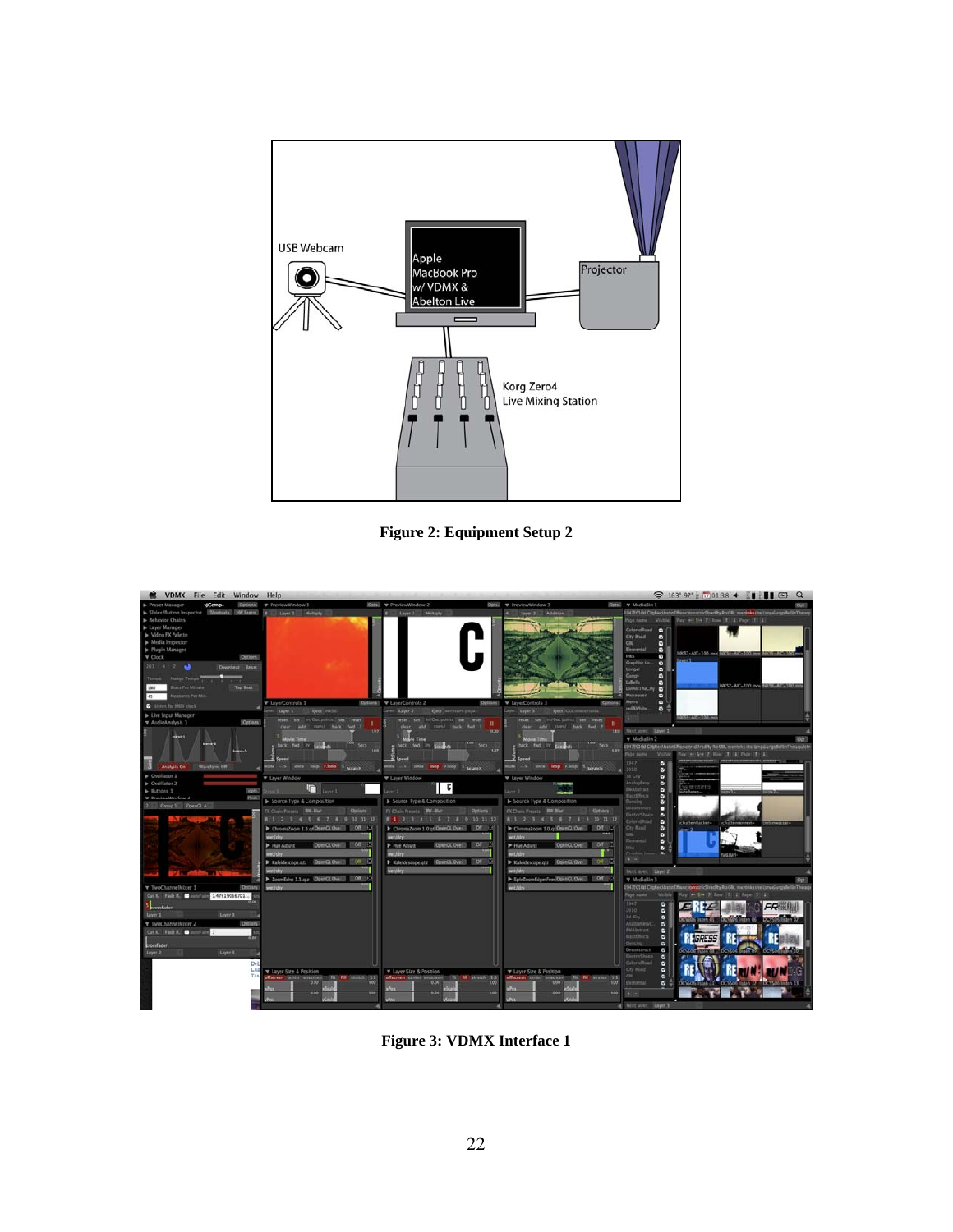<span id="page-31-0"></span> The VDMX interface, shown in figure 3, mirrors the mixing control station. Each of the 3 video channels is assigned to a channel fader. Each of the effects within each channel is assigned to the high, mid, low, and pan control knobs on the control surface, and the adjacent effects knobs have been set up to control the parameters within the effect. The software included a clock, which could also be called a metronome. The control surface includes an on the fly analyzer of beats per minute in a given song. This clock signal is sent from the control surface to the software and allows for clips to be trigger in a quantized manner along with the music.

 Working in VDMX can be slightly daunting at first because you do have to set up your own interface. It does not come with any prepackaged ready to use interfaces. This presents a novice with a bit of a learning curve. Many iterations of the interface were constructed during this project, with the final being shown in Figure 3. Once the user recognizes the flow of information & processes the video goes through, from the media bin to the output window, VDMX becomes much easier to use.

 Of special note, because many of these events often well exceed the maximum sustained decibel level of 85db for an extended period of time, one of the most important pieces of equipment is a good set of earplugs, to prevent Noise-induced hearing loss ("Noise-induced hearing loss," 2008).

#### Performer and Patron Surveys

 This first set of surveys and interviews took place at the fist annual VJ challenge at the winter music conference. This became the start of a dialogue with other live visual performers that helped shape the way the performances in this study were created.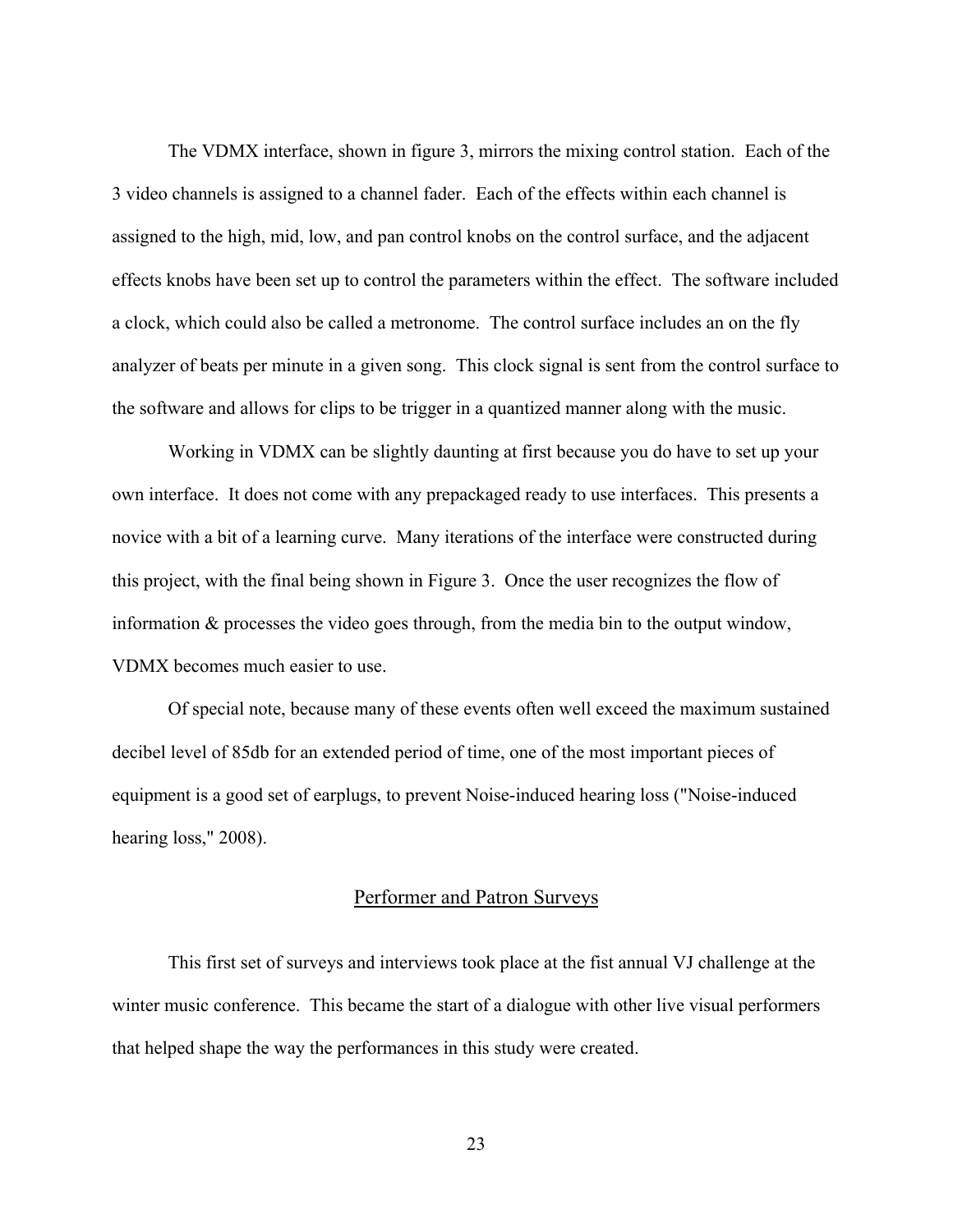- DVJ Vision started off with an introduction using Kubrick's 2001: A Space Odyssey. He used quite a bit abstract graphics, which didn't really tell much of a story. He was both a VJ and a DJ so he was able to sync the video to the audio and have a singing girl actually singing with the music. He used the vj equipment which was there, two Pioneer DVJs and a Pioneer Vision Mixer.
- Bluecrash, an Orlando based VJ, used VDMX to layer videos. His video all had a theme to it, but it did not match with the music being played. His video was themed to 50's television shows,
- DJ CFlo is actually a DJ who has incorporated video into his work. He was using the set up VJ equipment and mixing popular songs together like a turntablist DJ would, or even a regular house DJ. He did not use "eye candy" at all, and it could be said that there were small vignettes of story.
- VJ Foresight used visuals that were very glitch; they had a lot of repetition, and did not change with the music. His visuals seemed disjointed from the music.
- VJ Mad Motion, another Orlando based VJ, also used VDMX to layer videos. Her theme somewhat fit the music she was playing to, but she used the same samples over and over.
- Vj Sergio is a Russian based VJ, whose media was lost on the way to Miami. He only had about 15 clips to use in 8 minutes. He used Arkaos Grand VJ. His work was really good for what he had. He had a background with sprites flying around to the music. Because he only had a few clips to use it was repetitive, but so was everyone else's. Sergio won the event.

 As the visual performers completed their performance I interviewed them, presenting the questionnaires as shown in appendix 1. 20 visual performers were interviewed all together. The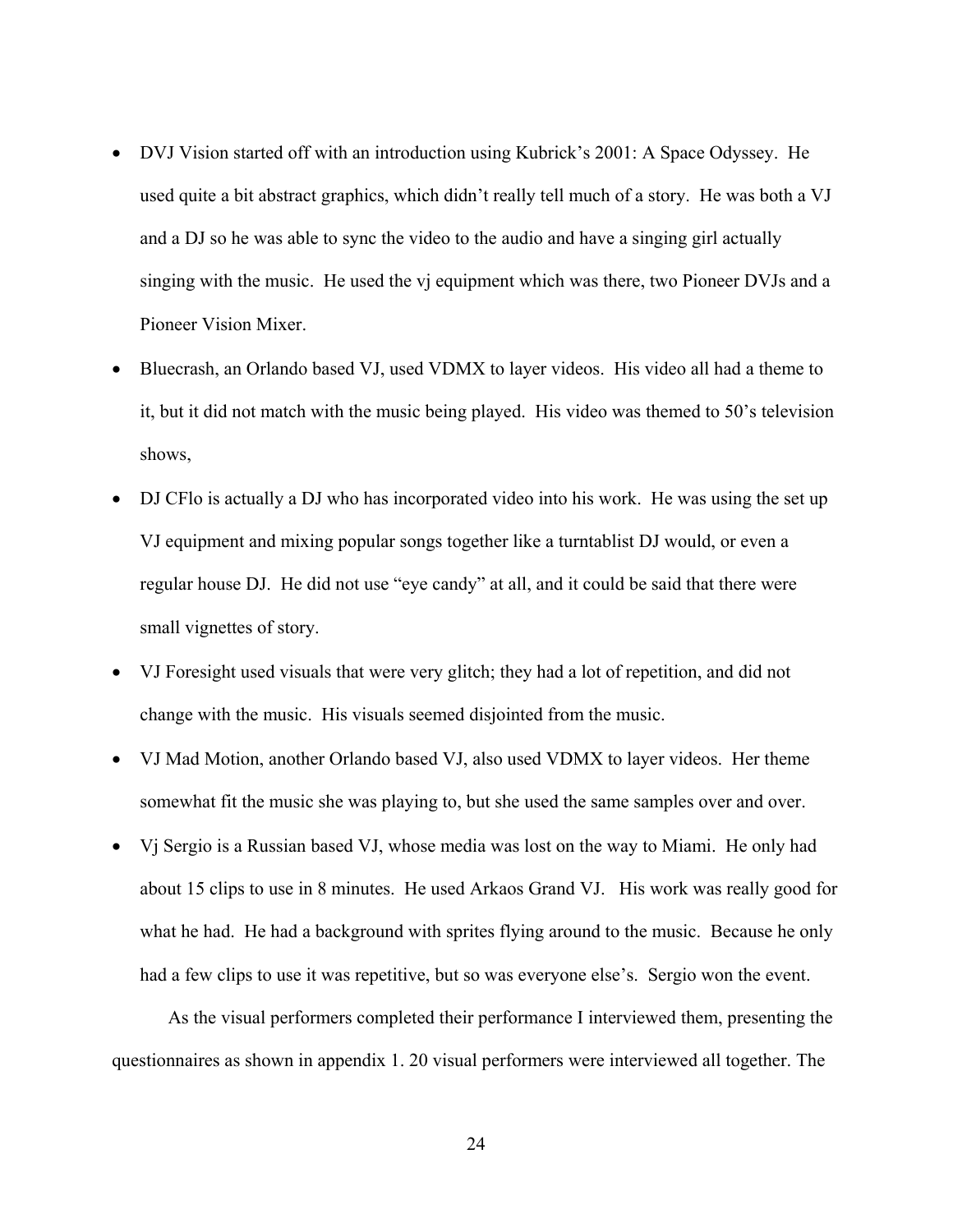<span id="page-33-0"></span>following is a summary of those reflections:

 As shown in Table 1, Forty percent (eight out of a total N of 20) of the visual performers considered narrative to be very important (5 of 5 in a Likert Scale 0-5 with 1 being not significant and 5 being 'very significant') in their work. 30% more consider narrative to be important (4 of 5). In other words over 70% of the performers rated story to be a significant part of their work. Only ten percent (2 out of 20) considered narrative to not be important at all. One of the visual performers said that narrative is subjective to the work, but if there is a narrative present, then it must be light, and not require much attention span. Due to the nature of the atmosphere this type of performance cannot be as deep as a Stanly Kubrick film, but should have the narrative depth of, *The Fifth Element*.



**Table 1: Visual Artist Question 1** 

 As shown in Table 2, Seventy percent (14 out of 20) of the visual performers considered the visual performance to add quite a bit to the audio performance. The other thirty percent (8 out of 20) consider it to add to it. One of the visual performers that I questioned considered the visual performance to be icing on the cake, while another performer, a world-class performer, who has pioneered visual performance at clubs for over 10 years, considered the visuals to be absolutely necessary in today's age of technology.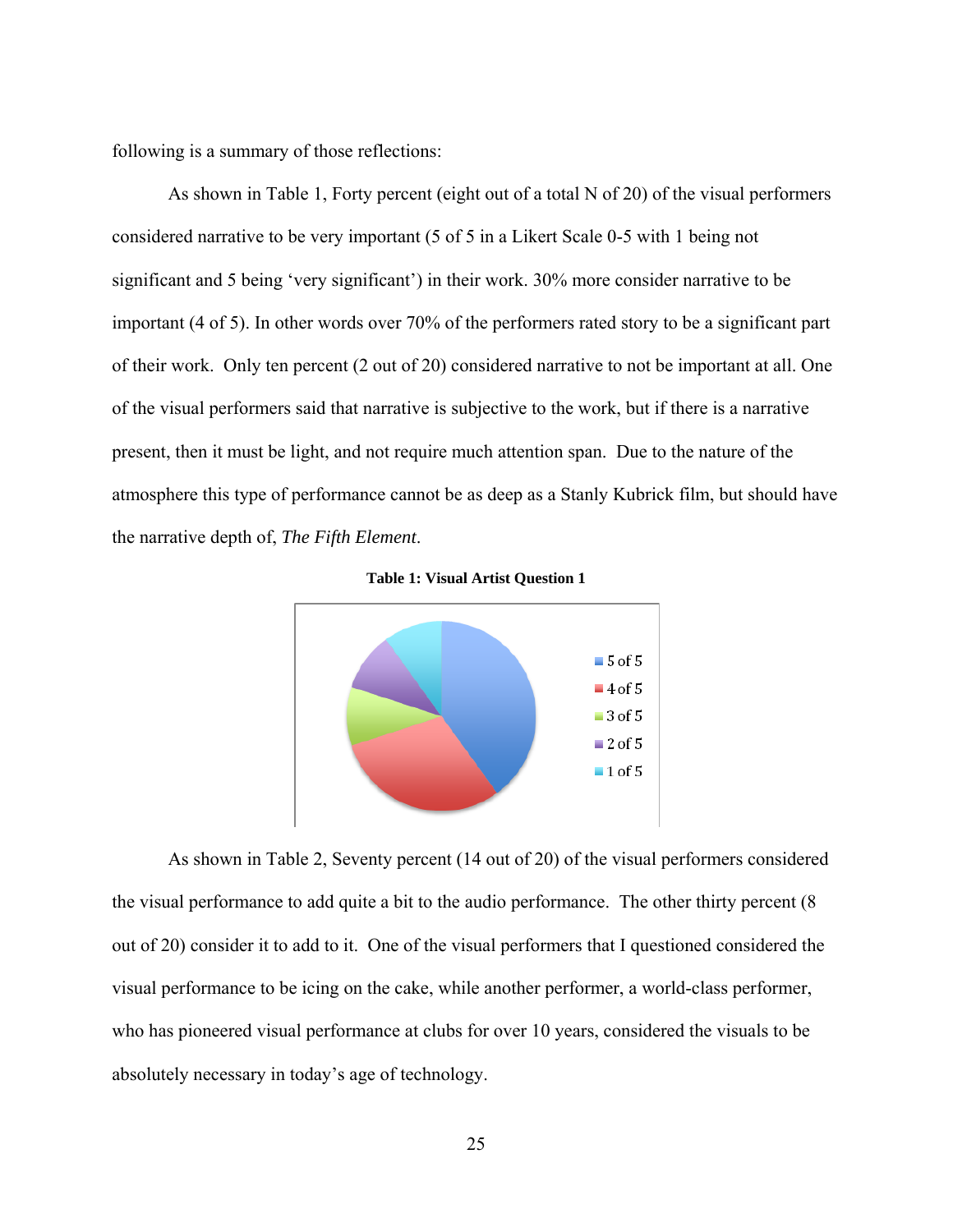

<span id="page-34-0"></span>

 As shown in Table 3, Forty Five (9 out of 20) percent of the visual performers considered narrative to be very valuable in visual performance. Twenty percent (4 out of 20) considered narrative to be somewhat valuable. The other thirty-five percent (7 out of 20) did not see narrative to be very valuable in live visual performance. When asked why, the visual performers stated that most club goers aren't there to pay attention to the visuals, but rather to socialize and dance.





 The last quantitative question, shown in Table 4, asked about the value of eye candy in live visual performance. Forty percent (8 out of 20) of the visual performers believed the eye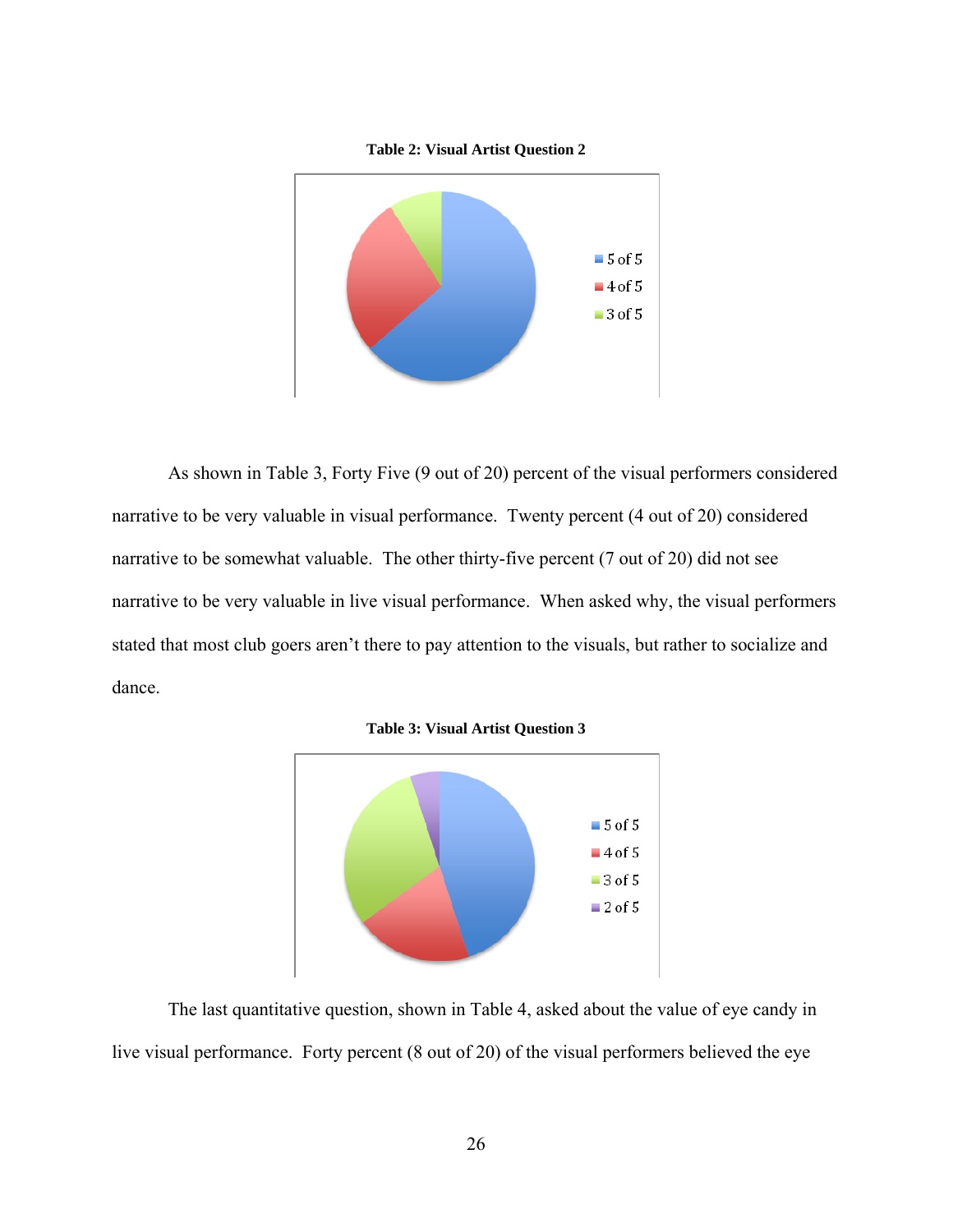<span id="page-35-0"></span>candy, or visuals that are integrated solely for spectacle, are valuable in a visual performance. Another thirty percent (6 out of 20) found eye candy as somewhat important, and the last thirty percent (6 out of 20) do not find them important at all. This drove some interviewing questions with many of the visual performers.





 The last open-ended question asked what the participant believed would be the future trends in live visual performance. The answers were quite varied. The only answer that came up more than once was "bring the visual performer up on stage and let him perform along with the musician". Some other noteworthy answers were to create and standardize the equipment used to create the live visual performances. Every performer usually brings equipment and has to hook into a system that might not be compatible. This becomes a problem when a performer is bringing 200 pounds of equipment in rack-mounted cases.

The rest of the time spent in Miami was spent searching for interviews and examples of live visual performance during the winter music conference. A large majority of the visuals displayed had no narrative or meaning, or did not have a rhythmic display to them. The visuals were inserted with the audio with out any real connection.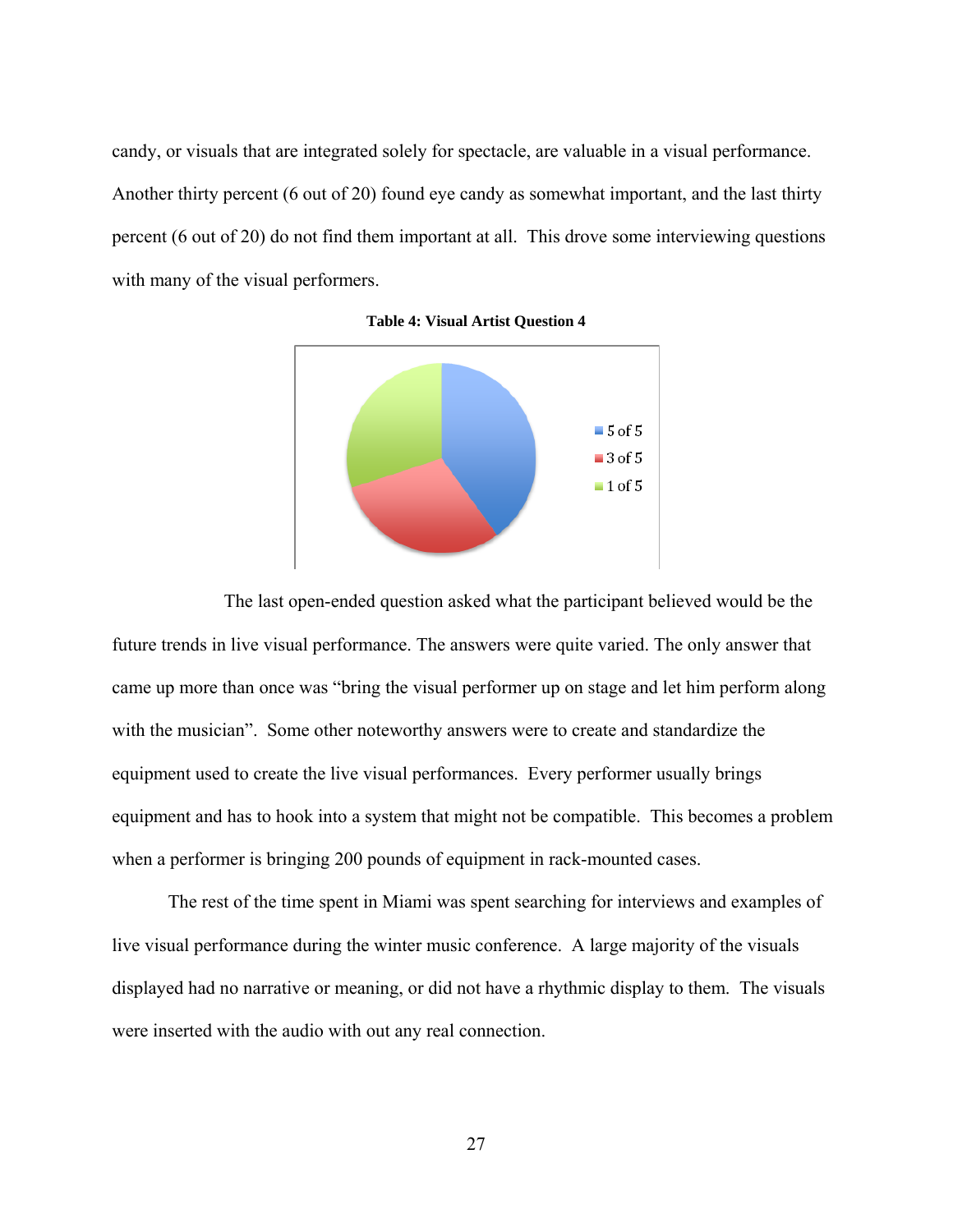The largest event of the week during winter music conference is the Ultra Music Festival, selling out its tickets this year to over 100,000 attendees (Jaidi, 2010). It has also been awarded best event for 5 years by the International Dance Music Awards ("25th annual international," 2010). As visual performance is becoming a mainstay in the dance music world, every act at Ultra Music Festival had a visual accompaniment. Most of the visual accompaniments were not based in story. Rather, they contained visuals that reacted to the music being played, and displayed graphic elements like circles, symbols, and textures to convey that music.

 The performance that appeared to contain the most narrative construct was "Rabbit in the Moon". This band produced their music and visuals together to enhance the emotional message. While their act did not have a sold narrative, it did tell a story, plus they used live performers to be the characters. Further search of the other live visual performances brought about the same results: no narrative.

 The last phase of this research project was to see how the audience reacted to the theories learned from the first round of surveys with performers, and the theories learned from the literature review. 40 audience members were surveyed and many more were interviewed. The first open-ended question asks the audience members to define the main theme or common idea. Most of the answers, as they were taken from audience members that do not know all of the terms necessary to discuss this type of art, were fairly common, non-art, reactions, such as, "It's cool to look at!" or "It's visual music."

 When presenting a longer video clip such as the created, *O Brother Where Art Thou* remix, (Figure 4), the artist was able to grab the attention of the audience for a short period of time. This artist believes that this momentary lapse, or break in the flow of the atmosphere can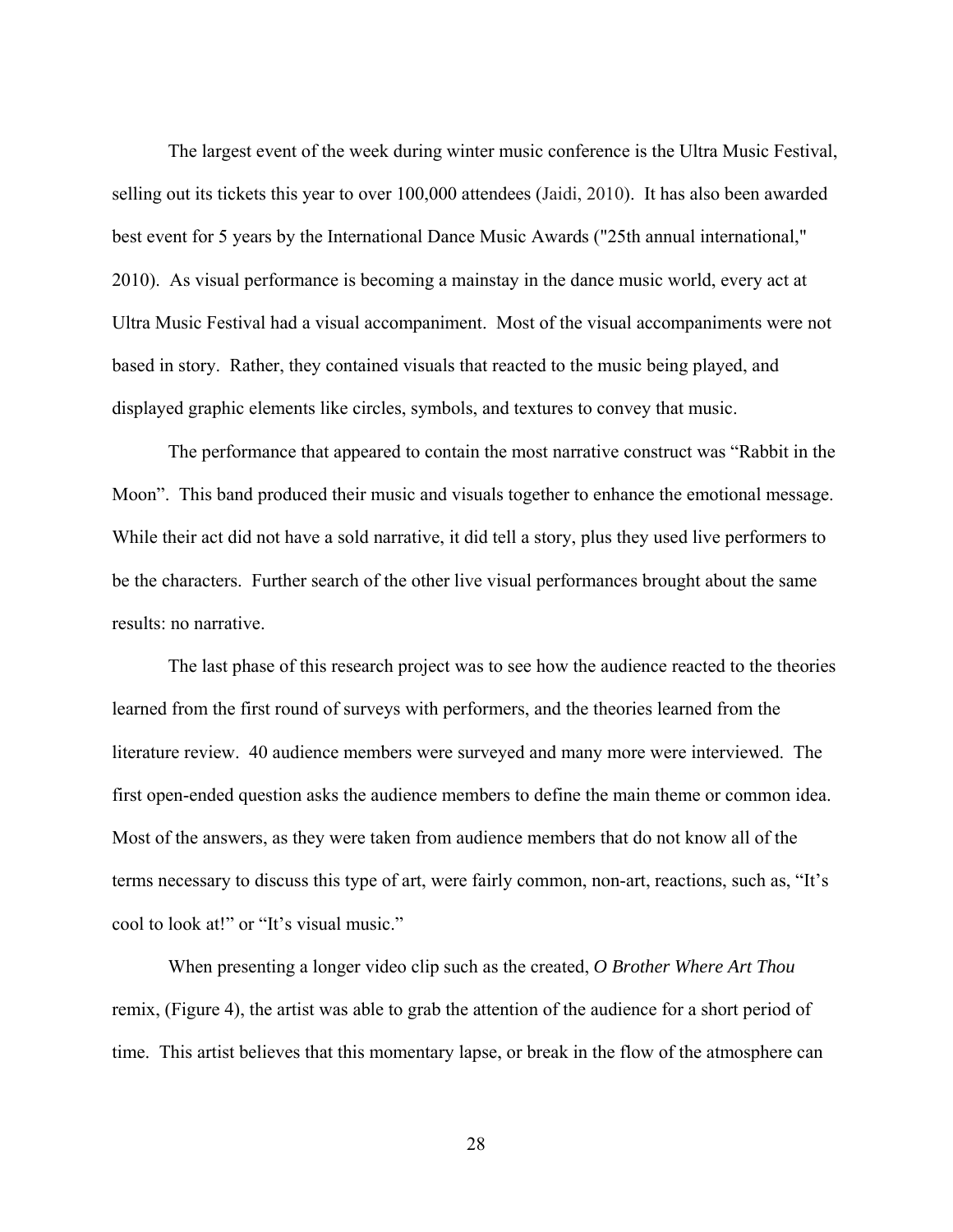<span id="page-37-0"></span>be directly related to the exposure of the content. The movie *O Brother Where Art Thou,* was very popular (grossed \$45 million), was nominated for 2 Oscars, and is recognized, and thus, easy for many to associate with. In a study done at Washington University comparing audiovisual presentation to audio presentations researchers found that a viewer enjoys a piece of music video more when accompanied by a video, and even more if they are familiar with the content (Bilandzic, 2005), Not only does this validate the use of visuals for interpreting the music for an audience, but also it proves that using familiar visuals will allow the audience to connect more with the music.



**Figure 4: A Clip from the** *O Brother Where Art Thou* **Remix** 

 This author avers that the use of this video does not infringe on US copyright laws for three reasons. First, as stated in section 106 & section 110 of the US copyright law, using media from this movie in a manner did not come in to a "direct or indirect commercial advantage". Secondly, less than ten percent (10%) of the original movie (six out of a total of 106 minutes) was used. Third, multiple effects and transitions were added to bring the music video closer to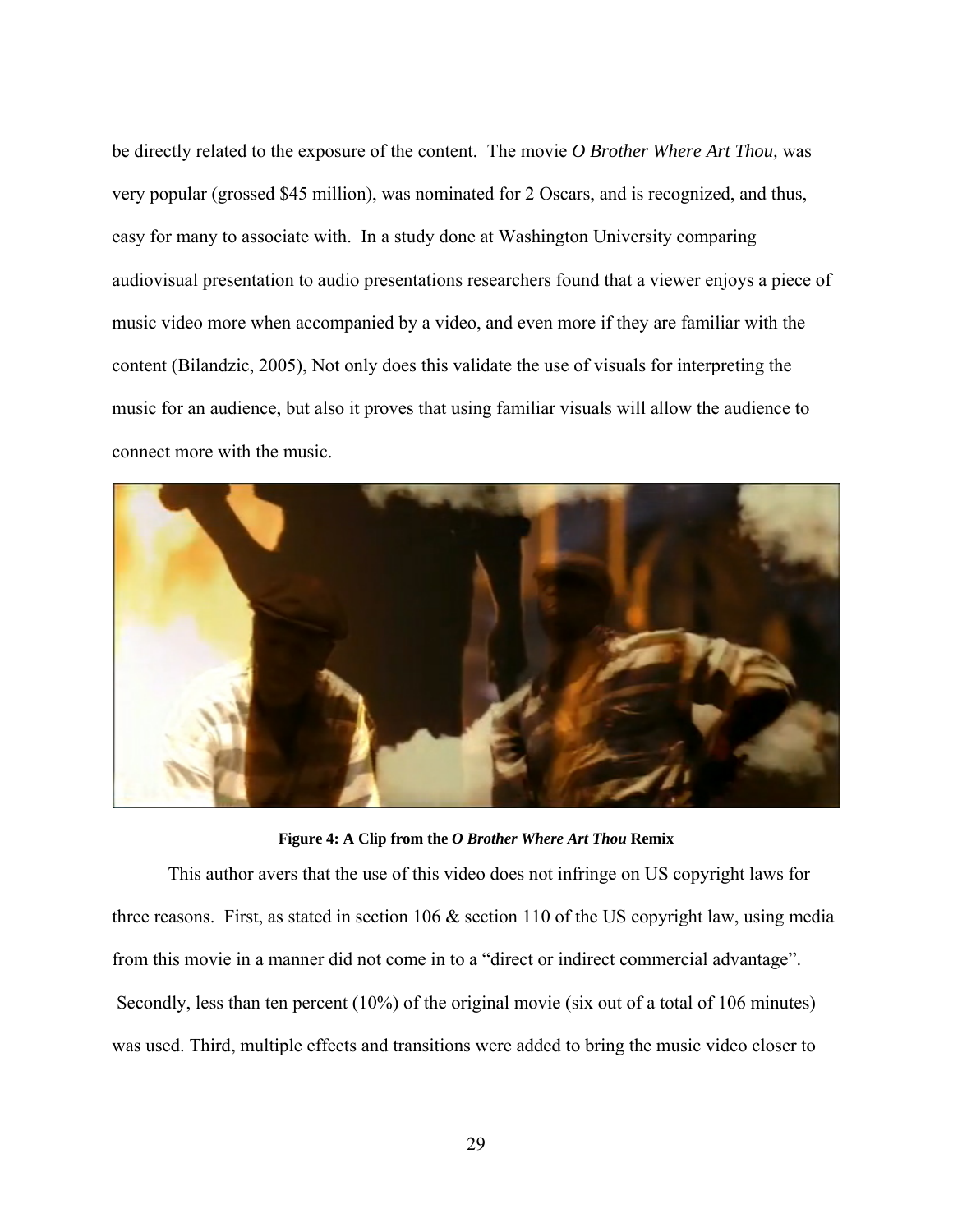<span id="page-38-0"></span>the style of a live visual performance. For these reasons, it was determined that the use of this material falls under the "Fair Use" rules of section 106 (Copyright law of, 2009).

As shown in Table 5, the second question for the audience asks about the value of narrative in visual performance. Forty percent (16 out of 40) of the audience, the largest section, stated that narrative is not very valuable at all, with another forty percent (16 out of 20) answering 2 of 5 or 3 of 5 (in a Likert Scale 0-5 with 1 being 'not valuable' and 5 being 'very valuable'). This proves to further the artist's theory created in the visual artist questioning, that for the most part, we do not have to display long narrative driven sequences to do the basic job of a visual performer, but as found in the first question to the audience, and through questions audience members, one or two short narrative driven sequences will only add to the experience.





 The third question to the audience, as shown in table 6, asked about the value of eye candy, and fifty-seven percent (23 out of 40) of the audience answered either 4 or 5, or that they thought it was very valuable. Eye candy, as defined for purposes of this project, can be described as simple designs, which have very little meaning by itself.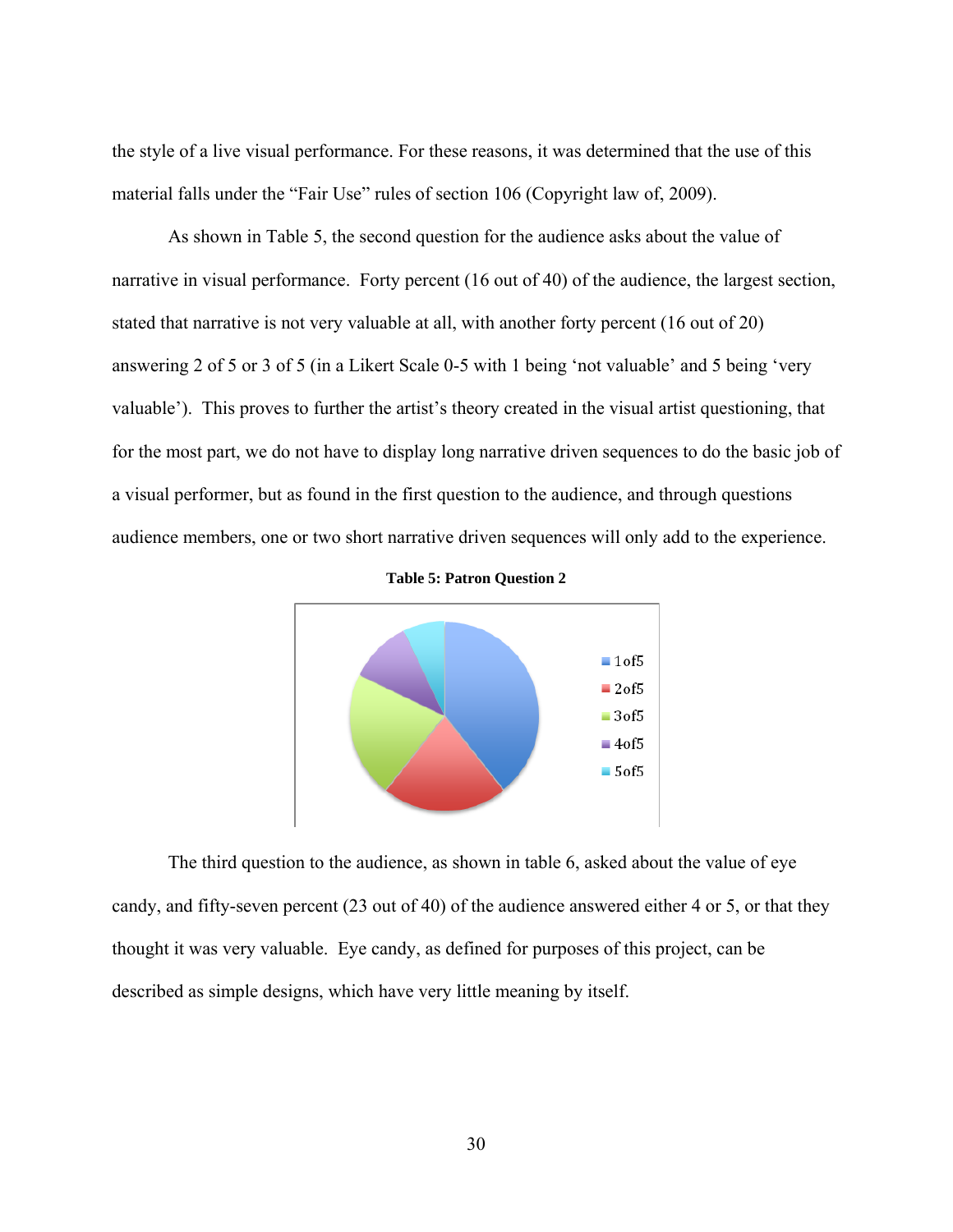

<span id="page-39-0"></span>

 The fourth question to the audience, as shown in Table 7 asked if the audience thought whether it was more exciting to watch a visual performer then to attend a movie in a theater, and seventy-five percent (30 out of 40) of the audience answered 4 of 5 or 5 of 5 for the performer in a club. As this is a more social event, allows for people to talk and dance together, we can only assume that the general atmosphere is what creates the excitement, and the visual performance simply adds to it. As stated from my previous interviews of the visual performers, visual performance is like the "Icing on the cake", but if we only get a short period of attention from the audience, where as in a theater the audience is captive, then we can assume that the visual performance is not as important to the overall atmosphere.



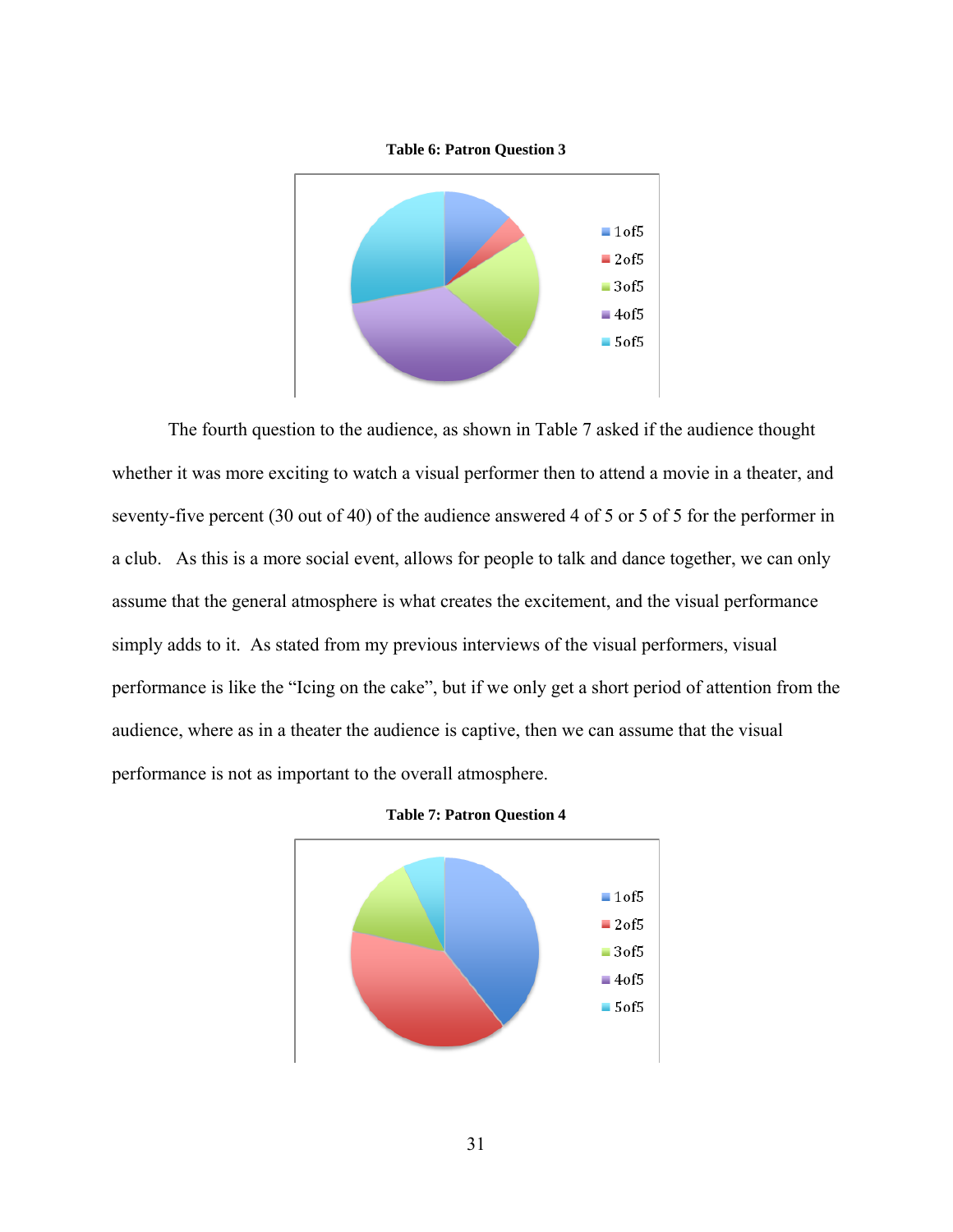<span id="page-40-0"></span> The fifth question for the audience asked how compelled they would be to go to a performance that is advertised as being a live visual performance that accompanies a DJ or Musician, rather than a musical performance by a DJ or a Musician without the live visual effects. Fifty-five (22 out of 40) percent of the audience stated that they would be more compelled to attend an event with a visual artist performing. Only four percent said they would not be compelled. Of special significance is that, whenever a live visual performance was taking place, at least one or two people walked up to the visual performer and asked what he was doing. Common comments like, "that is the coolest thing I have ever seen", or "wow! How are you doing that?" Based on these results, I became fairly confident that people generally enjoy the performance with whatever content that might be displayed. Adding narrative and meaning to the visuals have only added exponentially to the value of the experience.



**Table 8: Patron Question 5** 

 The last question asked if the audience thought when the DJ or Musician and Visualist or VJ worked together they made for a more pleasant experience then just one alone. Forty-five percent (18 out of 40) of the respondents answered either 4 or 5, and only twenty-five percent (10 out of 40) answered with a 1 or 2. This question goes hand and hand with the last question and states that most people enjoy the fact that there are musically driven visuals being presented.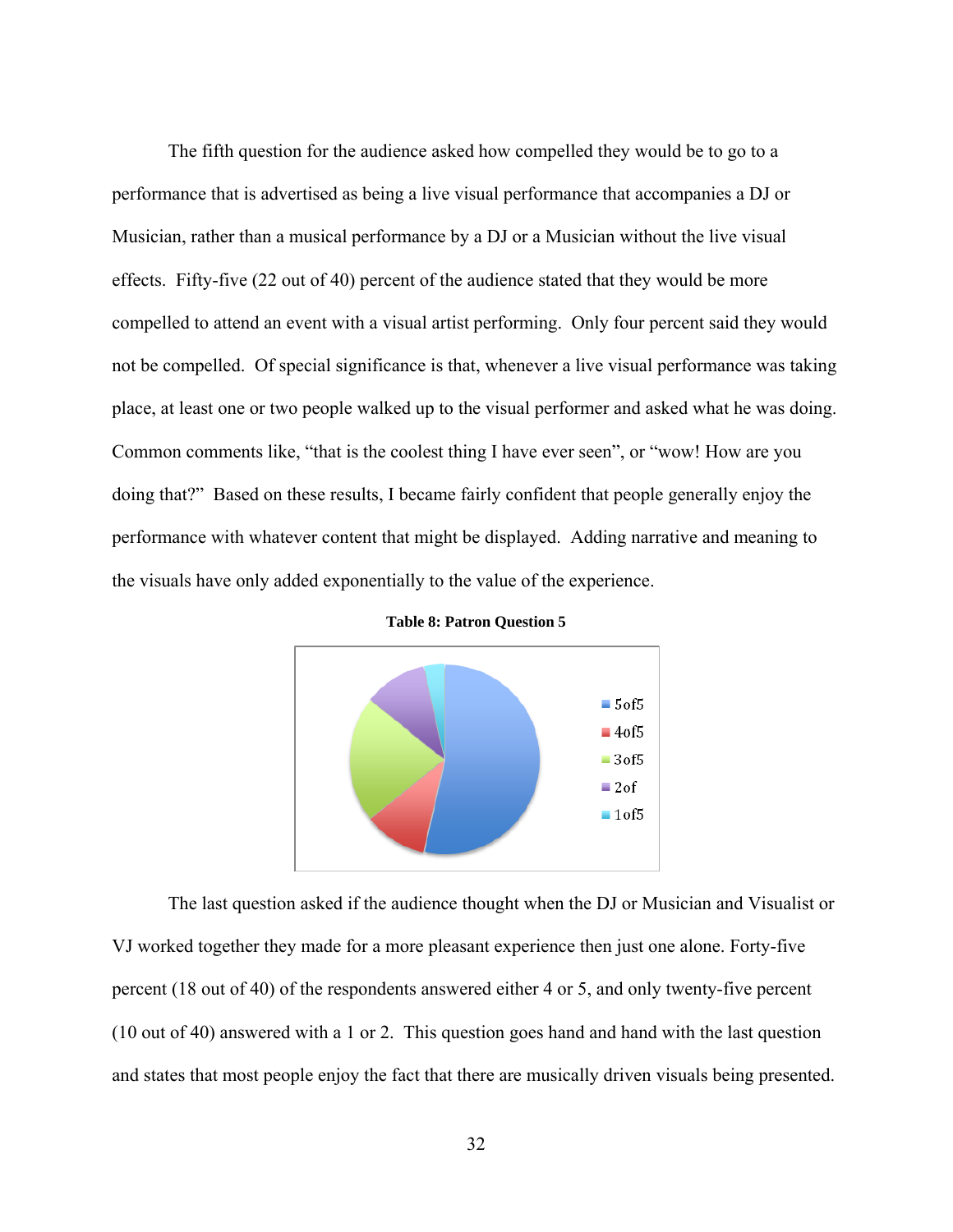# **Table 9: Patron Question 6**

<span id="page-41-0"></span>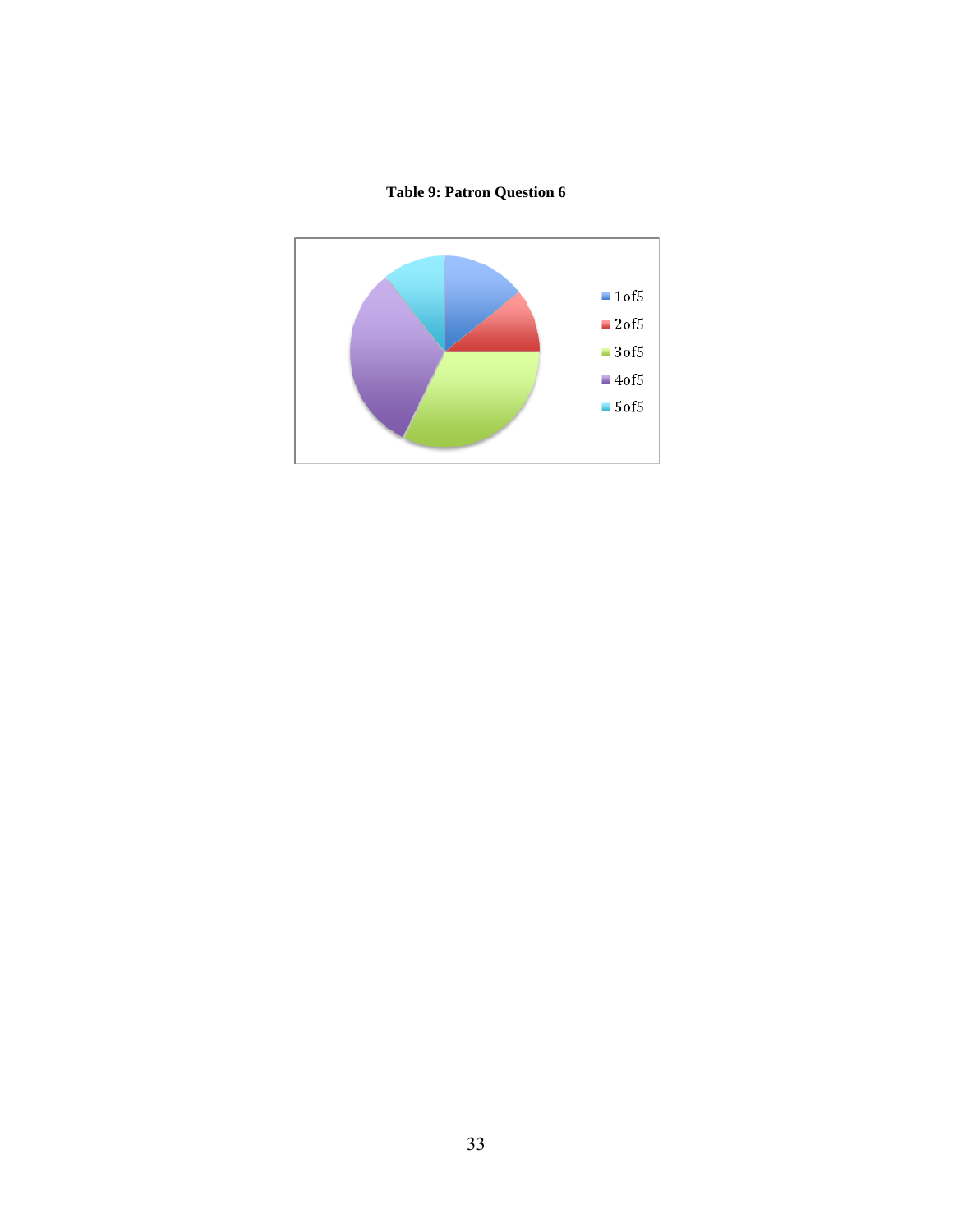## **CHAPTER FIVE: CONCLUSIONS**

#### Results from Surveys

<span id="page-42-0"></span>The work of a live visual performer is a cloudy sea of uncertainty. Based on the vast diversity of styles witnessed by this author, that there is no one correct way to display visuals along with electronic music. This study and accompanying body of work attempts to provide some rationale and guidance to a field that is not new, but that is struggling to find its place in the world of performance.

 My research has shown that in the electronic dance music industry, live visual performance is very well received. I believe this because it gives the audience another form of stimulation. Through an interpretive interaction with both the music and the video-mixing interface the visual performer creates a sort of social metronome, which allows the audience to connect to the music being played in a visual way. The level of narrative that is displayed does not have to be great, in fact, most of the time it will not be noticed, or the attention span of the audience will not last for long enough to display a longer form narrative and still have the message received. Having some depth in the symbols that are displayed, forming a visual sentence with meaning, will certainly add depth to the performance.

 The spectacle created grabs the patrons' attention. By using visuals that created a meaning we can communicate ideas. For example, a silhouette of a man break dancing overlaid on a group of protestors has an implied meaning. The visuals may be pretty and might have a certain amount of 'wow' factor, but the combination of the two graphics came together to form a sentence, ("Dance for peace" in this example). Many of these visual metaphors are a way for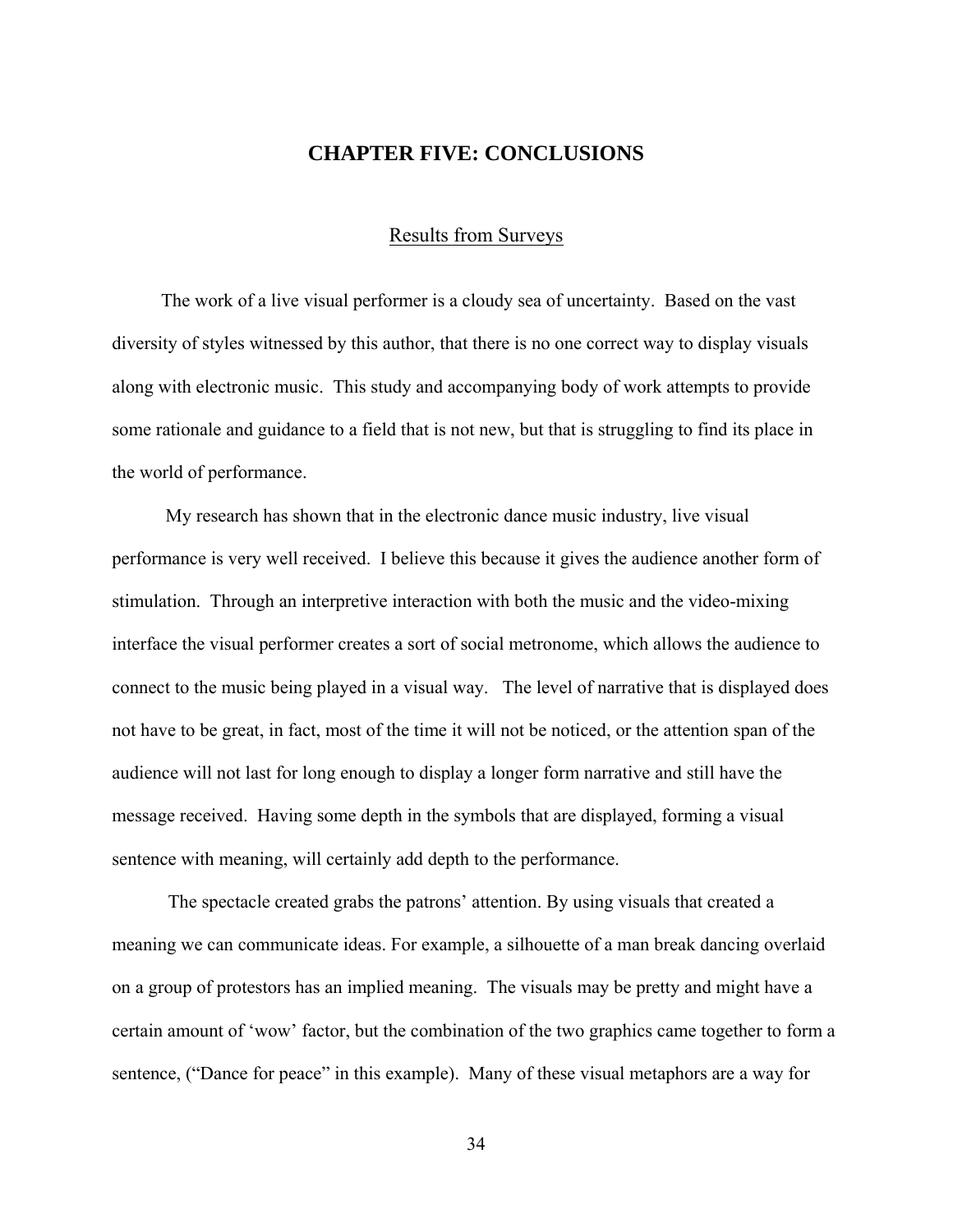<span id="page-43-0"></span>visual artists to use the language to create meaning while still conveying the same aesthetics that have become regular and accepted by patrons.

This hardware and software systems developed went through many iterations, and shows how a relative small amount of equipment could be used to create visuals, allowing the live visual performer to carry around and instrument like a musician. This compact system can be adapted to many different kinds of live visual presentation, such as broadcast video, and, further, as it is fairly simple and straightforward, it could even be used to teach narrative to children. Allowing a child to play with a story and quickly produce something that is tangible would be quite rewarding (Kenny,2007; Kenny & Gunter, 2006).

#### Future Research

 Further investigation is needed to discover if the audience is simply looking for eye candy, and if the audience gives meaning to eye candy unconsciously. One thing that I learned from these experiences is that the timing the eye candy to the down beat of the currently playing song gives the audience a visual metronome, or cue about when to dance. This might aid in giving rhythm and a better ability to dance to people who are more inclined to use there visual senses over there auditory senses. In effect, it may provide deaf people a means to understand the music better. This could be the subject of an entire study of by itself.

Further lines of research into this field should consider simple signs and the rate at which they can be displayed and understood. If the best way to reach the audience with a message is through quick and simple sign based visual sentences then how much of this information can we display to the audience while maintaining a satisfactory level of comprehension.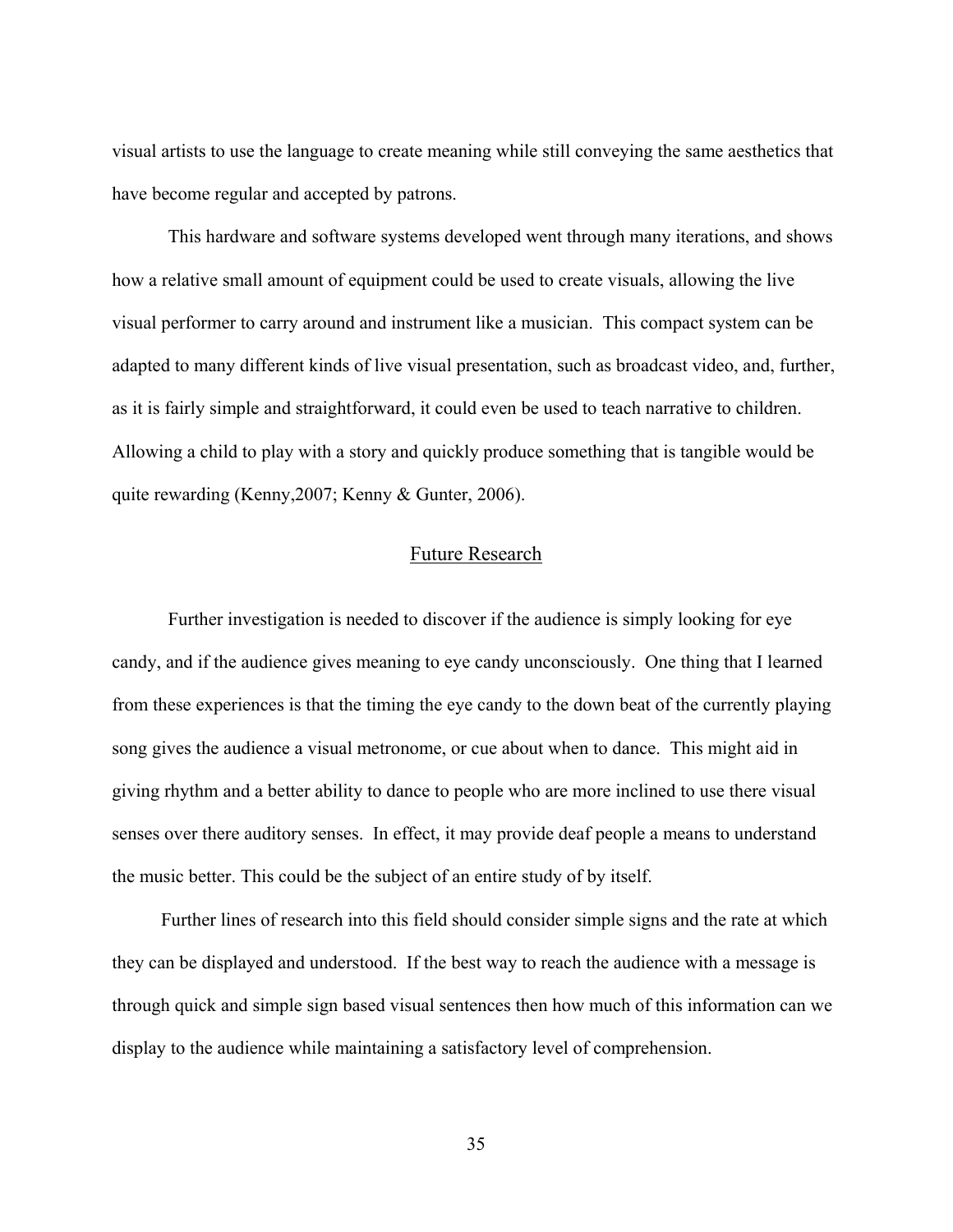This project worked with only a few genres of electronic dance music, in a very specific type of setting. Further research might investigate the amount of narrative comprehension and enjoyment with many different genres of music, as well as in different settings where the audience is more contained to watch the show. For example, at a symphonic recital, the audience might be more inclined to pay attention to the visuals that accompany the music because they are not socializing.

The engineering and equipment in this study ended up creating a fairly portable live video editing system, and parts of it were actually used in a project called Interactive Expeditions. Further research and engineering might investigate this system as a small video broadcast system. As stated above, full resolution video cannot be acquired from a video camera directly into the FireWire bus while the computer is accessing multiple clips from a FireWire hard drive, but a dedicated video I/O device might be suitable for allowing this type of video mixing with the system created.

 The social metronome that is created in this project, gives a visual cue as to when the music is changing, the beat and measure of the music, and the general mood as interpreted by the live visual performer. Further research into using this as an assistive technology for the hearing impaired might allow for people who normally would not like this setting, because they cannot enjoy the music, to feel more of the message that is trying to be conveyed through the visuals.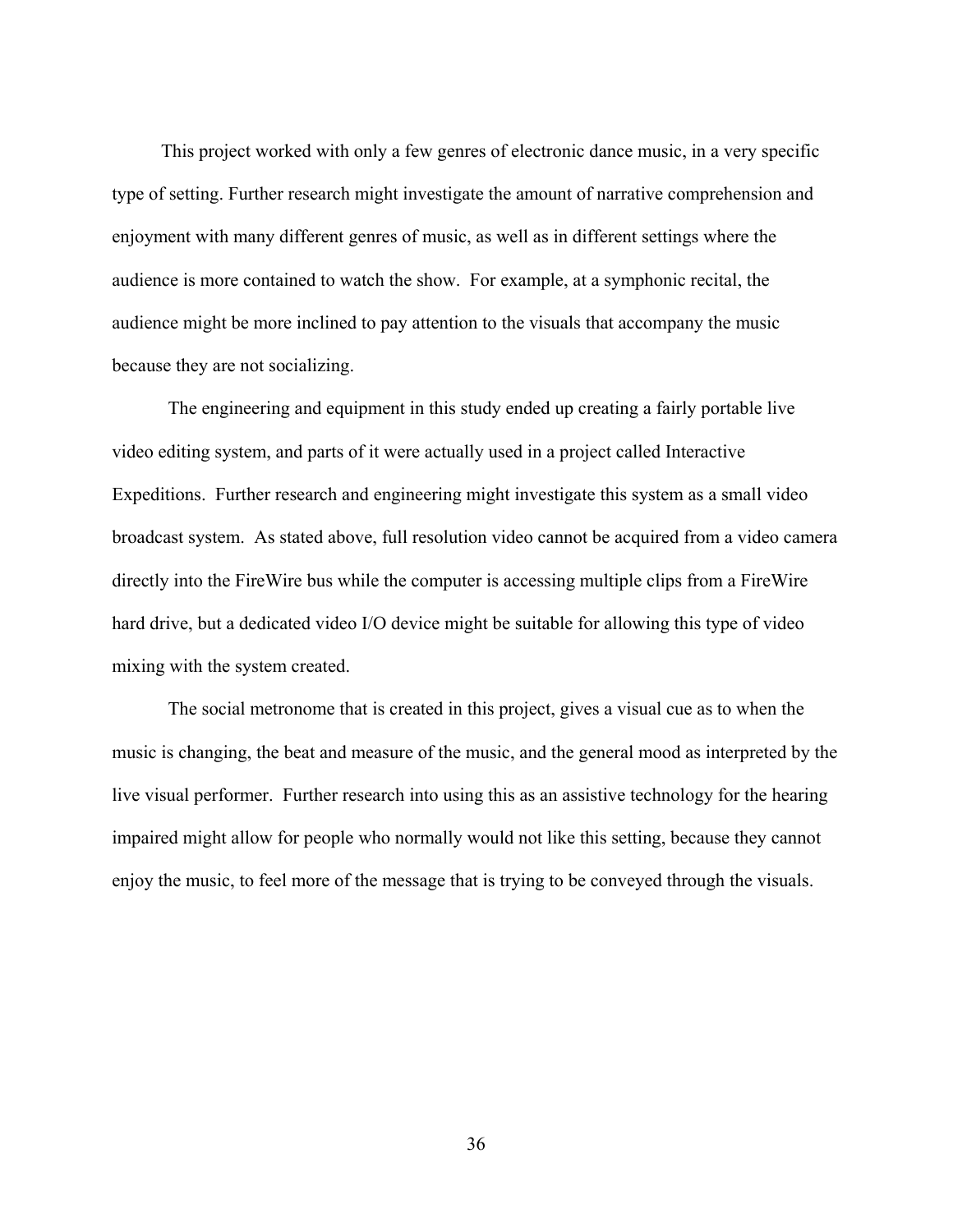# <span id="page-45-0"></span>**APPENDIX A: QUESTIONS FOR LIVE VISUAL PERFORMERS**

Questions for Visual Performers

1. On a scale of 1-5, how important is narrative in your work?

Not important 1 2 3 4 5 Very Important

2. Do you think your work hinders or adds to the performance of the musician? Hinders 1 2 3 4 5 Adds

3. What do you think the value of narrative in visual performance is? No Value 1 2 3 4 5 Very Valuable

4. What do you think the value of 'eye candy' in visual performance is? No Value 1 2 3 4 5 Very Valuable

5. What other directions/trends would you like to see live visual performance to take?

\_\_\_\_\_\_\_\_\_\_\_\_\_\_\_\_\_\_\_\_\_\_\_\_\_\_\_\_\_\_\_\_\_\_\_\_\_\_\_\_\_\_\_\_\_\_\_\_\_\_\_\_\_\_\_\_\_\_\_\_\_\_\_\_

\_\_\_\_\_\_\_\_\_\_\_\_\_\_\_\_\_\_\_\_\_\_\_\_\_\_\_\_\_\_\_\_\_\_\_\_\_\_\_\_\_\_\_\_\_\_\_\_\_\_\_\_\_\_\_\_\_\_\_\_\_\_\_\_

 $\mathcal{L}_\text{max}$  , and the contribution of the contribution of the contribution of the contribution of the contribution of the contribution of the contribution of the contribution of the contribution of the contribution of t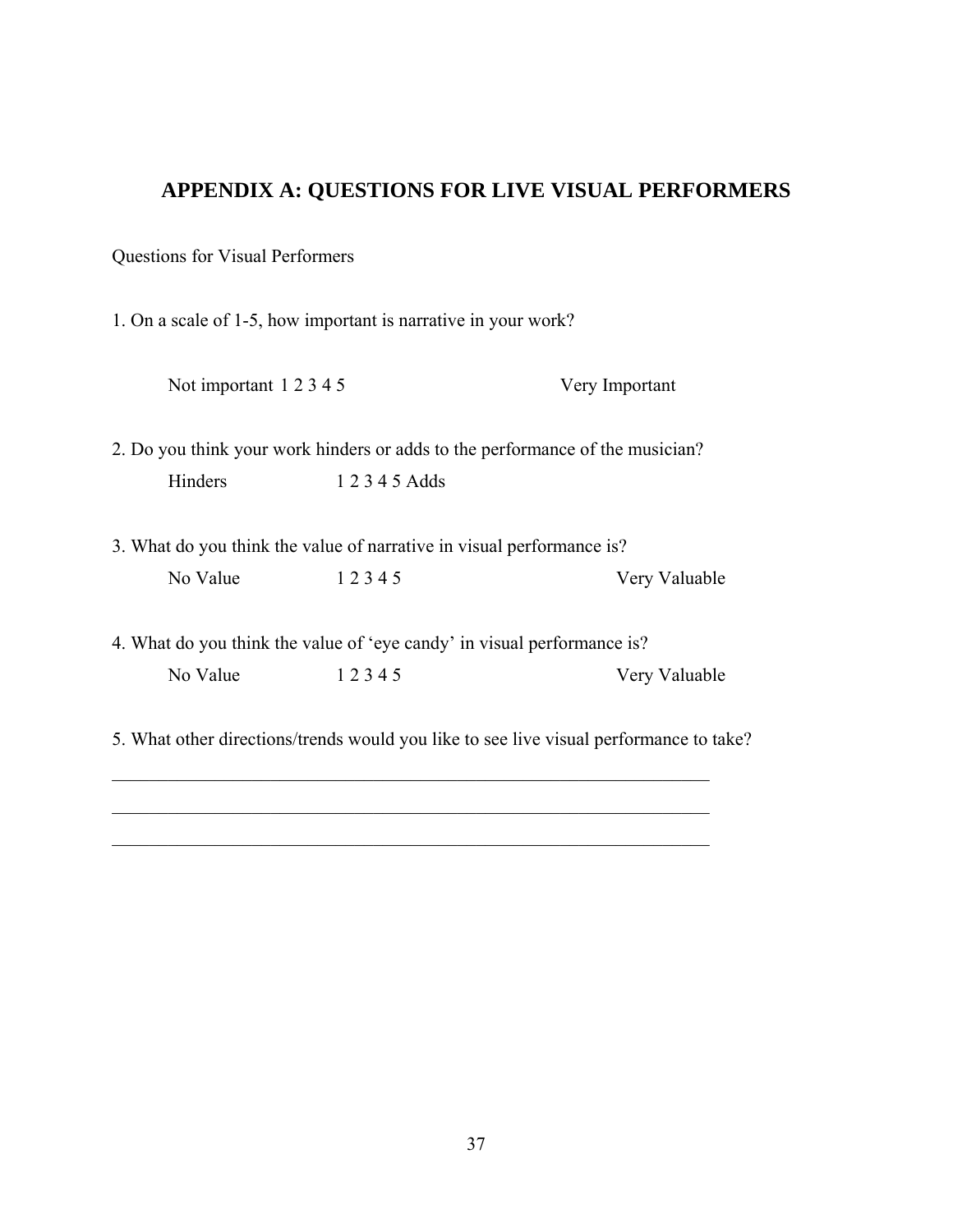# **APPENDIX B: QUESTIONS FOR PATRONS**

<span id="page-46-0"></span>Questions for Patrons

1. What do you think the main theme or common idea that was presented in this visual performance?

\_\_\_\_\_\_\_\_\_\_\_\_\_\_\_\_\_\_\_\_\_\_\_\_\_\_\_\_\_\_\_\_\_\_\_\_\_\_\_\_\_\_\_\_\_\_\_\_\_\_\_\_\_\_\_\_\_\_\_\_\_\_\_ \_\_\_\_\_\_\_\_\_\_\_\_\_\_\_\_\_\_\_\_\_\_\_\_\_\_\_\_\_\_\_\_\_\_\_\_\_\_\_\_\_\_\_\_\_\_\_\_\_\_\_\_\_\_\_\_\_\_\_\_\_\_\_\_ \_\_\_\_\_\_\_\_\_\_\_\_\_\_\_\_\_\_\_\_\_\_\_\_\_\_\_\_\_\_\_\_\_\_\_\_\_\_\_\_\_\_\_\_\_\_\_\_\_\_\_\_\_\_\_\_\_\_\_\_\_\_\_\_

2. On a Scale from 1 to 5: What do you think the value of narrative in visual performance is?

Not Valuable 1 2 3 4 5 Very Valuable

3. What do you think the value of eye candy in visual performance is?

Not Valuable 1 2 3 4 5 Very Valuable

4. On a scale from 1 to 5: Do you think it is more exciting to watch a performer exhibit visuals at a club or watch a movie in a theater?

In a club  $1 \t 2 \t 3 \t 4 \t 5 \t 1$  a theater

5. On a scale of 1 to 5: How compelled would you be to go to a performance that is advertised as being a live visual performance that accompanies a DJ or Musician, rather than a musical performance by a DJ or a Musician without the live visual effects.

Not Compelled 1 2 3 4 5 More Compelled

6. On a scale of 1-5: Do you think when the DJ or Musician and Visualist or VJ work together they make a more pleasant experience then just one alone?

Not Pleasant 1 2 3 4 5 More Pleasant Pleasant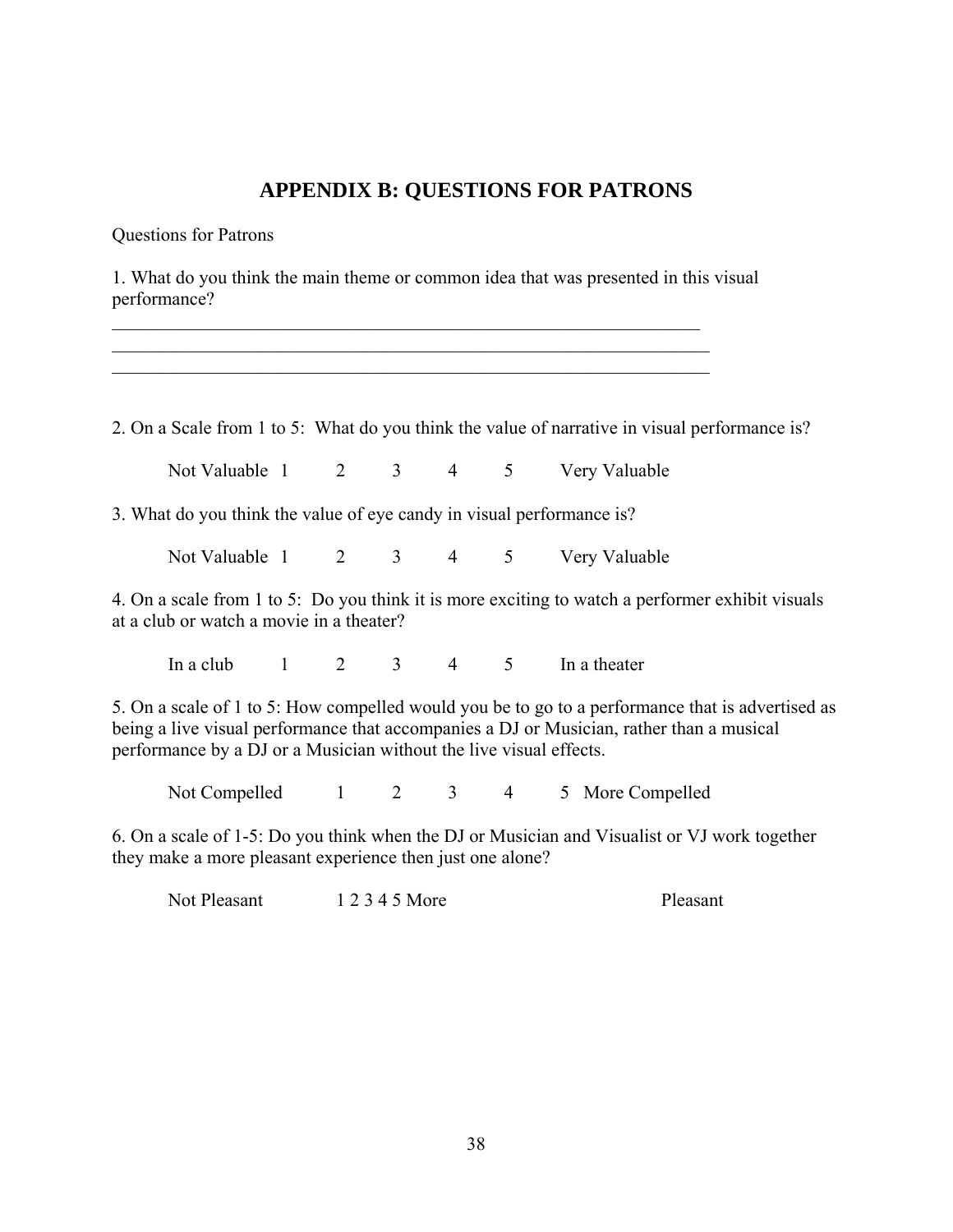# <span id="page-47-0"></span>**APPENDIX C: NOTICE OF EXEMPT REVIEW STATUS**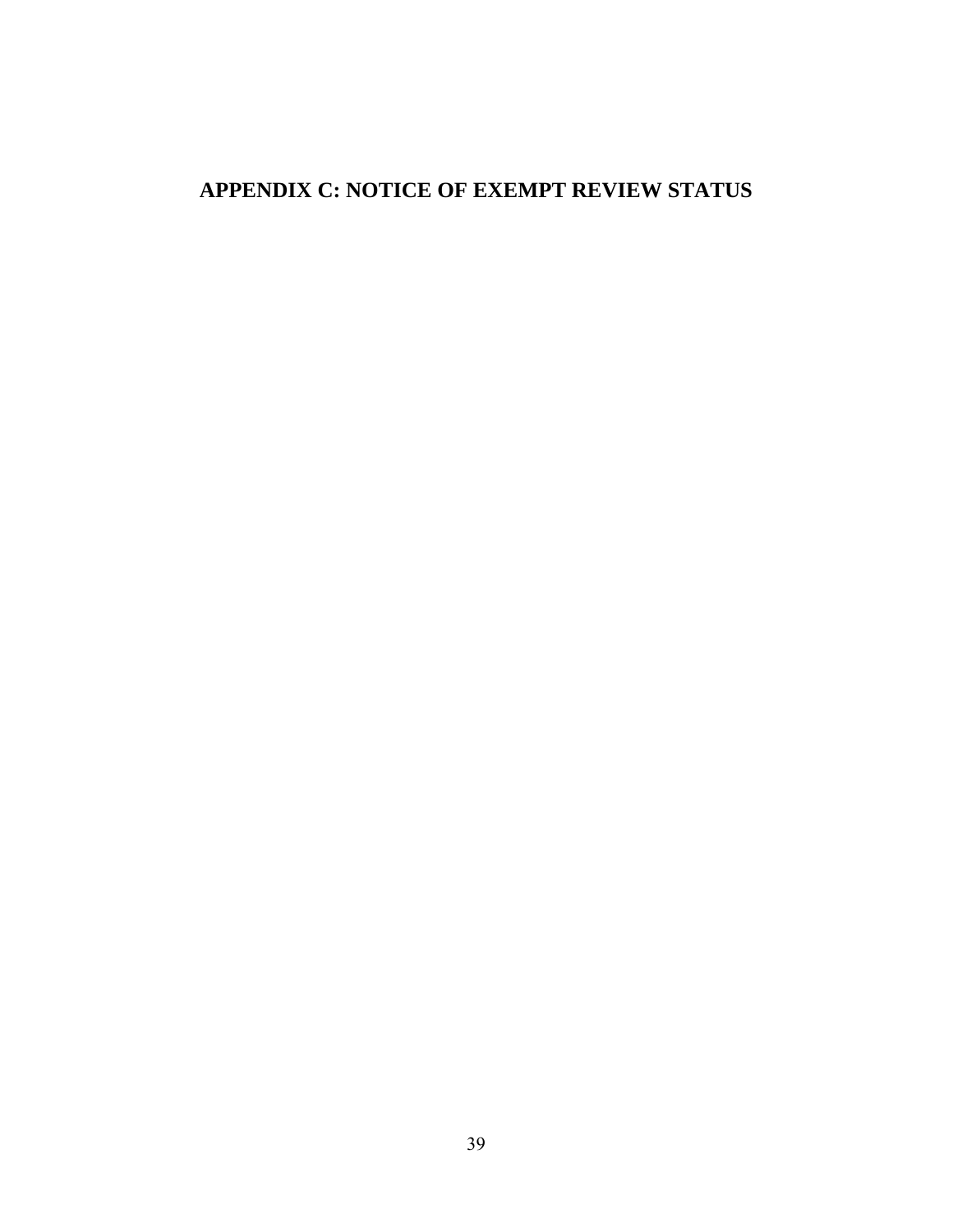

University of Central Florida Institutional Review Board Office of Research & Commercialization 12201 Research Parkway, Suite 501 Orlando, Florida 32826-3246 Telephone: 407-823-2901, 407-882-2012 or 407-882-2276 www.research.ucf.edu/compliance/irb.html

# **Notice of Exempt Review Status**

#### From: **UCF Institutional Review Board FWA00000351, Exp. 10/8/11, IRB00001138**

To: **Henry Lenz**

Date: **May 05, 2009**

IRB Number: **SBE-09-06179** 

Study Title: **Narrative in Live Visual Performance**

Dear Researcher:

Your research protocol was reviewed by the IRB Chair on 5/5/2009. Per federal regulations, 45 CFR 46.101, your study has been determined to be **minimal risk for human subjects and exempt** from 45 CFR 46 federal regulations and further IRB review or renewal unless you later wish to add the use of identifiers or change the protocol procedures in a way that might increase risk to participants. Before making any changes to your study, call the IRB office to discuss the changes. **A change which incorporates the use of identifiers may mean the study is no longer exempt, thus requiring the submission of a new application to change the classification to expedited if the risk is still minimal.** Please submit the Termination/Final Report form when the study has been completed. All forms may be completed and submitted online at https://iris.research.ucf.edu.

The category for which exempt status has been determined for this protocol is as follows:

2. Research involving the use of educational tests (cognitive, diagnostic, aptitude, achievement), survey or interview procedures, or the observation of public behavior, so long as confidentiality is maintained.

- (i) Information obtained is recorded in such a manner that the subject cannot be identified, directly or through identifiers linked to the subject, **and/or**
- (ii) Subject's responses, if known outside the research would not reasonably place the subject at risk of criminal or civil liability or be damaging to the subject's financial standing or employability or reputation.

No consent form used in study.

All data, which may include signed consent form documents, must be retained in a locked file cabinet for a minimum of three years (six if HIPAA applies) past the completion of this research. Any links to the identification of participants should be maintained on a password-protected computer if electronic information is used. Additional requirements may be imposed by your funding agency, your department, or other entities. Access to data is limited to authorized individuals listed as key study personnel.

On behalf of Tracy Dietz, Ph.D., UCF IRB Chair, this letter is signed by:

Signature applied by Joanne Muratori on 05/05/2009 04:07:58 PM EDT<br>Joanne Muratori

IRB Coordinator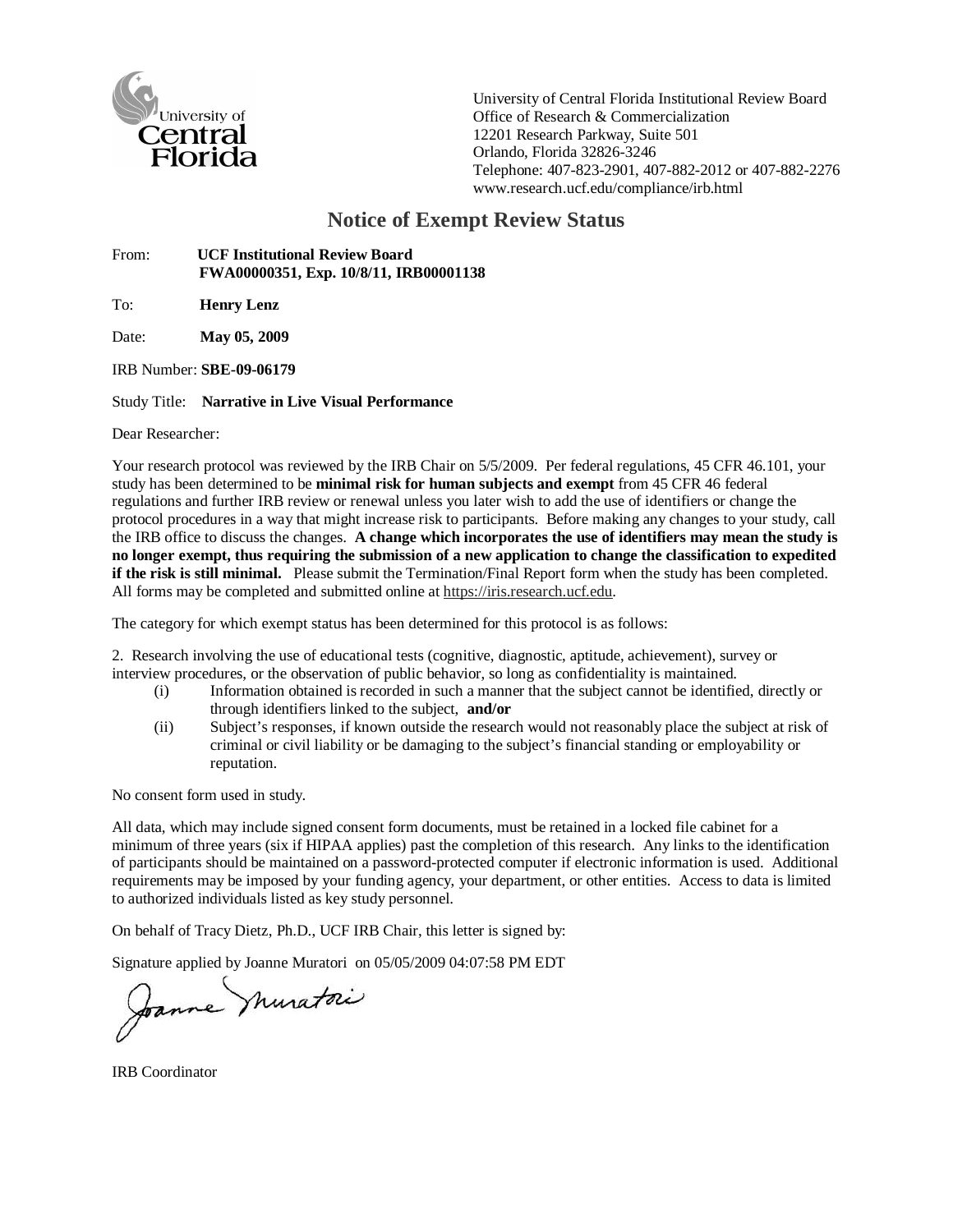#### **REFERENCES**

<span id="page-49-0"></span>*25th annual international dance music awards nominees and winners*. (2010, April). Retrieved from http://www.wintermusicconference.com/idmaballot/nominees/2010.php

Arrnheim, R(1957). *Film as Art.* California: University of California Press

- Bamberg, M. (2006). Biographic-narrative research, quo vadis? A critical review of 'big stories' from the perspective of 'small stories'. In K. Milnes, C. Horrocks, N. Kelly, B. Roberts, and D. Robinson, (Eds), Narrative, memory and knowledge: Representations, aesthetics and contexts. Huddersfield: University of Huddersfield Press.
- Bilandzic, H. (2005). *Repeated and cross-modal exposure effects in pop music appreciation comparing audiovisual and audio presentations*. Paper presented to the Information Systems Division at the Annual Conference of the ICA,

Copyright law of the United States. (2009). Retrieved from http://www.copyright.gov/title17/

- Crider, M., Bergner, S., Smyth, T., Moller, T., Troy, M., Kirpatrick, A. Weiskopf, D.(2007) *A Mixing Board Interface for Graphics and Visualization Applications*. ACM International Conference Proceeding Series. Vol. 234.
- Csikszentmihalyi , M. (1998). *Finding flow: the psychology of engagement with everyday life*. New York, NY: Basic Books.

Cytowic, R. (2002). *Synesthesia: a union of the senses*. Cumberland, RI: The MIT Press.

Bradt, K. M. (1997). Story as a way of knowing. Kansas City, MO: Sheed & Ward.

Branigan, E. (1992). Narrative Comprehension and Film. London and New York: Routledge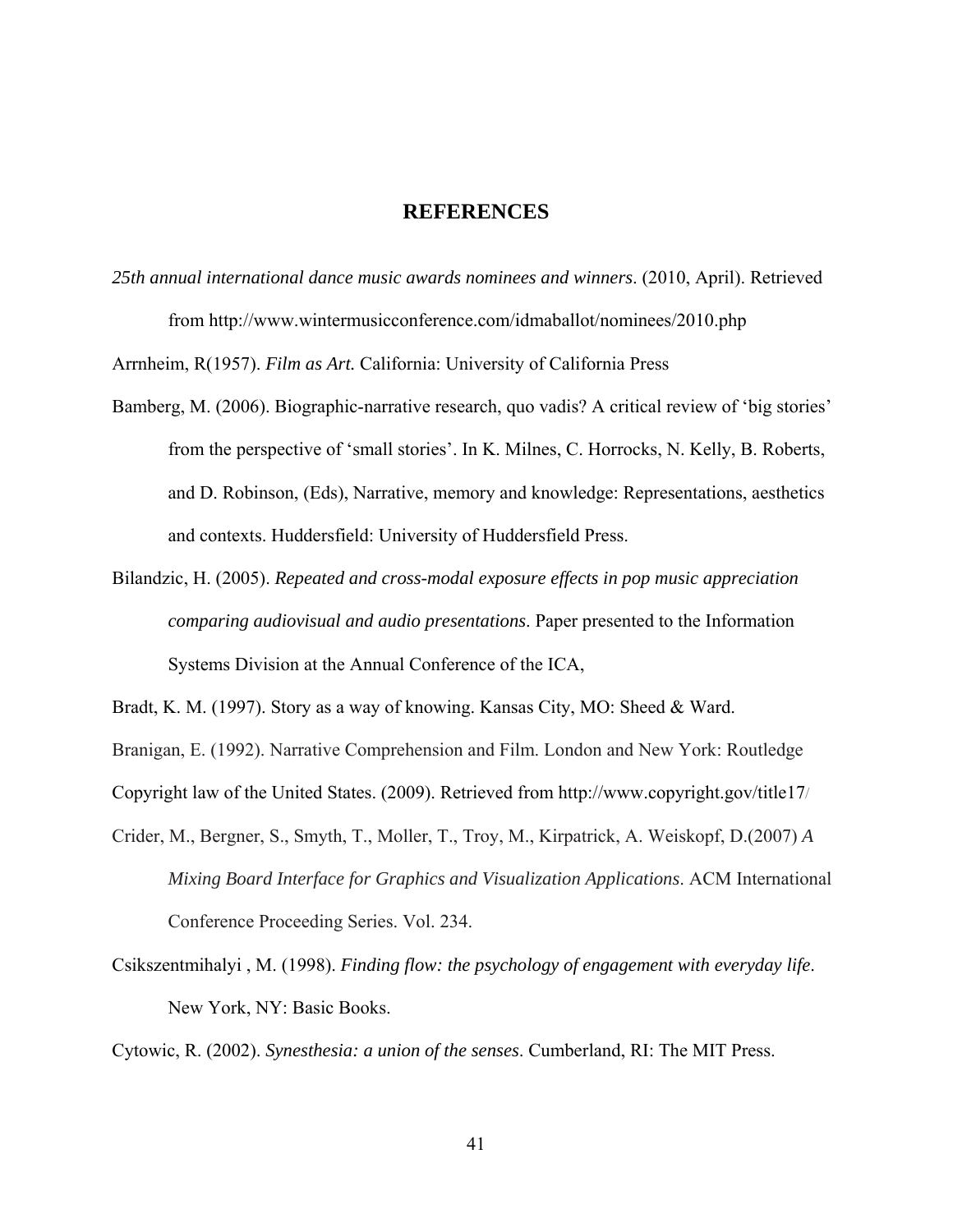- Engström, A., Esbjörnsson, M., Juhlin(2008), On Mobile Collaborative Live Video Mixing. 157 – 167. MobileHCI 2008. Amsterdam, the Netherlands.
- Gardner, H. (1993). *Frames Of Mind: The Theory Of Multiple Intelligences.* New York, NY: Basic Books.
- Gerstner, K. (2001). Review of 5 x 10 Years of Graphic Desitn etc. (edited by Manfred Kroplien), Hatje Cantz,

Graves, M. (1951) *The art of color and design*, New York: McGraw-Hill Book Company,

- Hartney, Mick. (n.d). *Video art*. Retrieved 17 June 2008 from Grove Art Online. http://www.groveart.com.ucfproxy.fcla.edu/shared/views/article.html?section=art.089276
- Jaeger, T. (2005). *Live Cinema Unraveled: Handbook for Live Visual Performance*, San Diego:UC San Diego
- Jaidi, M. (2010, April 2). First-ever sold out ultra music festival delivers. *HiFi Cartel*, Retrieved from http://www.hificartel.com/2010/04/first-ever-sold-out-ultra-music-festival-delivers/
- Kenny, R. F. & Gunter, G. A. (2006). Digital narrative as a curriculum framework. The International Digital Media and Arts Association (iDMAa) Annual. Available at: http://www.units.muohio.edu/codeconference/papers/papers/Kenny%20Gunter%20paper. pdf.
- Kenny, R. F. (2008). Digital narrative as change agent to teach reading to media-centric students. *International Journal of Social Sciences*, 2(3), 187-195.
- Lew, M. (2004). Live Cinema: Designing an Instrument for Cinema Editing as a Live Performance: Proceedings of the 2004 Conference on New Interfaces for Musical Expression (NIME04), Hamamatsu Japan, Dublin, Ireland: Media Lab Europe.